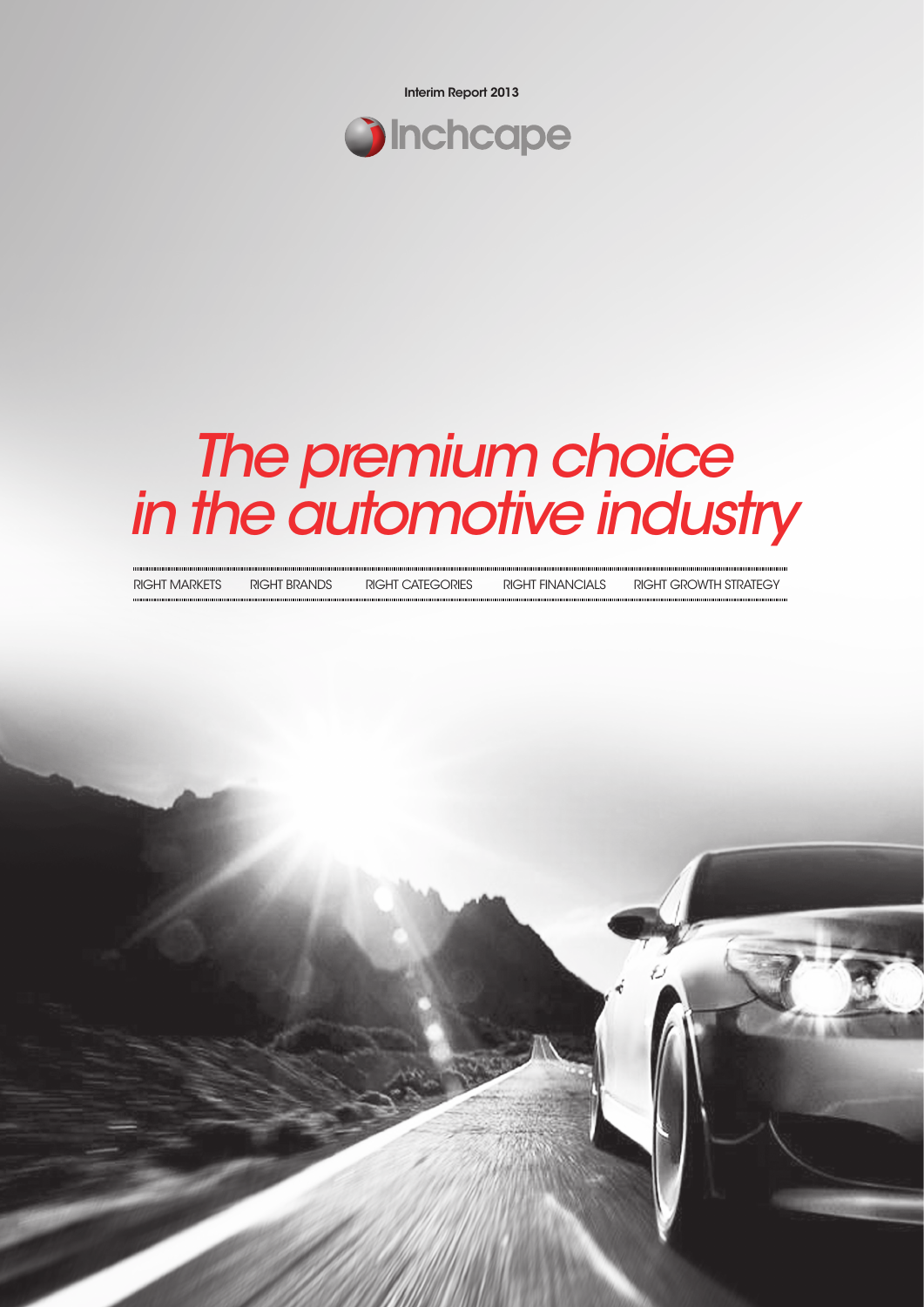Inchcape plc 2013 Interim Report

# **Highlights**

2 August 2013

## RECORD H1 PBT AND SHARE BUYBACK ANNOUNCED

Inchcape plc, the leading premium automotive group, announces its half year results for the six months ended 30 June 2013.

### OPERATIONAL AND STRATEGIC HIGHLIGHTS:

- Record H1 PBT and double-digit earnings growth
- 70% of trading profit generated from Asia Pacific and the Emerging Markets
- Broad based revenue growth in all categories: vehicles, service and parts
- Trivett acquisition completed in Australia
- Facilities upgrade completed in Singapore, ready for the market recovery

### FINANCIAL HIGHLIGHTS:

- Reported sales £3.3bn, up 6.6% in actual currency and up 5.3% in constant currency
- Pre-exceptional PBT £147.0m $^{\circ}$  (2012 H1: £132.8m $^{\circ}$ ), up 10.7% in actual currency
- Adjusted EPS 22.9p (2012 H1: 20.7p<sup>2</sup>), up 10.6%
- Reported EPS 21.2p (2012 H1: 20.7p<sup>2</sup>), up 2.4%
- Net cash position: £189.1m (2012 H1: £227.7m)
- Interim dividend of 5.7p (2012 H1: 4.0p)
- £100m share buyback programme over the next 12 months
- In 2013 H1, we benefited from a property disposal which generated a one-off profit of £6.2m.
- 2 2012 H1 restated for the adoption of IAS 19 (revised).

### ANDRÉ LACROIX, GROUP CEO OF INCHCAPE PLC, COMMENTED:

"We have delivered a robust performance in the first half of the year with a record pre-exceptional PBT of £147.0m and a doubledigit adjusted EPS growth, despite challenging trading conditions in some of our markets. This is a testament to the strength of Inchcape's unique business model and the effectiveness of our differentiated Customer 1st strategy.

We grew our revenue by 6.6% in actual currency as we benefited from our geographic spread and from the acquisition of Trivett, Australia's leading luxury and premium automotive group. The Group continues to benefit from strong sales and profit performance in Asia Pacific and the Emerging Markets.

The Group operates in the right markets, with the right brands and trades in the right categories given our scale presence in Asia Pacific and the Emerging Markets, our focus on premium and luxury brands and our diversified profit streams.

Inchcape is engineered for sustainable earnings growth and we continue to expect the Group to deliver a robust performance in 2013 despite competitive pressure on vehicle margins in some of our markets.

Our confidence in the Group's earnings potential and our highly cash-generative business model is reflected in our progressive dividend policy with an interim dividend increase of 43% and in today's announcement of a £100m share buyback programme over the next 12 months."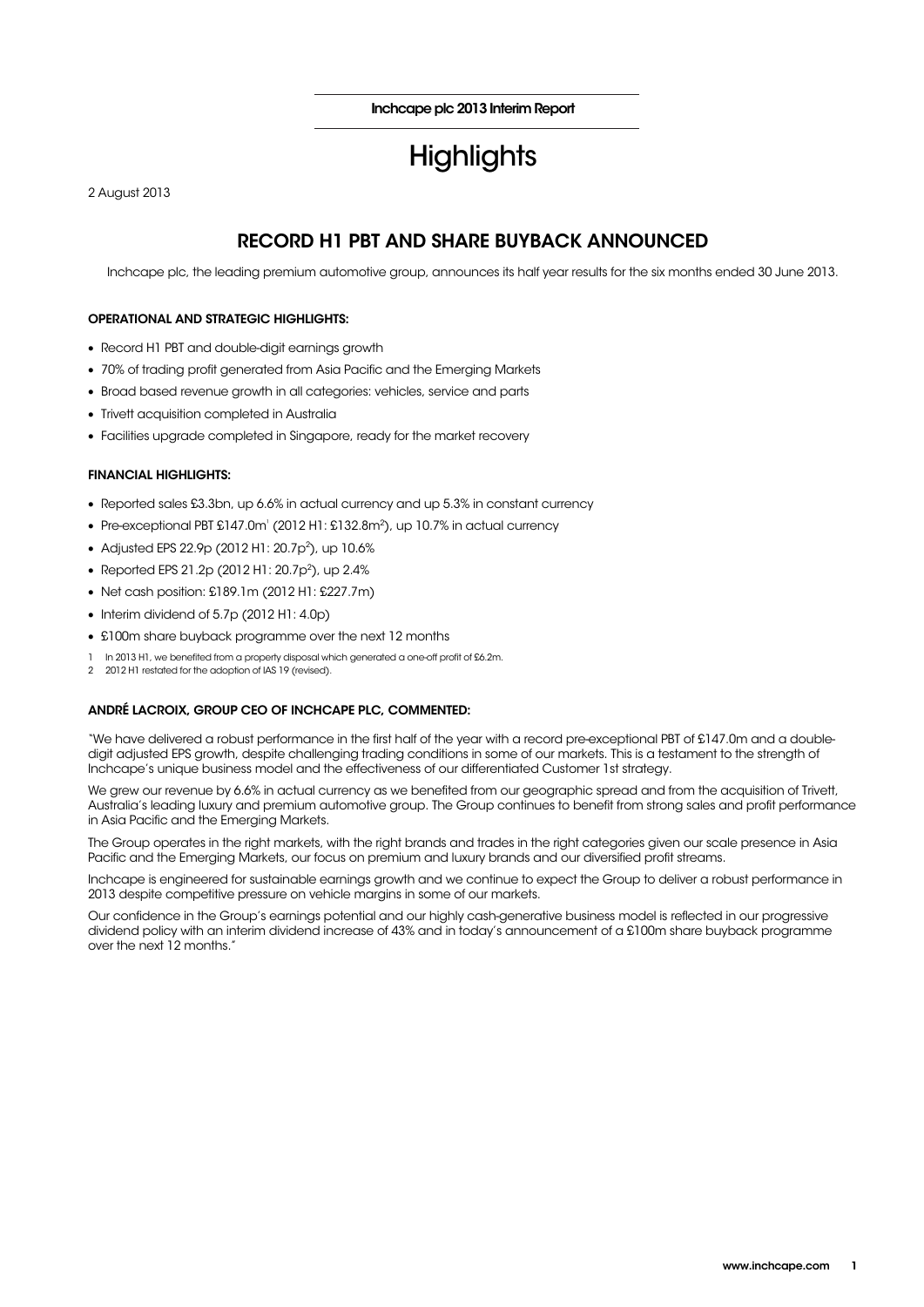# **Inchcape plc 2013 Interim Report**  Group Chief Executive statement

We are pleased to announce that during the first half of 2013 the Group has again delivered robust results with a record profit before tax and good earnings growth, as we continue our strategic agenda of delivering superior customer service and our operational focus on executing our Top Five Priorities of growing market share, growing aftersales, improving margin, controlling working capital and selective capital investment.

The Group delivered revenue of £3.3bn in the first half of 2013, up by 6.6% on the previous year as we benefited from our unique geographic spread and from the acquisition of Trivett in Australia. Our unique business model benefits from strong operational leverage and this, together with our continuing cost discipline, generated an operating profit before exceptional items of £153.7m, an increase of 11.7% from the first half of 2012, with a return on sales of 4.6%. Profit before tax and exceptional items of £147.0m was up 10.7% on the previous year. In the first half of 2013, we benefited from a property disposal which generated a one-off profit of £6.2m.

In the first half of 2013, trading profit in our Distribution segment increased by 15.4% in constant currency terms and was up by 17.1% at actual rates of exchange to £115.6m, with resilient performances in Europe and South Asia, while we delivered a robust performance in Australasia, the Emerging Markets and North Asia.

Our Retail segment delivered a resilient trading profit of £51.5m, marginally down 0.6% in constant currency and 0.2% at actual rates of exchange, despite competitive pressure in some of our markets.

The controls on cash management remained firmly in place and we have ended the first half year with a net cash position of £189.1m (2012 H1: £227.7m).

Our balanced approach to both commercial and cash initiatives continue to result in us growing our revenue ahead of our competitors and our profit and operating cash grow faster than revenue.

We acquired Trivett, Australia's leading luxury and premium automotive group, on 1 March and the integration is on track. We are pleased with the performance of the Trivett business. Trivett retails through a footprint of 22 sites in three market areas in Sydney and through one site in Melbourne. We will continue to assess value creating acquisition opportunities in high growth and high margin areas.

Given this performance and our strong financial position, the Board is pleased to declare an interim dividend of 5.7p (2012 H1: 4.0p), an increase of 43% in line with our progressive dividend policy. We have also announced a £100m share buyback programme over the next 12 months.

Inchcape is the premium choice in the automotive industry.

We operate in the right markets, leveraging the exciting growth prospects in Asia Pacific and the Emerging Markets, which are underpinned by population growth, wealth creation, increasing car penetration and industry premiumisation. More than 70% of our profits come from these regions, the fastest growing economies in the world.

Our focused portfolio of luxury and premium brands, based on our long-standing, global relationships with six leading OEMs from which we derive 90% of our profits, means that we represent the right brands.

We trade in the right categories, as the range of our revenue streams from growth value drivers, which represent 40% of our gross profit (New Cars, Vehicle Finance and Insurance) and defensive value drivers, which represent 60% of our gross profit (Used Cars, Aftersales Service and Spare Parts), provides a well-balanced set of earnings streams.

We deliver the right financials as our well-controlled costs and our focused operational discipline provide sustainable earnings growth, strong cash generation and a robust balance sheet.

And we have the right growth strategy as our customer focus, underpinned by our unique Inchcape Advantage programme, enables us to capture growth opportunities in existing and new markets.

With this unique business model, Inchcape is well positioned to take advantage of the exciting growth prospects ahead, given a global car sales market that is forecast to grow by 24%\* over the next five years and a global car parc forecast to grow by 20%\*\* over the same period.

Notes:

"Trading profit" is defined as operating profit before exceptional items and unallocated central costs. Unless otherwise stated, all numbers are in actual exchange rates.

Source: IHS Automotive (Global Insight, July 2013)

\*\* Source: LMC Automotive (JD Power, Q2 2013)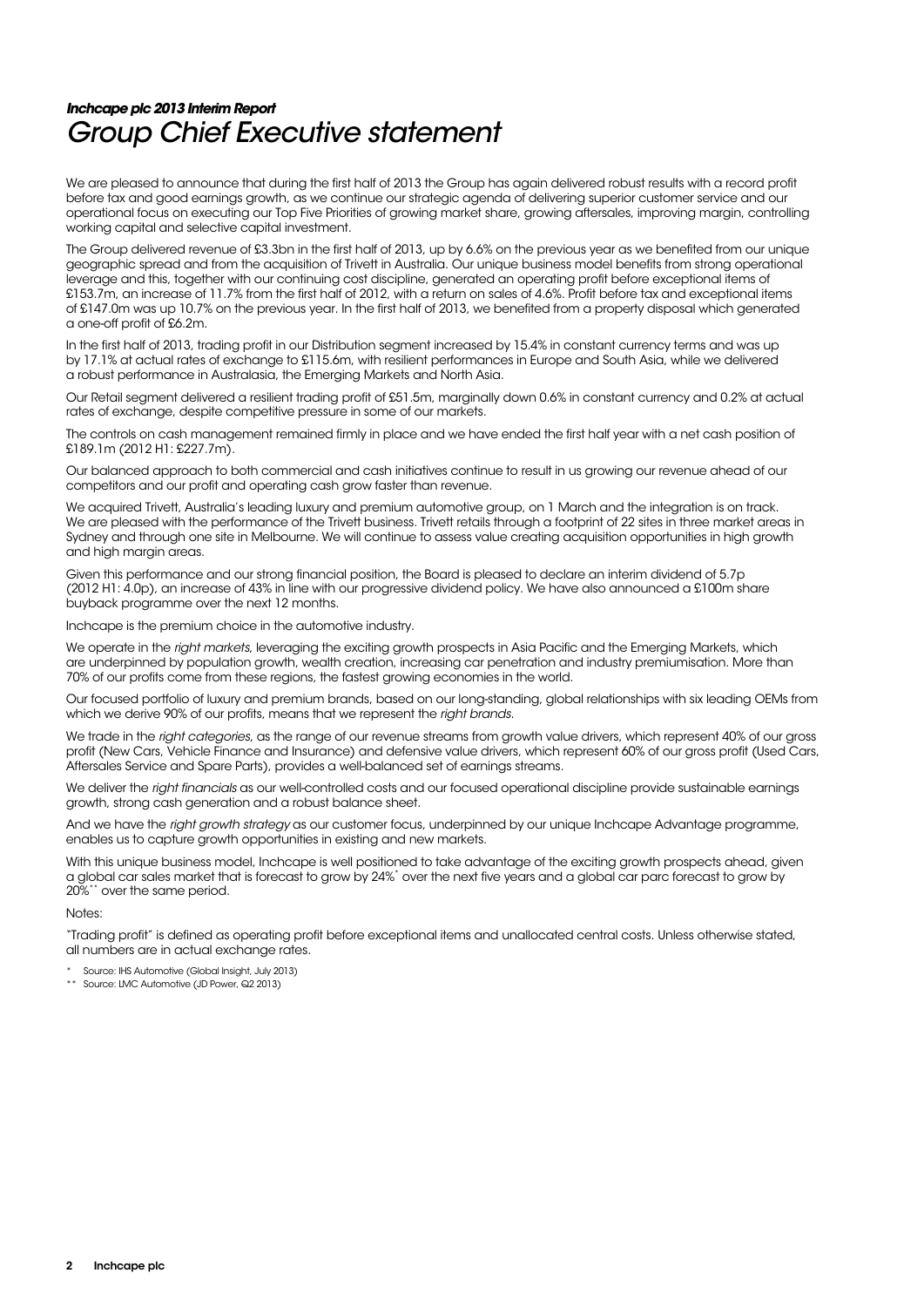# **Inchcape plc 2013 Interim Report**  Business update

### TOP FIVE PRIORITIES

### GROWING MARKET SHARE

In the first half of 2013, we achieved robust revenue growth from New Vehicle sales, due to the effectiveness of our differentiated Customer 1st strategy and our strong portfolio of brands operating in the strongest economies and in the fastest growing premium and luxury segments.

In our Distribution businesses, our marketing focus is on driving customer traffic into our showrooms with high impact campaigns promoting core models with strong product and value-for-money propositions. This is demonstrated, for example, by our breakthrough launch campaign for the highly acclaimed Subaru Forester in Australia earlier this year, which has helped us deliver a strong financial performance in that market, and our web-only advertising campaign in Belgium for the new Toyota RAV4, which has delivered significant margin accretive revenue growth. Further, our teams continue to harness the growth in online opportunities to deliver targeted marketing programmes aimed at maximising customer interest in innovative new models, model facelifts and limited editions.

In our Retail operations too, digital marketing forms an increasingly significant part of our marketing mix. Strong tactical campaigns combined with a seamless customer experience between our online and retail centre presence continue to increase our customer traffic. In the UK, we are focusing on improving our current websites through Conversion Rate Optimisation, ensuring that we improve the online journey for our customers and therefore maximise enquiries for our retail centres. Operationally, our focus is on leveraging opportunities from our brand partners' strong new product launch programmes and on outperforming our competitors through effective customer conversion, thanks to the bespoke processes of our unique Inchcape Advantage programme – now in its seventh year – which continues to give us a strong customer service differentiation in our local markets. Our dedicated customer feedback programmes, with 14,000 customer interviews every month, provide us with valuable insights to drive our tactical marketing programmes. Our daily data monitoring of customer traffic, customer leads, test drives and capture rate gives us a unique opportunity to drive disciplined performance management in our retail centres.

### GROWING AFTERSALES

The resilience of our Aftersales business has been proven over many years and in 2013 we started benefiting from the growth of the warranty car parc in some of our markets. Aftersales is a high margin business, contributing approximately half of the Group's gross profit.

In our Distribution businesses, our teams remain focused on outperforming competitors through innovative customer contact and retention programmes during both the warranty and post-warranty period. We continue to invest in service advisor training and promotions on spare parts and accessories to drive additional margin opportunities with all-inclusive packages and innovations. In Singapore, for example, our Lexus Crème de la Crème and Toyota Shield programmes offer enhanced services and additional rewards for loyal customers.

In our Retail operations, the rigorous processes of our continuously-evolving Inchcape Advantage programme are driving performance through the daily capture of customer data, bookings, hours sold and workshop productivity. Creative aftersales initiatives are increasing transaction values and our digital vehicle health checks linked to call centre handling are helping us to capture market share ahead of our competitors. Through our customer interviews, we collect and analyse feedback to continuously improve our service operations, to understand the effectiveness of our tactical aftersales offers and to develop programmes to increase customer retention. In Hong Kong for example, initiatives like 'Express Service' and our oil and tyre programmes ensure a differentiated customer experience based on transparency and trust. And in the UK, we have listened to our customers and recently increased the range of Aftersales services available by introducing special facilities for 'minor' repairs in over 40 retail centres. Across our operations we use cutting edge technology in a controlled environment with highly skilled technicians to give our customers added peace of mind.

### REDUCING COSTS

Our robust cost discipline remains firmly in place and our first half expenditure was in line with expectations. We benefited from strong cost leverage during this period as our overheads on sales fell by 0.4ppt.

Our cost restructuring programmes between the start of the global economic downturn in 2008 and 2012 have delivered a total cost reduction of c.£124m before inflation. We executed a further restructuring programme at the end of 2012 to optimise headcount and to exit eight sites, and our cost discipline on all on-going expenses remains firmly in place. Our continuous focus on cost has enabled us to keep our like-for-like cost base broadly flat year on year in the first half of 2013.

### MANAGING WORKING CAPITAL

Our strict daily discipline on working capital and inventory management remains robust. We believe our working capital position at the year end will be better than originally anticipated and therefore increase our net cash guidance from £150m to £180m, excluding the impact of the share buyback.

### SELECTIVE CAPITAL EXPENDITURE INVESTMENT

Our strategic investments to improve our presence in Asia Pacific and the Emerging Markets are progressing well, while we continue to improve our brand standards in the UK and IT infrastructure.

We have modernised our Toyota and Lexus retail flagship facility in the main automotive shopping area of Singapore, ahead of the market upturn, to create a highly customer-centric environment, world-leading in terms of customer care.

In Russia, we have opened a new Rolls-Royce showroom in St Petersburg to take advantage of the growth in the super-luxury segment and in the second half of the year we plan to open our new City Retail Centre in Moscow, where we will represent Jaguar, Land Rover and Volvo. The location of this new retail centre will give us a real competitive advantage as we will offer a very convenient Sales and Aftersales location to our customers working in the city centre.

In China, we have now opened our Porsche site in Nanchang and we plan to open a new Mercedes-Benz site in Jiujiang later this year.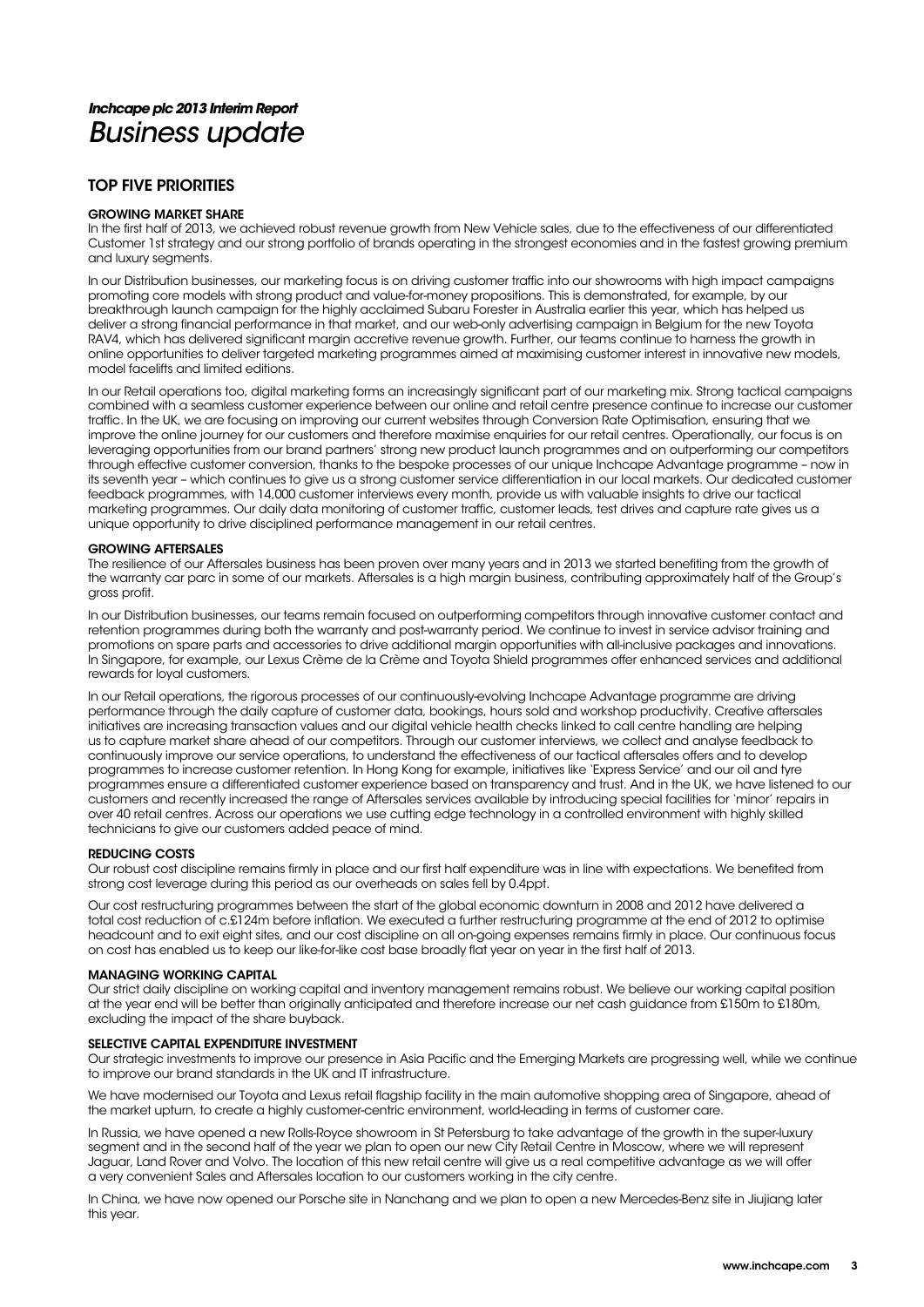### **Inchcape plc 2013 Interim Report**  Business update continued

In South America, where we had a strong performance in the first half year, benefiting from good growth in the luxury segment, we opened our new flagship BMW facility in Lima in July and we plan to open our new flagship BMW facility in Santiago later in the second half. Both facilities will improve the quality of the brand experience and will increase our Aftersales capacity to take advantage of the growth in the car parc.

In Ethiopia, we have opened a new retail facility for our construction machinery business, Komatsu, to take advantage of the growth in the segment.

In the UK we have completed major VW corporate identity upgrades at Wirral and at Swindon, and in the second half of 2013 we will relocate Chester VW to a new much-enlarged facility complete with bodyshop. In the next six months we will also see the completion of an enlarged BMW, MINI and Motorrad retail centre in Sunderland, a full upgrade at BMW Norwich, and the installation of ibrand infrastructure at five UK BMW locations for a Q4 launch.

### **ACQUISITIONS**

We acquired Trivett Automotive group, Australia's leading luxury and premium automotive group, on 1 March 2013 for c.\$76m. The integration is on track having started the head office rationalisation. We are starting to look at the potential commercial synergies and we look forward to building on our relationships with both our brand partners and our customers. We are pleased with the performance of the Trivett business in the first half.

#### PEOPLE

We know that our people are central to our success. I would like to express my sincere thanks to colleagues across the Group for their on-going commitment and dedication to creating an incredible customer experience for our brand partners.

#### DIVIDEND

Given our good start to the year, the Board has declared an interim dividend of 5.7p. This represents a year-on-year increase of 43%, which is in line with our progressive dividend policy and which reflects our recently increased dividend payout ratio of 40%. The interim dividend will be paid on 12 September 2013 to shareholders who are on the register at close of business on 16 August 2013.

### SHARE BUYBACK

The Board intends to target a capital structure that will provide Inchcape with the flexibility to invest in organic growth and to make further value-creating acquisitions while avoiding sustained excess cash balances.

The Board concluded that there is scope to return surplus cash to shareholders and will therefore be initiating a £100m share buyback programme to be effected in the next 12 months.

The Board confirmed its commitment to a progressive dividend policy, having increased the dividend payout ratio to 40% last year and, going forward, the dividend growth will now broadly match growth in earnings per share.

As you would expect, the Board will continue to monitor the level of cash balances in the light of the Group's future investment opportunities, expected working capital requirements and the trading outlook.

### **OUTLOOK**

The Group is well positioned in the global automotive market and will continue to benefit from its strong exposure to the Asia Pacific and Emerging Market regions and from its strategic partnership with leading OEMs in the premium and luxury segments. We continue to expect the Group to deliver a robust performance in 2013.

In terms of the New Car market, we expect demand in the UK to remain robust, reflecting the replacement of the car parc, the gradual improvement in consumer confidence and the OEM initiatives. In Europe, we expect the demand for New vehicles in the second half to be broadly similar to the first half. In Asia, the Singapore market will be slightly down year on year in the second half, while we expect the Hong Kong market to be slightly up year on year. In Australia, the market will continue to benefit from the replacement cycle. In Russia and the Balkans, we expect trading conditions to remain challenging with weak demand and continued pressure on margin. And in South America, Africa and China we expect the growth momentum to continue.

At the gross margin level, we expect the competitive pressure on vehicle margins in the UK and Russia to continue; we should benefit, as expected, from a weaker Yen in Australia in the second half; and we should benefit from improved Aftersales business driven by the growth of the warranty car parc in several of our markets. Our gross margin from Aftersales, which represents 50% of the Group's gross profit, will remain robust.

### **CONCLUSION**

We have delivered a record PBT in the first half year with a strong balance sheet and we believe the Group is truly engineered to deliver sustainable earnings growth.

We are confident in the Group's earnings growth potential as we will continue to benefit from exciting growth opportunities and as we operate in the right economies with the right brands and in the right categories.

Inchcape is well positioned as the premium choice in the automotive industry – for our people for whom we offer an exciting work environment; for our brand partners for whom we provide trusted brand stewardship and growth; for our customers for whom we provide a superior customer experience; and for our shareholders for whom we target delivering sustainable earnings growth and strong cash returns.

André Lacroix

Group Chief Executive 1 August 2013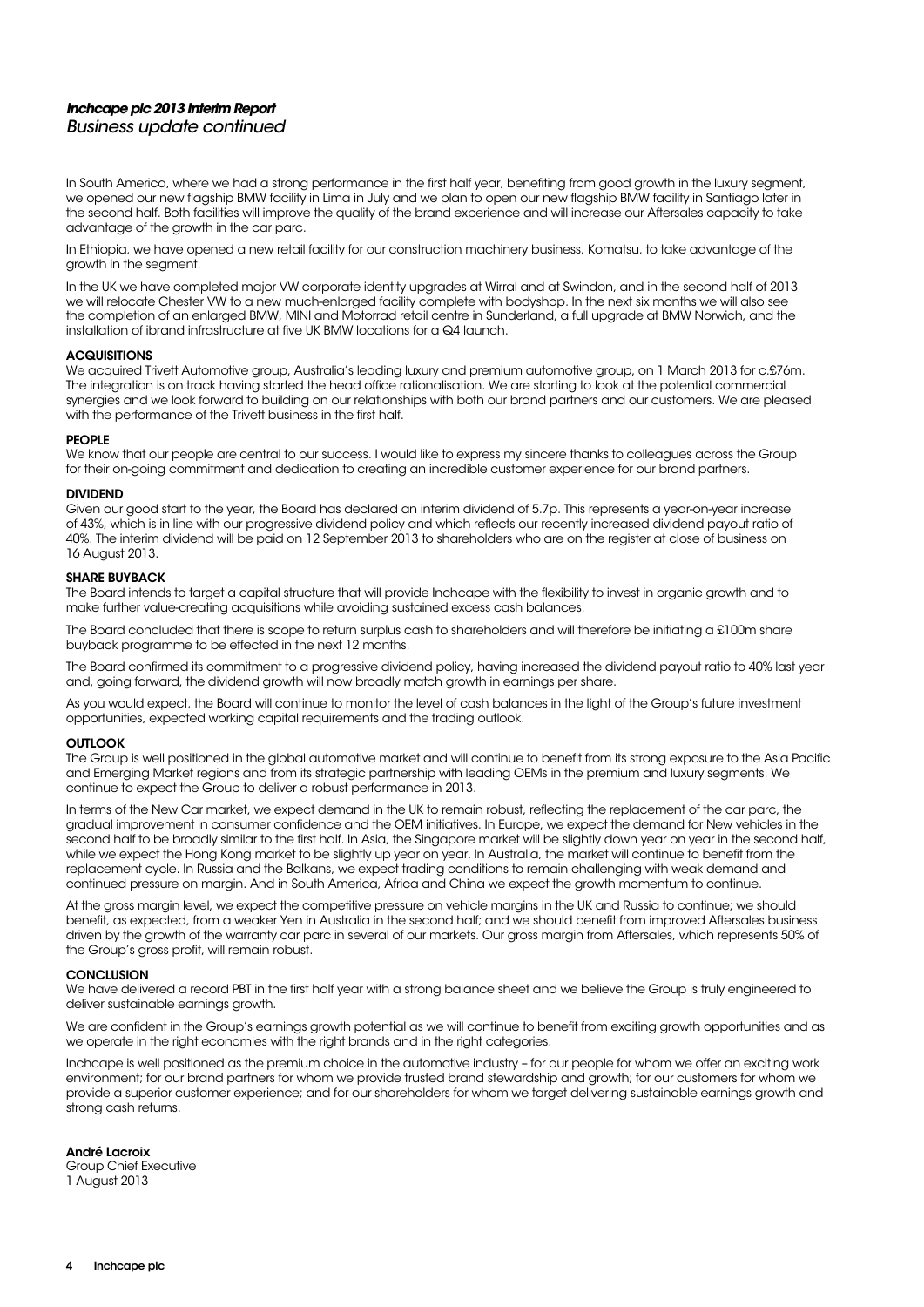# **Inchcape plc 2013 Interim Report**  Operational review

### GROUP OVERVIEW

### GROUP KEY PERFORMANCE INDICATORS\*

| Six months to<br>30.06.13                      | Six months to<br>30.06.12<br>£m<br>£m |
|------------------------------------------------|---------------------------------------|
| Sales<br>3.312.9                               | 3,108.7                               |
| Like for like sales growth (%)<br>2.0          | 6.8                                   |
| 167.1<br>Trading profit                        | 150.3                                 |
| Like for like trading profit growth (%)<br>7.2 | 6.5                                   |
| Trading margins (%)<br>5.0                     | 4.8                                   |
| Cash generated from operations<br>87.7         | 77.2                                  |

|                       | Six months to<br>30.06.13<br>£m | Six months to<br>30.06.12<br>£m | % change | % change in<br>constant<br>currency |
|-----------------------|---------------------------------|---------------------------------|----------|-------------------------------------|
| <b>Sales</b>          |                                 |                                 |          |                                     |
| - Retail              | 2,025.1                         | 1,833.9                         | 10.4     | 9.7                                 |
| - Distribution        | 1,287.8                         | 1,274.8                         | 1.0      | (1.1)                               |
| <b>Trading profit</b> |                                 |                                 |          |                                     |
| - Retail              | 51.5                            | 51.6                            | (0.2)    | (0.6)                               |
| - Distribution        | 115.6                           | 98.7                            | 17.1     | 15.4                                |

|                             | 2013<br>Operating profit<br>£m | 2013<br>Exceptional<br>items<br>£m | 2013<br><b>Trading profit</b><br>£m | 2012<br>Operating profit<br>restated <sup>1</sup><br>£m | 2012<br>Exceptional<br>items<br>£m | 2012<br>Trading profit<br>£m |
|-----------------------------|--------------------------------|------------------------------------|-------------------------------------|---------------------------------------------------------|------------------------------------|------------------------------|
| Australasia                 | 36.3                           | (5.7)                              | 42.0                                | 35.1                                                    |                                    | 35.1                         |
| Europe                      | 10.4                           |                                    | 10.4                                | 10.3                                                    |                                    | 10.3                         |
| North Asia                  | 28.0                           |                                    | 28.0                                | 25.6                                                    |                                    | 25.6                         |
| South Asia                  | 15.4                           |                                    | 15.4                                | 17.5                                                    |                                    | 17.5                         |
| United Kingdom              | 36.9                           | (1.1)                              | 38.0                                | 37.2                                                    |                                    | 37.2                         |
| Russia and Emerging Markets | 32.3                           | (1.0)                              | 33.3                                | 24.6                                                    |                                    | 24.6                         |
| Trading profit              | 159.3                          | (7.8)                              | 167.1                               | 150.3                                                   |                                    | 150.3                        |
| Central Costs               | (14.1)                         | (0.7)                              |                                     | (12.7)                                                  | -                                  |                              |
| <b>Operating Profit</b>     | 145.2                          | (8.5)                              |                                     | 137.6                                                   |                                    |                              |

see note 1 of the Financial Statements section

At actual exchange rates

The Group reports its results in the condensed set of consolidated financial information using actual rates of exchange. The operational review reports results at actual rates of exchange, but to enhance comparability they are also shown in a form that isolates the impact of currency movements from period to period by applying the June 2013 exchange rates to both periods' results (constant currency). The results are also adjusted for the impact of exceptional items to provide additional information regarding the Group's underlying performance. Where exceptional items and unallocated central costs are excluded from operating profit the results are referred to as "trading profit".

Unless otherwise stated, variances from the previous year are stated in constant currency.

Like for like sales and trading profit exclude the impact of acquisitions from the date of acquisition until the 13th month of ownership, and businesses that are sold or closed. It further removes the impact of retail centres that are relocated. This is from the date of opening until the 13th month of trading in the new location.

Operating cash flow, or cash generated from operations, is defined as operating profit adjusted for depreciation, amortisation and other non-cash items plus the change in working capital, provisions and pension contributions.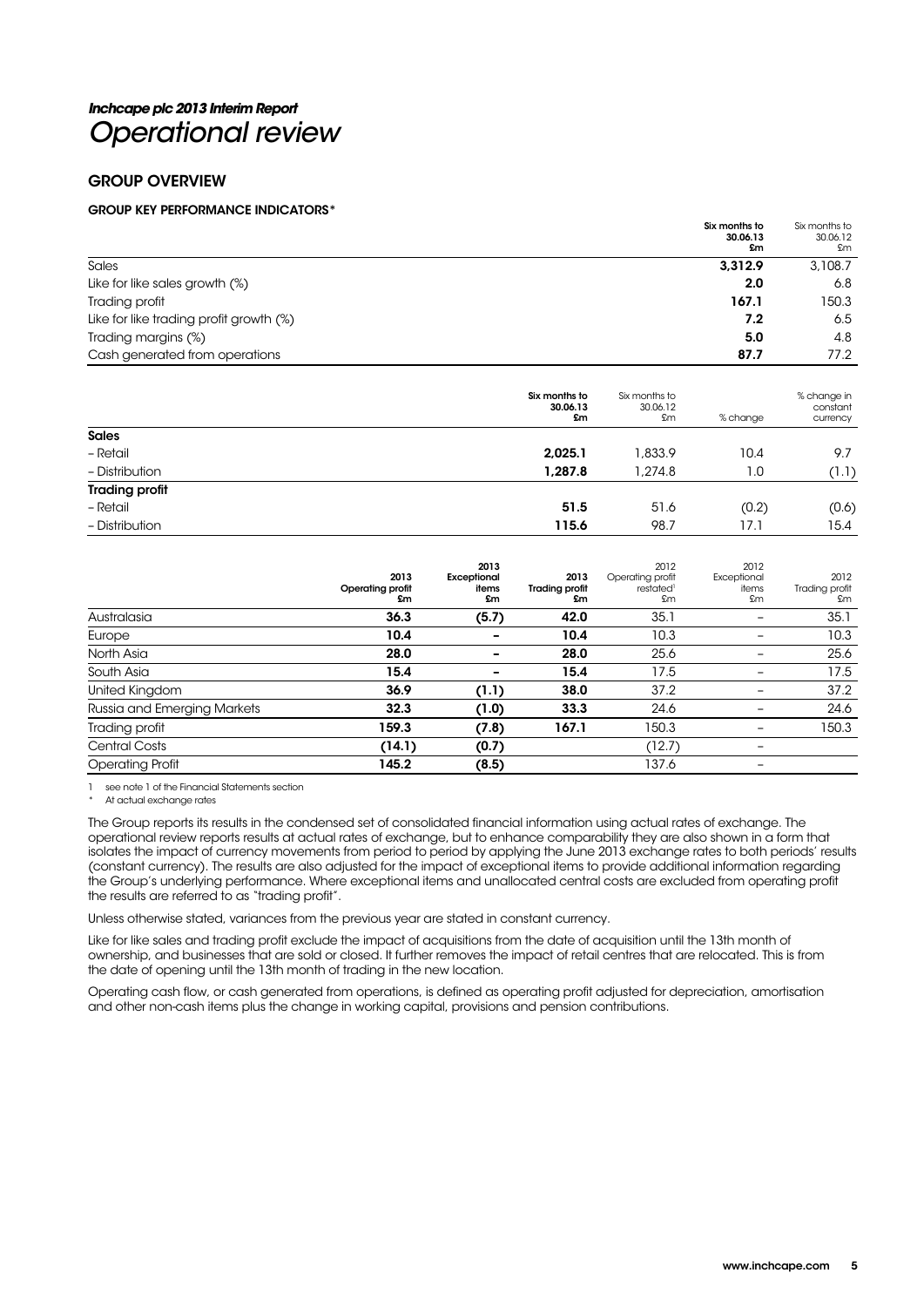# **Inchcape plc 2013 Interim Report Australasia**

|                       | Six months to<br>30.06.13<br>£m | Six months to<br>30.06.12<br>£m | % change                 | % change<br>in constant<br>currency |
|-----------------------|---------------------------------|---------------------------------|--------------------------|-------------------------------------|
| <b>Sales</b>          | 736.3                           | 618.3                           | 19.1                     | 18.9                                |
| - Retail              | 352.9                           | 218.2                           | 61.7                     | 61.7                                |
| - Distribution        | 383.4                           | 400.1                           | (4.2)                    | (4.4)                               |
| Like for like sales   | 580.4                           | 590.9                           | (1.8)                    | (1.9)                               |
| - Retail              | 197.0                           | 190.8                           | 3.2                      | 3.2                                 |
| - Distribution        | 383.4                           | 400.1                           | (4.2)                    | (4.4)                               |
| <b>Trading profit</b> | 42.0                            | 35.1                            | 19.7                     | 19.6                                |
| - Retail              | 11.6                            | 9.0                             | 28.9                     | 28.9                                |
| - Distribution        | 30.4                            | 26.1                            | 16.5                     | 16.4                                |
| Trading margin %      | 5.7                             | 5.7                             | $\overline{\phantom{0}}$ |                                     |
| - Retail              | 3.3                             | 4.1                             | $(0.8$ ppt $)$           | $(0.8$ ppt $)$                      |
| - Distribution        | 7.9                             | 6.5                             | 1.4ppt                   | 1.4ppt                              |

Our Australasia segment contains the Group's operations in Australia and New Zealand.

In the first half of 2013, the Australian New Car market grew by 4.7% versus last year and demand remained solid in all regions.

Our business has delivered a financial performance slightly ahead of our expectations and achieved an overall revenue growth of 18.9% year on year and an overall trading profit growth of 19.6%.

Our Subaru distribution business benefited from the launch of the highly acclaimed new Forester and from the stronger than expected market, which enabled us to deliver an excellent performance. We also started benefiting from better pricing in the second quarter with the launch of the Forester and the weaker Yen position.

We acquired Trivett, Australia's leading luxury and premium automotive group, on 1 March and the integration is on track. We are looking now at the potential commercial synergies, having started the head office rationalisation. We are pleased with the performance of the Trivett business with a trading profit 1 March to 30 June 2013 of £4.2m and a ROS of 3.1%.

Moving forward, we expect the Australian economy to remain robust and the New car market to benefit from the replacement cycle. We continue to expect our Australian business to deliver a strong performance in 2013.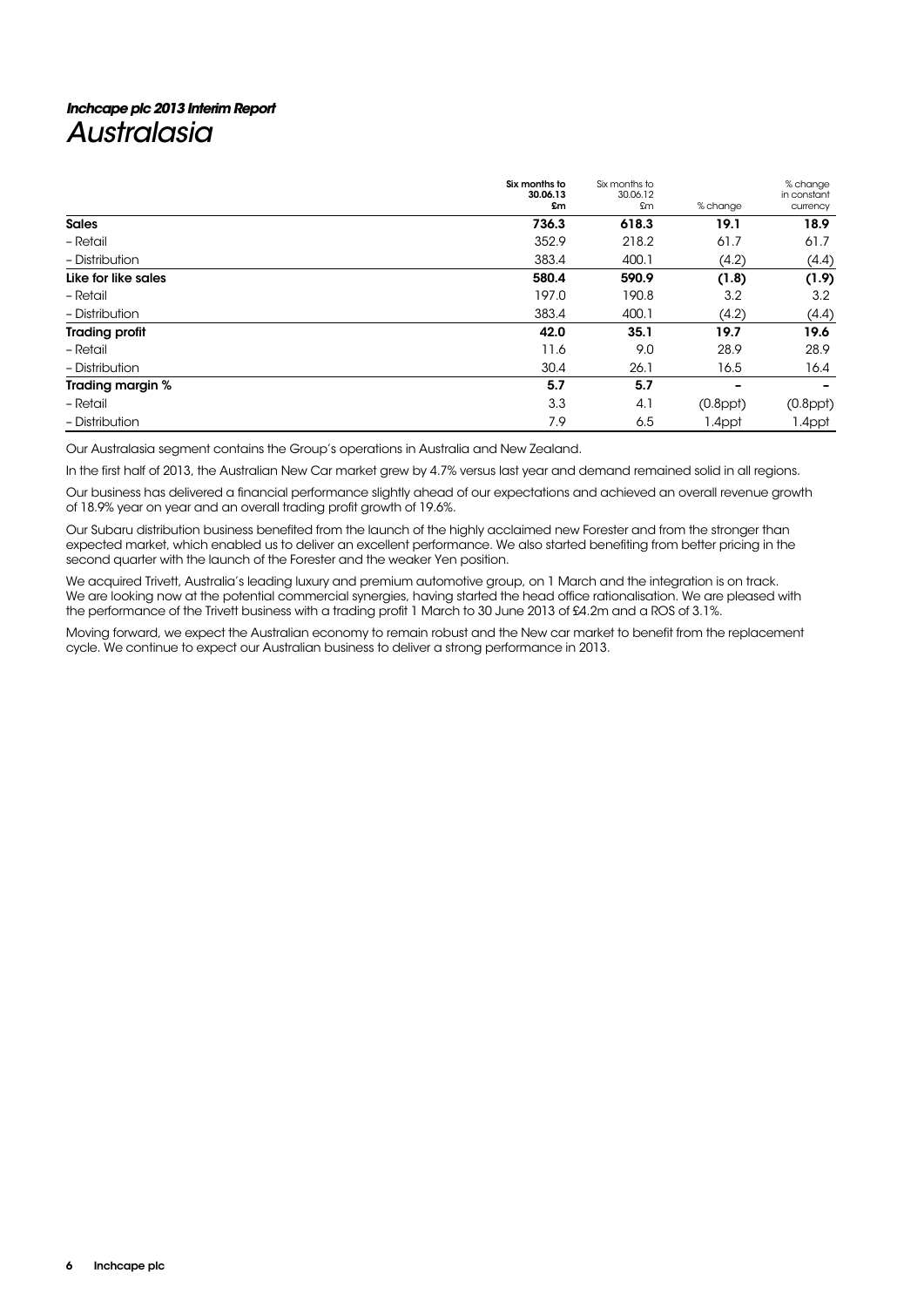# **Inchcape plc 2013 Interim Report**  Europe

|                       | Six months to<br>30.06.13 | Six months to<br>30.06.12 |          | % change<br>in constant |
|-----------------------|---------------------------|---------------------------|----------|-------------------------|
|                       | £m                        | £m                        | % change | currency                |
| <b>Sales</b>          | 331.1                     | 341.2                     | (3.0)    | (6.1)                   |
| - Retail              | 65.7                      | 69.7                      | (5.7)    | (8.8)                   |
| - Distribution        | 265.4                     | 271.5                     | (2.2)    | (5.5)                   |
| Like for like sales   | 330.7                     | 340.1                     | (2.8)    | (6.0)                   |
| - Retail              | 65.3                      | 68.6                      | (4.8)    | (8.0)                   |
| - Distribution        | 265.4                     | 271.5                     | (2.2)    | (5.5)                   |
| <b>Trading profit</b> | 10.4                      | 10.3                      | 1.0      | (2.1)                   |
| - Retail              | 0.1                       | (0.1)                     | 200.0    | 157.2                   |
| - Distribution        | 10.3                      | 10.4                      | (1.0)    | (4.0)                   |
| Trading margin %      | 3.1                       | 3.0                       | 0.1ppt   | 0.1ppt                  |
| - Retail              | 0.2                       | (0.1)                     | 0.3ppt   | 0.3ppt                  |
| - Distribution        | 3.9                       | 3.8                       | 0.1ppt   | 0.1ppt                  |

Our Europe segment includes Belgium, Luxembourg, Greece and Finland.

The Belgian market was up by 1.7% in the first half year and the Greek market was down by 6.4%.

Despite challenging trading conditions, we have delivered a resilient trading performance with a trading margin of 3.1%, 10 BPS up on last year, as our teams have continued to protect the pricing power of our brands and to drive a strong performance in our highly profitable Aftersales business.

Our revenue performance benefited from a resilient Belgian market and from market share increases in both Greece and Belgium on the back of successful new product launches.

In the second half of the year we plan to leverage the launch of exciting new models such as the Toyota RAV4 and Auris Touring and also the Lexus IS.

We continue to expect to deliver a resilient financial performance in Europe in 2013.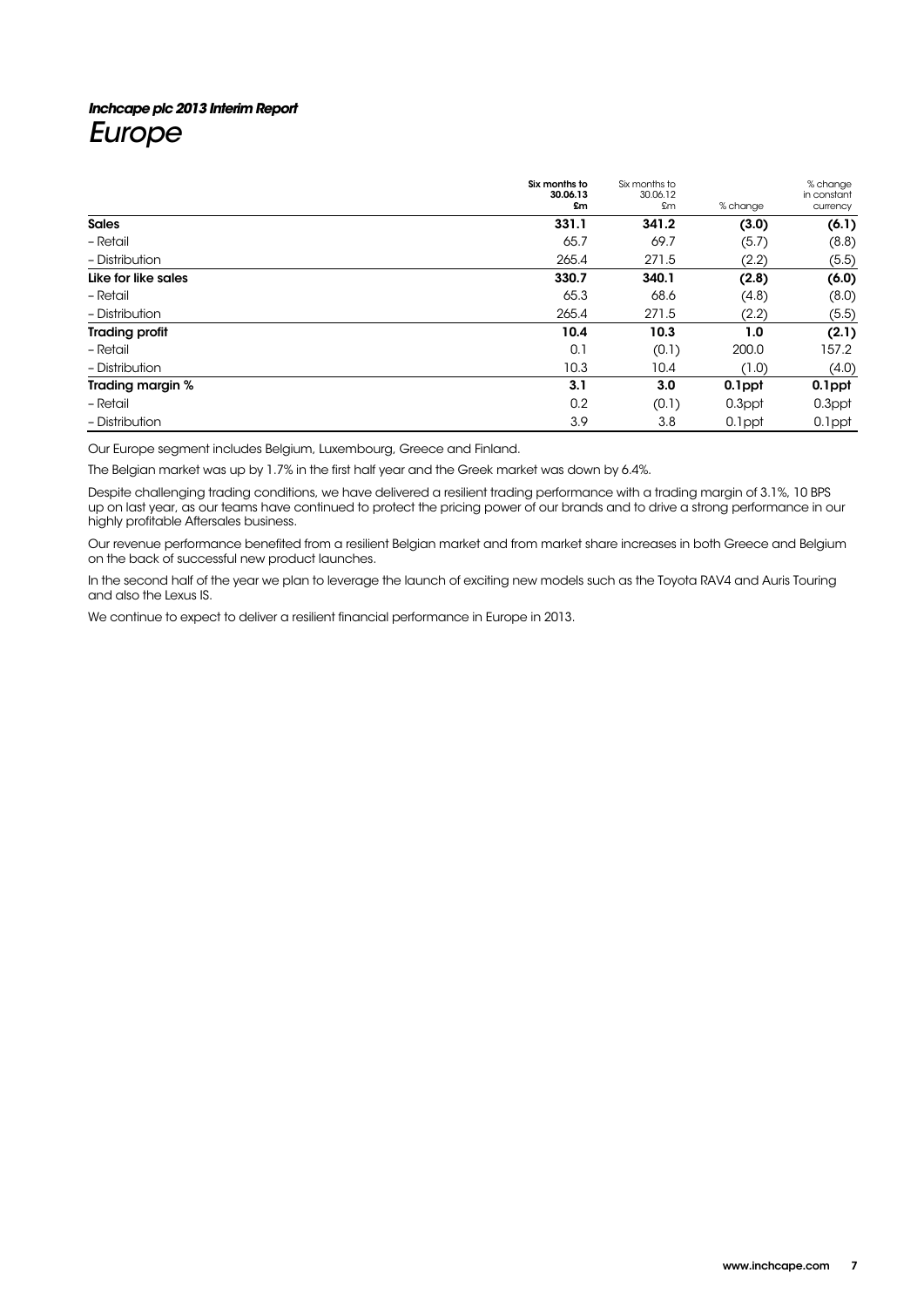# **Inchcape plc 2013 Interim Report**  North Asia

| <b>Distribution</b> | Six months to<br>30.06.13<br>£m | Six months to<br>30.06.12<br>£m | % change | % change<br>in constant<br>currency |
|---------------------|---------------------------------|---------------------------------|----------|-------------------------------------|
| Sales               | 267.2                           | 251.1                           | 6.4      | 4.0                                 |
| Like for like sales | 239.5                           | 225.3                           | 6.3      | 3.9                                 |
| Trading profit      | 28.0                            | 25.6                            | 9.4      | 6.7                                 |
| Trading margin %    | 10.5                            | 10.2                            | 0.3ppt   | 0.3ppt                              |

Our North Asia segment contains the Group's vertically integrated operations in Hong Kong, Macau, Guam and Saipan.

Hong Kong is our main market in this segment, and in the first six months of 2013 the New Car market was stronger than expected with a year-on-year growth of 15.8%. Our trading profit in H1 was a record.

The underlying strengths of the Hong Kong economy remain very robust but the better than expected level of New Car registrations was driven by a change in government taxation reducing the number of vehicles benefiting from the Efficient Vehicle Rebate as of April 1.

In Hong Kong we maintained our market leadership position and we have delivered a robust financial performance in line with our expectations.

In Guam, we delivered a robust revenue and profit performance in H1, growing our share in a growing market.

Our Aftersales business continued to perform well as we benefited from growth in the car parc.

Our controls on cost and cash remained firmly in place.

Moving forward, we expect the Hong Kong economy to remain solid. Our business is well positioned and we continue to expect to deliver a robust performance in North Asia in 2013.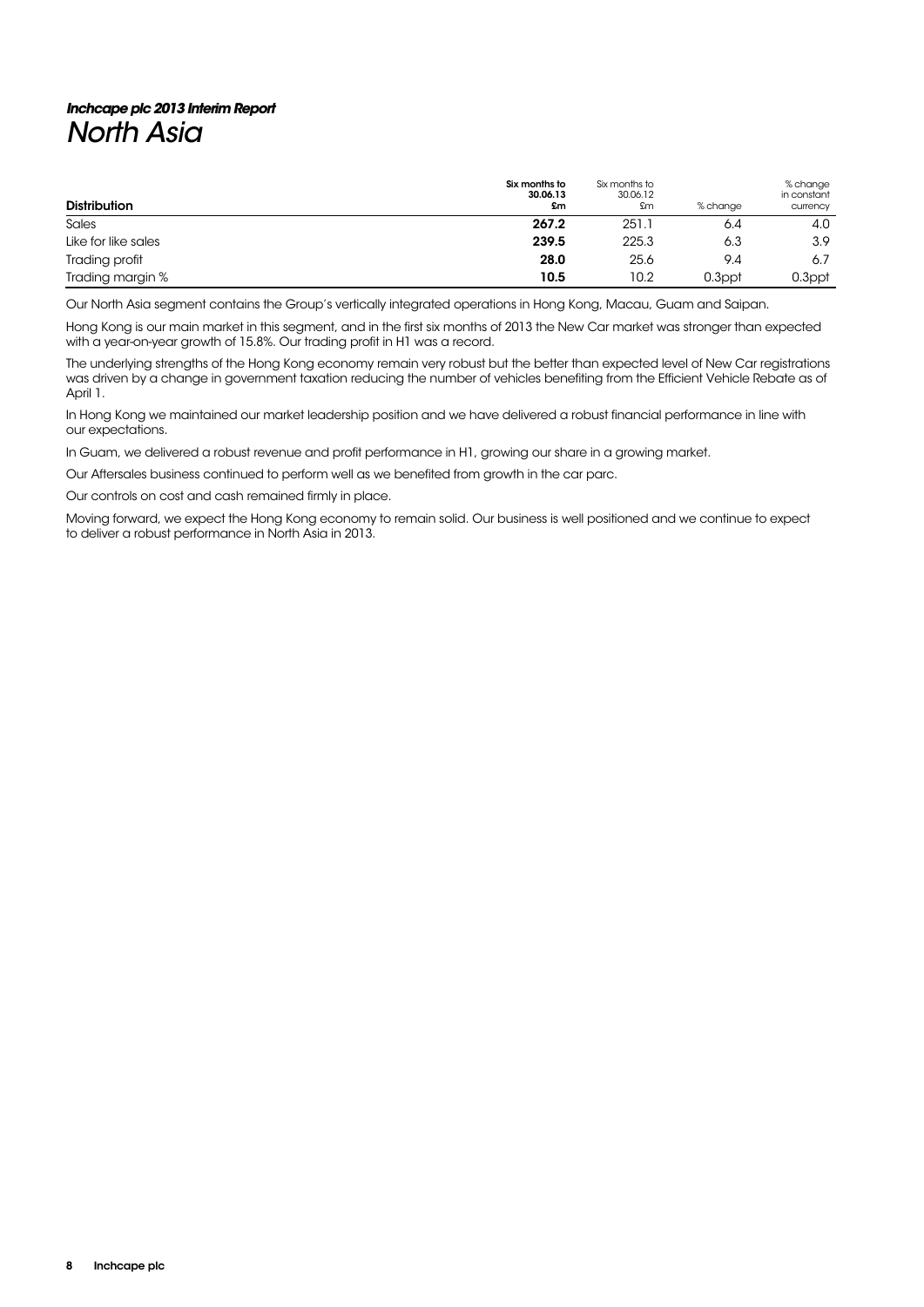# **Inchcape plc 2013 Interim Report**  South Asia

| <b>Distribution</b> | Six months to<br>30.06.13<br>£m | Six months to<br>30.06.12<br>£m | % change       | % change<br>in constant<br>currency |
|---------------------|---------------------------------|---------------------------------|----------------|-------------------------------------|
| Sales               | 172.1                           | 172.2                           | (0.1)          | (4.0)                               |
| Like for like sales | 172.1                           | 172.0                           | 0.1            | (3.9)                               |
| Trading profit      | 15.4                            | 17.5                            | (12.0)         | (15.3)                              |
| Trading margin %    | 8.9                             | 10.2                            | $(1.3$ ppt $)$ | (1.3ppt)                            |

Our South Asia segment contains the Group's vertically integrated operations in Singapore and Brunei.

Our largest business in this segment is Singapore where, as expected, the market was down year on year by 14.6% and remained very competitive due to the high Certificate of Entitlement (COE) prices and the recent changes to the financing rules and to the luxury tax.

We have delivered a resilient financial performance in line with expectations. Our market share was slightly down year on year as we continued to protect the pricing power of our brands by not pushing volume at the expense of profitability in the vehicle segment and by gaining market share in our highly profitable Commercial Vehicle segment.

Our Aftersales activities remained strong, enabling us to deliver a robust gross margin despite the competition on price in the New Vehicle segment.

In the second quarter, we opened our modernised Toyota and Lexus retail flagship facility in the main automotive shopping area and introduced a number of customer service innovations, such as "Evening Express", where customers are provided with light dinner in a lounge whilst having their cars serviced in 45 minutes.

We are therefore well positioned, given the strong brand portfolio and our excellent service reputation, to take advantage of the market recovery in the next few years in Singapore.

In Brunei, we delivered a robust revenue and profit performance, increasing our strong market share in a growing market.

In the second half of the year, we will leverage the launch of a number of new products and we expect to continue to deliver a resilient financial performance in South Asia in 2013.

Beyond 2013, we expect the Singapore New Car market to start growing again given the fact that we have now seen an increase of de-registrations year on year for 10 consecutive months.

The growth prospects are truly exciting for our Singapore business following seven years of market decline and we should benefit from positive operating leverage moving forward.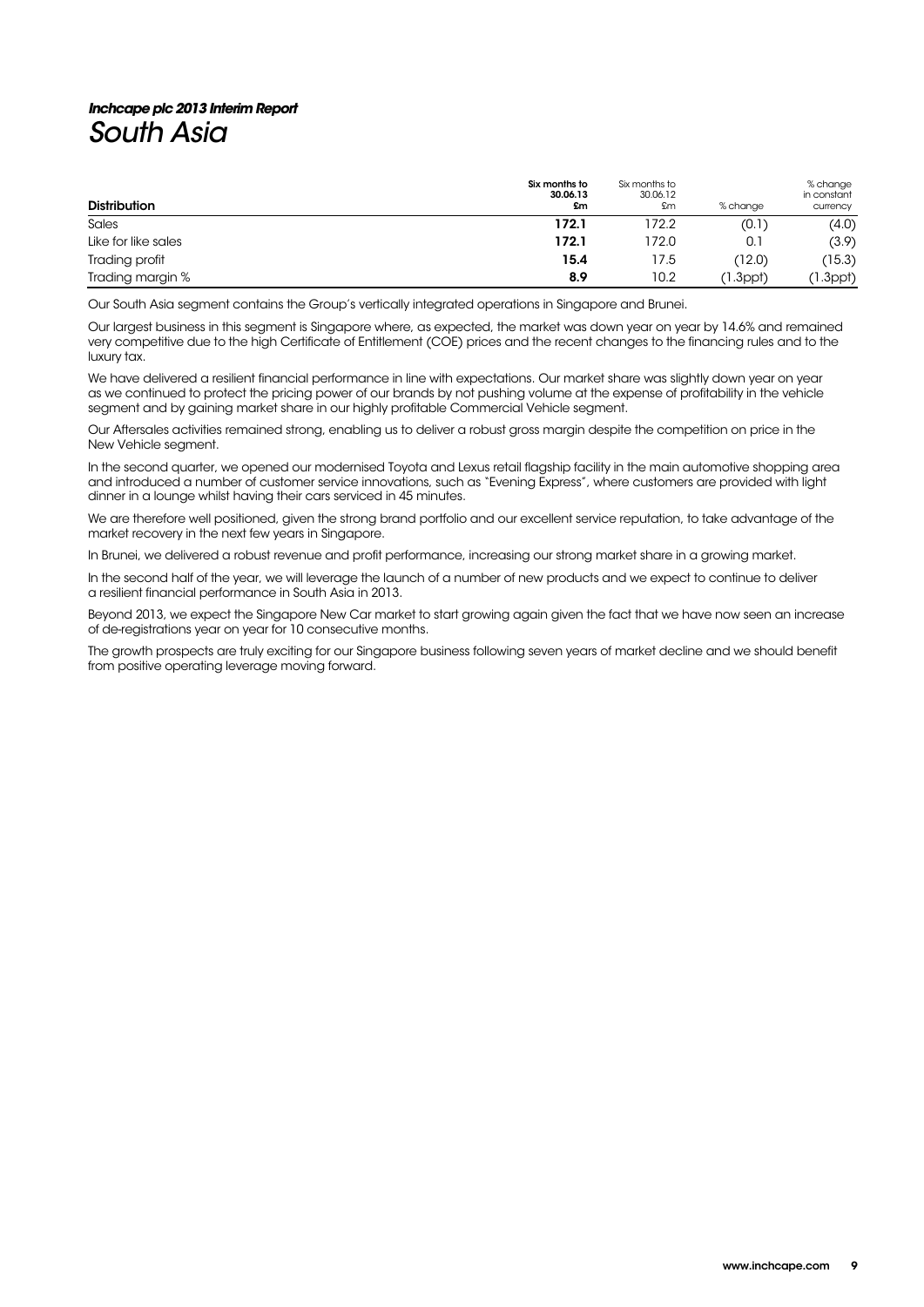# **Inchcape plc 2013 Interim Report**  United Kingdom

|                       | Six months to<br>30.06.13<br>£m | Six months to<br>30.06.12<br>£m | % change       | % change<br>in constant<br>currency |
|-----------------------|---------------------------------|---------------------------------|----------------|-------------------------------------|
| <b>Sales</b>          | 1,141.5                         | 1.085.8                         | 5.1            | 5.1                                 |
| - Retail              | 1,119.6                         | 1,068.2                         | 4.8            | 4.8                                 |
| - Distribution        | 21.9                            | 17.6                            | 24.4           | 24.4                                |
| Like for like sales   | 1,069.0                         | 990.6                           | 7.9            | 7.9                                 |
| - Retail              | 1,047.1                         | 973.0                           | 7.6            | 7.6                                 |
| - Distribution        | 21.9                            | 17.6                            | 24.4           | 24.4                                |
| <b>Trading profit</b> | 38.0                            | 37.2                            | 2.2            | 2.2                                 |
| - Retail              | 33.5                            | 33.8                            | (0.9)          | (0.9)                               |
| - Distribution        | 4.5                             | 3.4                             | 32.4           | 32.4                                |
| Trading margin %      | 3.3                             | 3.4                             | $(0.1$ ppł $)$ | $(0.1$ ppł $)$                      |
| - Retail              | 3.0                             | 3.2                             | $(0.2$ ppt $)$ | $(0.2$ ppt $)$                      |
| - Distribution        | 20.5                            | 19.3                            | 1.2ppt         | 1.2ppt                              |

Our United Kingdom segment contains our UK retail business and our fleet leasing business, Inchcape Fleet Solutions.

Our UK business has delivered a record trading profit of £38.0m in the first half of 2013, up 2.2% year on year. This strong performance was achieved despite the competitive pressure on vehicle margins.

The UK market has been stronger than expected with a year on year growth of 10.0%, driven by the replacement cycle from the ageing of the car parc, a gradual improvement in consumer confidence, the availability of affordable financing and the OEM product and promotional initiatives.

In a very competitive New Car market, our UK retail business has delivered a solid volume and market share performance. Our Used Car volumes and Aftersales activities were in line with our expectations and we started to benefit from the gradual recovery of the 1-5 year car parc.

In February we disposed of our Ford retail operations as previously communicated.

Our cost and cash controls remain firmly in place.

In the second half of the year, we are well placed to continue to gain market share with the launch of several exciting new models from our brand partners.

We continue to expect to deliver a solid performance in the UK in 2013.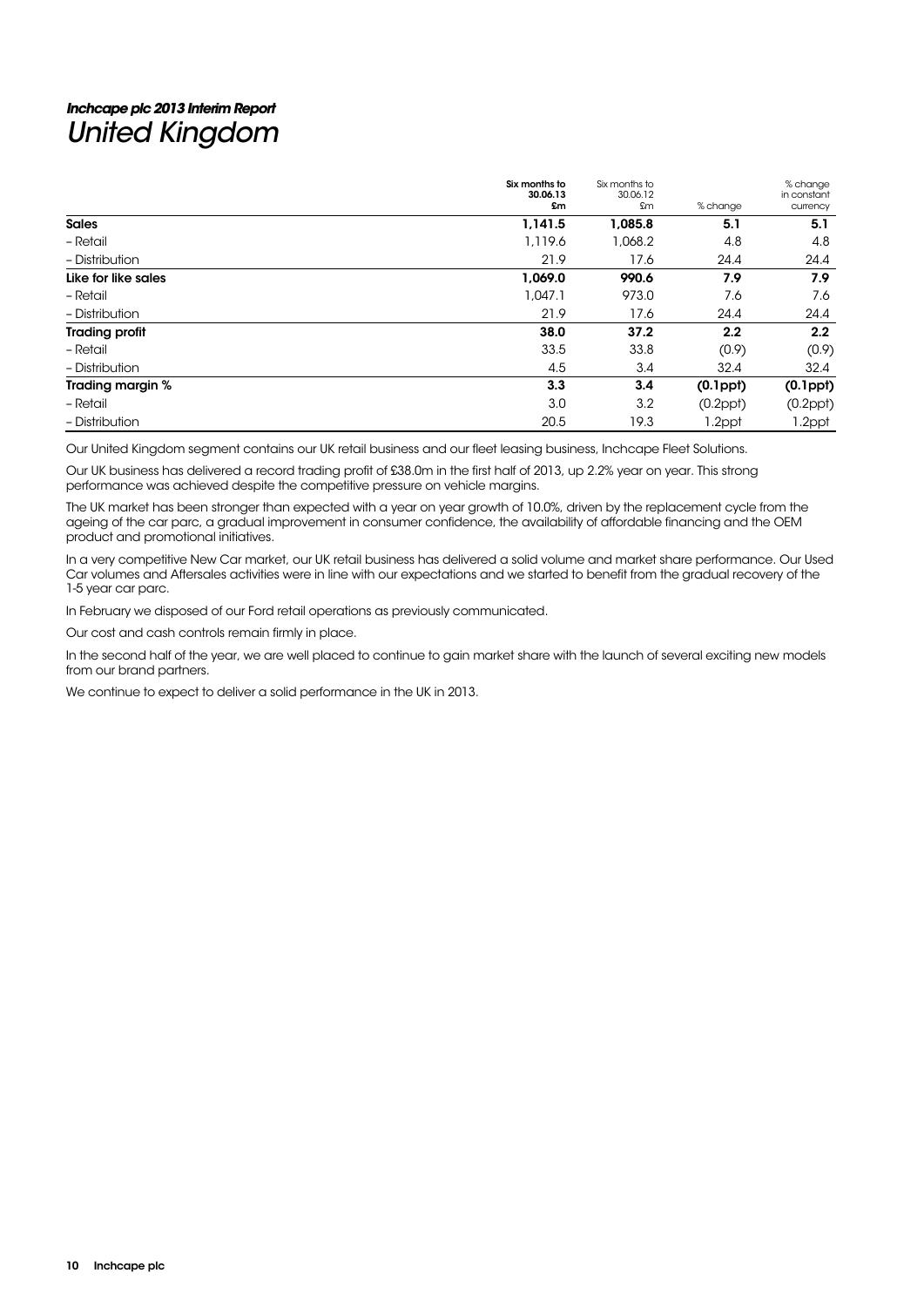# **Inchcape plc 2013 Interim Report**  Russia and Emerging Markets

|                       | Six months to<br>30.06.13<br>£m | Six months to<br>30.06.12<br>£m | % change       | % change<br>in constant<br>currency |
|-----------------------|---------------------------------|---------------------------------|----------------|-------------------------------------|
| <b>Sales</b>          | 664.7                           | 640.1                           | 3.8            | 1.7                                 |
| - Retail              | 486.9                           | 477.8                           | 1.9            |                                     |
| - Distribution        | 177.8                           | 162.3                           | 9.6            | 6.9                                 |
| Like for like sales   | 610.7                           | 623.7                           | (2.1)          | (4.1)                               |
| - Retail              | 437.5                           | 461.4                           | (5.2)          | (6.9)                               |
| - Distribution        | 173.2                           | 162.3                           | 6.7            | 4.1                                 |
| <b>Trading profit</b> | 33.3                            | 24.6                            | 35.4           | 34.8                                |
| - Retail              | 6.3                             | 8.9                             | (29.2)         | (30.8)                              |
| - Distribution        | 27.0                            | 15.7                            | 72.0           | 73.6                                |
| Trading margin %      | 5.0                             | 3.8                             | 1.2ppt         | 1.2ppt                              |
| - Retail              | 1.3                             | 1.9                             | $(0.6$ ppł $)$ | $(0.6$ ppt $)$                      |
| - Distribution        | 15.2                            | 9.7                             | 5.5ppt         | 5.8ppt                              |

Our Russia and Emerging Markets segment contains the Group's operations in Russia, China, Poland, the Balkans, the Baltics, South America and Africa.

We have enjoyed robust growth in South America and Africa while trading conditions remained challenging in the Balkans and Russia with competitive pressure on New Car margins. Our operations in this segment have delivered a record trading profit ahead of expectations and, indeed, have made a significant contribution to the Group's earnings growth in the last four years.

In Russia, we are seeing a weakening in consumer confidence given the uncertainty in Europe and continued inflationary pressure, which is affecting the economic growth of the country. The New Car market declined further in the second quarter and in the first six months of the year is down year on year by 5.8%. Nevertheless, our business delivered a resilient financial performance in line with expectations in the first half of 2013, with a trading profit of £4.8m and a return on sales of 1.3%.

We plan to open our new City Retail Centre in Moscow in the second half of the year where we will represent Jaguar, Land Rover and Volvo. The location of our new retail centre will give us a real competitive advantage as we will offer a very convenient Sales and Aftersales location to our customers working in the city centre. We have also opened a new Rolls Royce retail centre in St Petersburg, to take advantage of the growth in the super-luxury segment in that region.

Our other Emerging Markets delivered a strong financial performance ahead of expectations with underlying trading profit growth of 43.9% (excluding a disposal of property which resulted in a profit of £6.2m), enabling us to deliver an excellent underlying return on sales of 7.3%, up year on year by 200 BPS.

In the Baltics, we delivered a solid revenue and trading profit growth as we benefited from the launch of the new Mazda 6 and the new Range Rover.

In a challenging Balkans environment, our business delivered a solid financial performance driven by market share gain, cost control and a good Aftersales performance.

In China, we have seen a sustained healthy demand for luxury vehicles with gradually less pressure on New Car margins, enabling us to improve our financial results year on year. At the end of June, we disposed of our Toyota retail centre in Shaoxing and we also opened our Porsche site in Nanchang. We plan to open our new Mercedes-Benz site in Jiujiang later this year.

In South America, we had a strong performance in the first half year as we benefited from strong growth in the luxury segment. We opened our new flagship BMW facility in Lima in July and we plan to open our new flagship BMW facility in Santiago in August. Both facilities will improve the quality of brand experience and will increase our Aftersales capacity to take advantage of the growth in the car parc.

Our Africa business delivered another strong performance ahead of our expectations as we continue to benefit from a strong Aftersales market in Ethiopia where the economic growth is solid. We have opened a new retail facility for our construction machinery business, Komatsu, to take advantage of the growth in the segment.

All in all we continue to expect our other Emerging Markets to deliver a strong performance in 2013.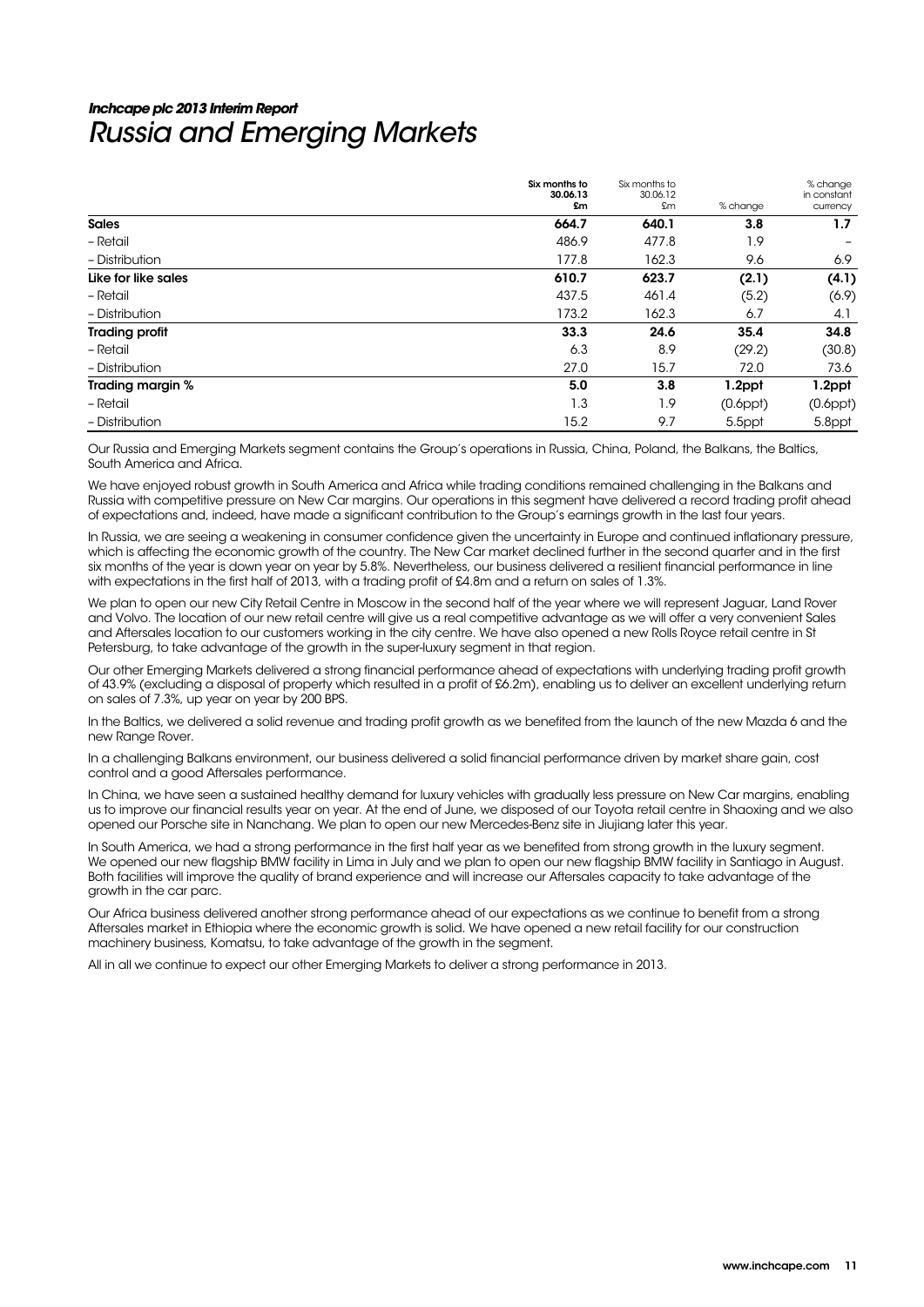# **Inchcape plc 2013 Interim Report**  Finance review

The Group has delivered a record PBT in the first half of 2013. In addition to the segmental results, detailed below are the financial implications of our operating activities.

### CENTRAL COSTS

Unallocated central costs for the half year are £13.4m before exceptional items (2012: £12.7m).

### EXCEPTIONAL ITEMS

We have reported exceptional operating costs of £8.5m in the first half of 2013 (2012: £nil). Included within this are restructuring costs of £4.6m together with £3.9m of acquisition costs for the Trivett business in Australia.

### NET FINANCING COSTS

Net financing costs have increased from £4.6m in 2012 to £6.7m in 2013. Included within this is a gain of £0.7m (2012: a gain of £2.3m) in our mark to market reporting of the hedges for the US loan notes.

### TAX

The effective tax rate before exceptional items for the Group is 25% compared to 26% for the same period last year. The effective rate of 25% is expected to reflect the rate for the full year.

### NON-CONTROLLING INTERESTS

Profits attributable to our non-controlling interests were £3.7m in the first half of 2013 (2012: £3.1m). The Group's non-controlling interests principally comprise a 33% minority holding in UAB Vitvela in Lithuania, a 30% share in NBT Brunei and a 10% share of Subaru Australia.

### FOREIGN CURRENCY

During the period, the Group derived a benefit of £2.1m (2012 benefit: £0.6m) from the translation of its overseas profits before tax into sterling at the 2013 average exchange rate.

### DIVIDEND

The 2012 final dividend of 10.5p per share was paid to shareholders on Wednesday 19 June 2013. The Board has declared an interim dividend of 5.7p per share, which will be paid on 12 September 2013 to shareholders who are on the register at close of business on 16 August 2013.

### **PENSIONS**

Since the previous year end, the Group has adopted IAS 19 (revised), 'Employee Benefits'. The revised standard has impacted the way the Group accounts for pensions and other post-retirement benefits as follows:

- the interest cost and expected return on plan assets have been replaced with a net interest amount, calculated by applying the discount rate to the net defined benefit asset or liability. Under the previous standard, the expected return on plan assets represented the weighted average expected return on the assets held by the pension schemes; and
- expenses, other than investment management expenses, are now recognised as period expenses when incurred. Under the previous standard, expenses incurred in connection with running the pension schemes formed part of the defined benefit obligation.

The principal changes resulting from the adoption of the revised standard are set out in note 14.

At 30 June 2013, the IAS 19 net post-retirement surplus was £133.3m (31 December 2012: £95.7m). In the first half of the year and in line with the funding programme agreed with the Trustees, the Group made additional cash contributions to the UK pension schemes amounting to £26.8m (2012: £16.8m).

### ACQUISITIONS AND DISPOSALS

In March, the Group acquired Trivett Automotive group, a premium and luxury automotive group in Australia, for a cash consideration which is expected to be c.£76m. This transaction added further scale to our Australian business, which benefits from attractive automotive demand characteristics and a robust economic background.

In February the Group disposed of its Ford retail centres in the UK and a Toyota dealership in China generating disposal proceeds of £14.9m.

### CAPITAL EXPENDITURE

Net capital expenditure in the first half of the 2013 was £45.5m (2012: £26.5m) as the Group continued to develop greenfield sites and enlarge existing facilities, primarily in Asia Pacific and the Emerging Markets.

### CASHFLOW AND NET DEBT

The Group's operations have continued to deliver strong operational cash flow and after the acquisition of Trivett, at 30 June 2013, the Group had £189.1m of net funds (31 December 2012: £276.2m).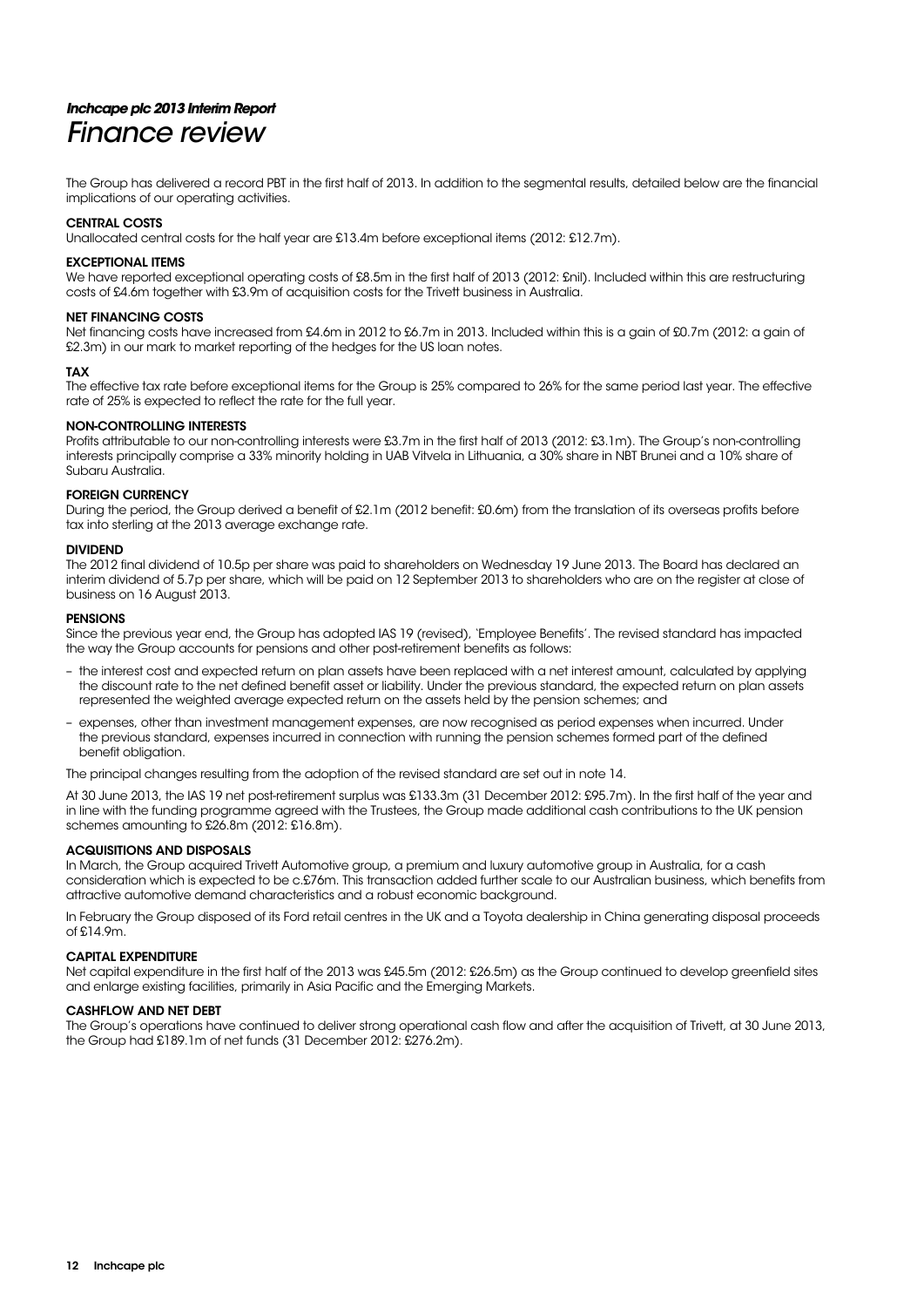# **Inchcape plc 2013 Interim Report**

Finance review continued

### PRINCIPAL BUSINESS RISKS

The Board set out in the Annual Report and Accounts 2012 a number of principal business risks which could impact the performance of the Group and these remain unchanged for this Interim Report and the remaining six months of 2013. The key risks comprise, inter alia, prevailing market conditions, brand partner relationships, legal compliance and reputation and treasury risks which include: currency, funding and liquidity, interest rates and counterparty risks.

The most significant current risks remain linked to the impact of continuing challenging economic conditions on revenues and margins as well as foreign exchange volatility.

The Group iPOM Committee has delegated authority from the Executive Committee to manage Inchcape's Risk Management process. The iPOM committee's aim is to ensure that Risk Management is core to all decision-making and has a broad remit and responsibility to:

- Ensure systematic risks are effectively managed through the development of coherent policies, process, control framework and effective assurance monitoring processes;
- Ensure dynamic and emerging risks are identified at a market level and for the Group as a whole, mitigation actions are identified and implemented and cross-market best practice is shared.

Market iPOM committees are embedded in each market. They operate according to Standard Terms of Reference and report to the Group iPOM committee. Consistent risk management tools are developed centrally and utilised Group-wide.

### CURRENCY, FUNDING AND LIQUIDITY, INTEREST RATE AND COUNTERPARTY RISKS

Transactional foreign exchange exposures are hedged using forward contracts. Counterparties and limits are approved for cash deposit and these are monitored closely. The Group continues to hedge its US Dollar loan notes with cross currency interest rate swaps.

Funding and liquidity risk is actively managed through strict controls on inventory and the use of supplier credit to fund the largest cash outflows of the Group. The Group also maintains significant committed funding facilities.

Further details of the Group's principal risks and risk management process can be found on pages 32-33 and 45-46 of the Annual Report and Accounts 2012.

### GOING CONCERN

The Group has significant financial resources and the Directors, having reviewed the Group's operating budgets, investment plans and financing arrangements have assessed the future funding requirements of the Group and compared this to the level of committed facilities and cash resources.

The Directors have a reasonable expectation that the Group has adequate resources to continue in operation for the foreseeable future. Accordingly, the Directors are satisfied that it is appropriate to adopt the going concern basis in preparing this interim condensed consolidated financial information.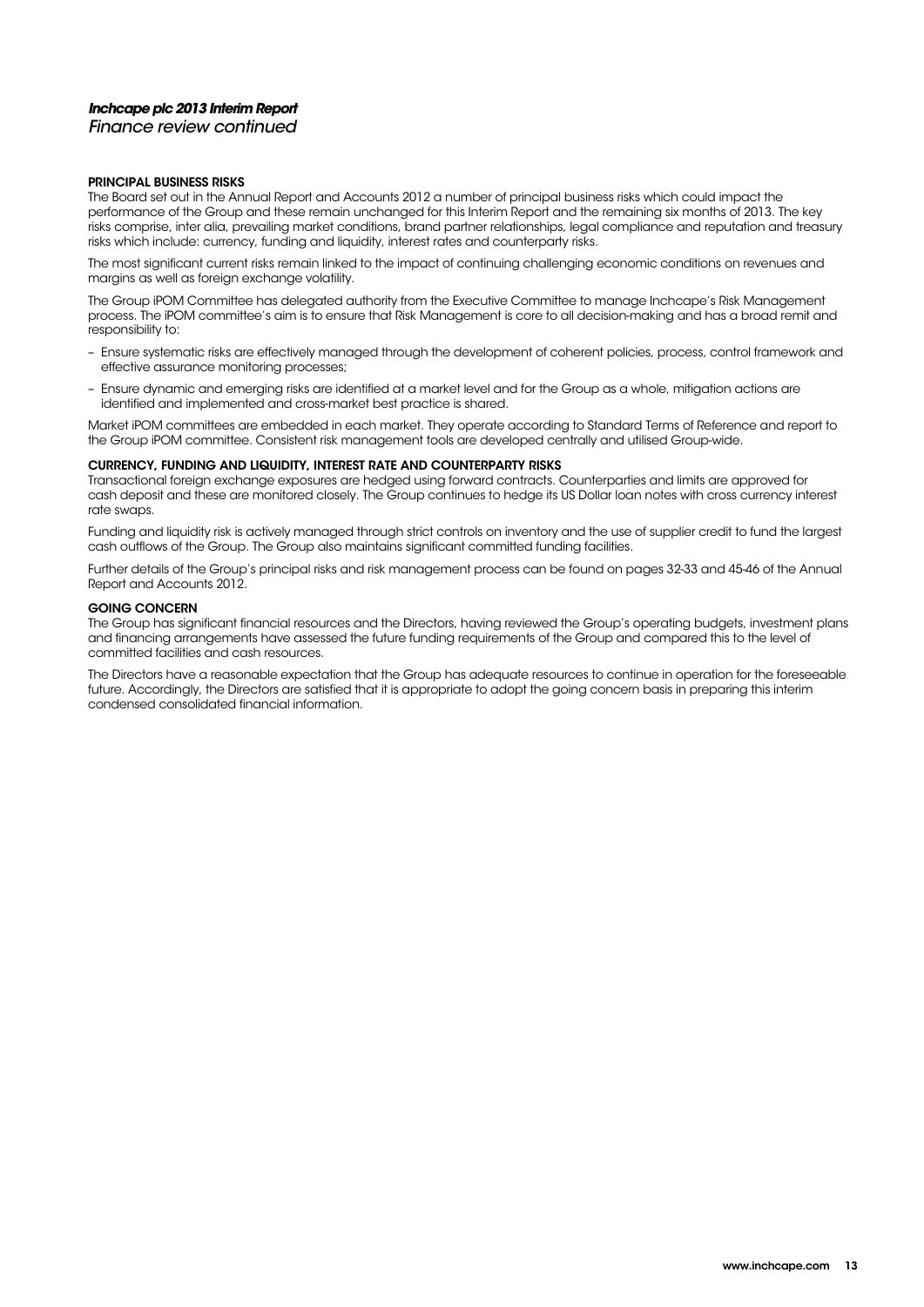# **Inchcape plc 2013 Interim Report**  Consolidated income statement (unaudited)

|                                                                   | <b>Notes</b>   | Six months to<br>30 Jun 2013<br>£m | Six months to<br>30 Jun 2012<br>(restated)<br>£m | Year to<br>31 Dec 2012<br>(restated)<br>£m |
|-------------------------------------------------------------------|----------------|------------------------------------|--------------------------------------------------|--------------------------------------------|
| Revenue                                                           | 2              | 3,312.9                            | 3,108.7                                          | 6,085.4                                    |
| Cost of sales                                                     |                | (2,840.8)                          | (2,660.9)                                        | (5, 211.1)                                 |
| Gross profit                                                      |                | 472.1                              | 447.8                                            | 874.3                                      |
| Net operating expenses                                            |                | (326.9)                            | (310.2)                                          | (613.8)                                    |
| <b>Operating profit</b>                                           | $\overline{2}$ | 145.2                              | 137.6                                            | 260.5                                      |
| Operating profit before exceptional items                         |                | 153.7                              | 137.6                                            | 259.8                                      |
| Exceptional items                                                 | 3              | (8.5)                              |                                                  | 0.7                                        |
| Share of profit/(loss) after tax of joint ventures and associates |                |                                    | (0.2)                                            | 0.2                                        |
| Profit before finance and tax                                     | 2              | 145.2                              | 137.4                                            | 260.7                                      |
| Finance income                                                    | 4              | 7.8                                | 10.7                                             | 16.5                                       |
| Finance costs                                                     | 5              | (14.5)                             | (15.3)                                           | (29.5)                                     |
| Profit before tax                                                 |                | 138.5                              | 132.8                                            | 247.7                                      |
| Tax                                                               | 6              | (36.1)                             | (34.6)                                           | (60.3)                                     |
| Profit for the period                                             |                | 102.4                              | 98.2                                             | 187.4                                      |
| Profit attributable to:                                           |                |                                    |                                                  |                                            |
| - Owners of the parent                                            |                | 98.7                               | 95.1                                             | 181.5                                      |
| - Non controlling interests                                       |                | 3.7                                | 3.1                                              | 5.9                                        |
|                                                                   |                | 102.4                              | 98.2                                             | 187.4                                      |
| Basic earnings per share (pence)                                  | 7              | 21.2p                              | 20.7p                                            | 39.4p                                      |
| Diluted earnings per share (pence)                                | 7              | 20.8p                              | 20.2p                                            | 38.7p                                      |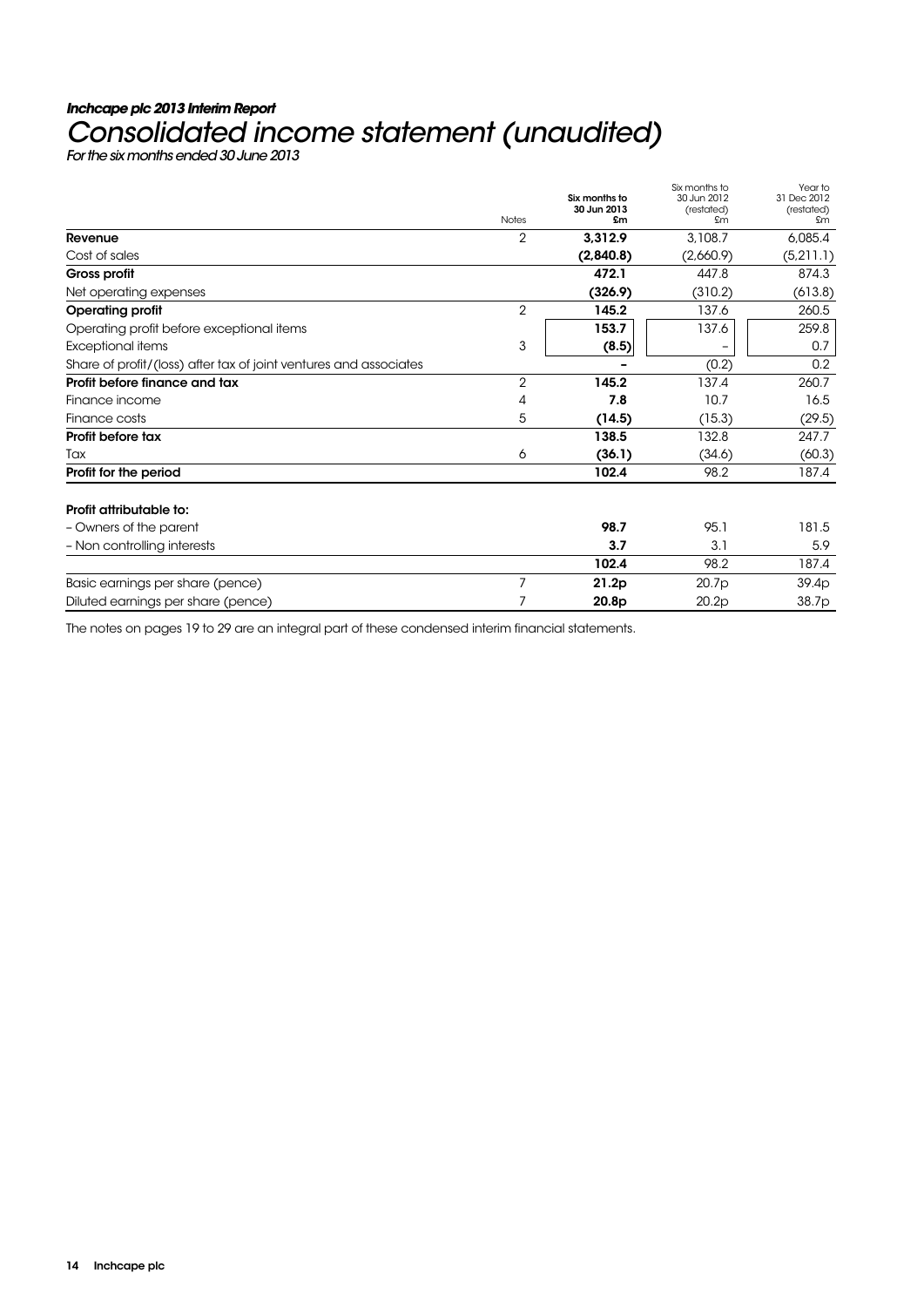### **Financial statements**

# Consolidated statement of comprehensive income (unaudited)<br>For the six months ended 30 June 2013

|                                                                                                          | Six months to<br>30 Jun 2013<br>£m | Six months to<br>30 Jun 2012<br>(restated)<br>£m | Year to<br>31 Dec 2012<br>(restated)<br>£m |
|----------------------------------------------------------------------------------------------------------|------------------------------------|--------------------------------------------------|--------------------------------------------|
| Profit for the period                                                                                    | 102.4                              | 98.2                                             | 187.4                                      |
| Other comprehensive income:                                                                              |                                    |                                                  |                                            |
| Items that will not be reclassified to the consolidated income statement                                 |                                    |                                                  |                                            |
| Defined benefit pension scheme remeasurements                                                            | 9.1                                | (42.1)                                           | 49.7                                       |
| Recycled fair value gains on disposal of available for sale financial assets                             | (0.9)                              |                                                  |                                            |
| Impairment losses on available for sale financial assets transferred to consolidated<br>income statement |                                    |                                                  | 1.0                                        |
| Current tax recognised directly in shareholders' equity                                                  |                                    | 0.1                                              |                                            |
| Deferred tax recognised directly in shareholders' equity                                                 | (3.1)                              | 8.8                                              | 8.7                                        |
|                                                                                                          | 5.1                                | (33.2)                                           | 59.4                                       |
| Items that may be reclassified subsequently to the consolidated income statement                         |                                    |                                                  |                                            |
| Cash flow hedges                                                                                         | 61.6                               | 0.1                                              | (46.1)                                     |
| Effect of foreign exchange rate changes                                                                  | 4.1                                | (16.9)                                           | (12.3)                                     |
| Fair value gains on available for sale financial assets                                                  |                                    | 0.1                                              | 0.1                                        |
| Deferred tax recognised directly in shareholders' equity                                                 | (18.5)                             |                                                  | 13.8                                       |
|                                                                                                          | 47.2                               | (16.7)                                           | (44.5)                                     |
| Other comprehensive income for the period, net of tax                                                    | 52.3                               | (49.9)                                           | 14.9                                       |
| Total comprehensive income for the period                                                                | 154.7                              | 48.3                                             | 202.3                                      |
|                                                                                                          |                                    |                                                  |                                            |
| Total comprehensive income attributable to:                                                              |                                    |                                                  |                                            |
| - Owners of the parent                                                                                   | 146.3                              | 45.5                                             | 199.8                                      |
| - Non controlling interests                                                                              | 8.4                                | 2.8                                              | 2.5                                        |
|                                                                                                          | 154.7                              | 48.3                                             | 202.3                                      |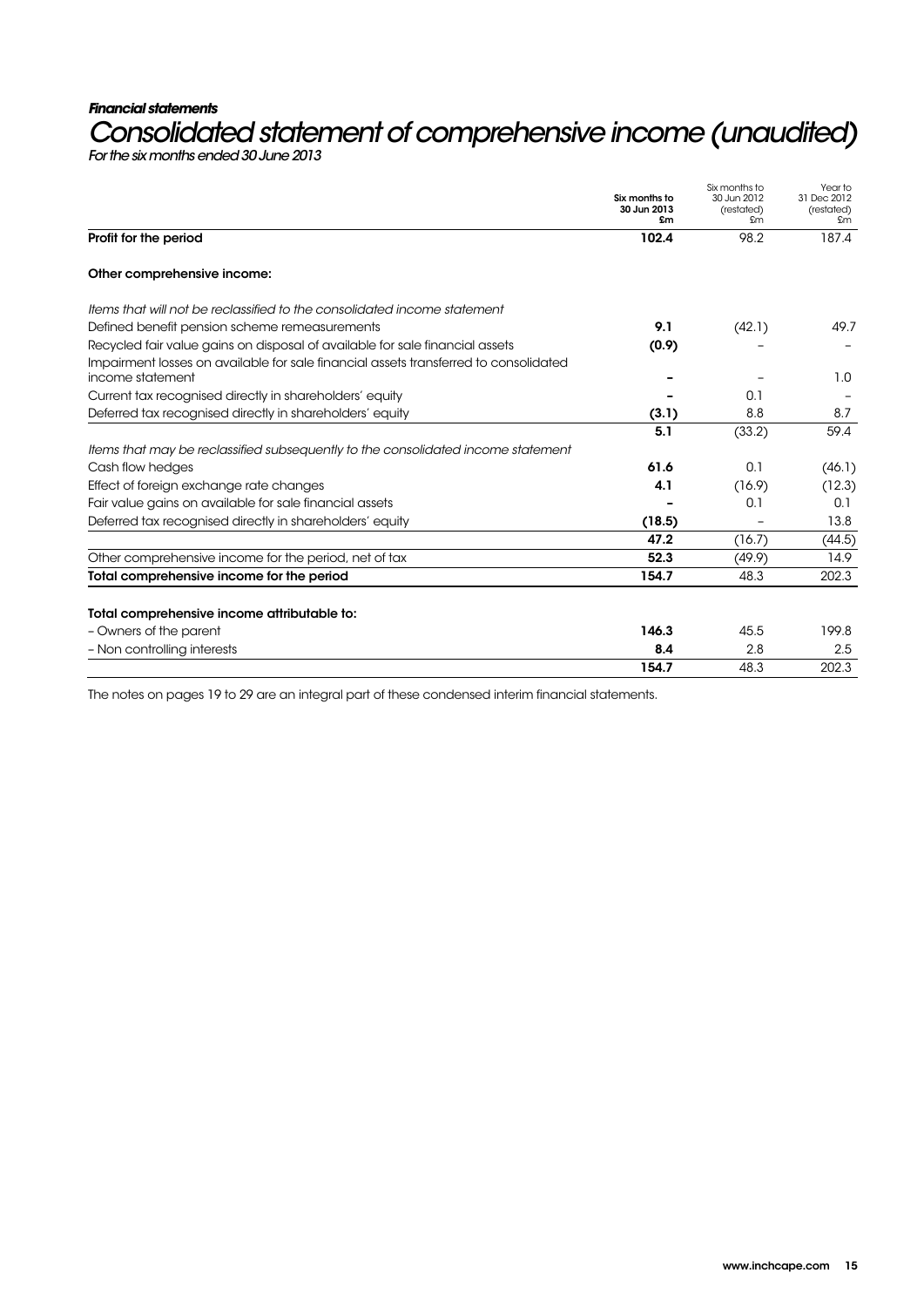### **Financial statements**

# Consolidated statement of financial position (unaudited)

|                                                         | Notes          | As at<br>30 Jun 2013<br>£m | As at<br>30 Jun 2012<br>(restated)<br>£m | As at<br>31 Dec 2012<br>(restated)<br>£m |
|---------------------------------------------------------|----------------|----------------------------|------------------------------------------|------------------------------------------|
| <b>Non-current assets</b>                               |                |                            |                                          |                                          |
| Intangible assets                                       |                | 602.6                      | 540.9                                    | 559.5                                    |
| Property, plant and equipment                           |                | 748.5                      | 643.0                                    | 693.1                                    |
| Investments in joint ventures and associates            |                | 14.3                       | 30.4                                     | 13.8                                     |
| Available for sale financial assets                     | 11             | 2.2                        | 4.7                                      | 4.0                                      |
| Derivative financial instruments                        | 11             | 17.8                       |                                          |                                          |
| Trade and other receivables                             |                | 30.0                       | 33.7                                     | 31.2                                     |
| Deferred tax assets                                     |                | 19.8                       | 24.6                                     | 40.4                                     |
| Retirement benefit asset                                |                | 157.8                      | 39.2                                     | 122.4                                    |
|                                                         |                | 1,593.0                    | 1,316.5                                  | 1,464.4                                  |
| <b>Current assets</b>                                   |                |                            |                                          |                                          |
| Inventories                                             |                | 1,042.9                    | 977.1                                    | 928.9                                    |
| Trade and other receivables                             |                | 361.9                      | 296.9                                    | 258.4                                    |
| Available for sale financial assets                     | 11             | 1.3                        | 1.5                                      | 2.7                                      |
| Derivative financial instruments                        | 11             | 149.0                      | 129.2                                    | 116.1                                    |
| Current tax assets                                      |                | 1.0                        | 2.3                                      | 3.0                                      |
| Cash and cash equivalents                               | 9 <sub>b</sub> | 488.9                      | 524.0                                    | 597.9                                    |
|                                                         |                | 2,045.0                    | 1,931.0                                  | 1,907.0                                  |
| Assets held for sale and disposal group                 | 12             | 2.9                        | 2.9                                      | 31.3                                     |
|                                                         |                | 2,047.9                    | 1,933.9                                  | 1,938.3                                  |
| <b>Total assets</b>                                     |                | 3,640.9                    | 3,250.4                                  | 3,402.7                                  |
| <b>Current liabilities</b>                              |                |                            |                                          |                                          |
| Trade and other payables                                |                | (1, 309.1)                 | (1,196.0)                                | (1, 150.7)                               |
| Derivative financial instruments                        | 11             | (62.2)                     | (10.9)                                   | (62.6)                                   |
| <b>Current tax liabilities</b>                          |                | (51.5)                     | (44.4)                                   | (47.5)                                   |
| Provisions                                              |                | (40.0)                     | (30.3)                                   | (41.9)                                   |
| <b>Borrowings</b>                                       | 9b             | (89.3)                     | (85.4)                                   | (113.5)                                  |
|                                                         |                | (1, 552.1)                 | (1,367.0)                                | (1,416.2)                                |
| <b>Non-current liabilities</b>                          |                |                            |                                          |                                          |
| Trade and other payables                                |                | (19.9)                     | (23.4)                                   | (22.4)                                   |
| Provisions                                              |                | (40.7)                     | (50.4)                                   | (43.0)                                   |
| Deferred tax liabilities                                |                | (32.7)                     | (25.3)                                   | (26.9)                                   |
| Borrowings                                              | 9 <sub>b</sub> | (331.2)                    | (335.1)                                  | (320.0)                                  |
| Retirement benefit liability                            |                | (24.5)                     | (68.8)                                   | (26.7)                                   |
|                                                         |                | (449.0)                    | (503.0)                                  | (439.0)                                  |
| Liabilities directly associated with the disposal group | 12             |                            |                                          | (19.1)                                   |
| <b>Total liabilities</b>                                |                | (2,001.1)                  | (1,870.0)                                | (1, 874.3)                               |
| Net assets                                              |                | 1,639.8                    | 1,380.4                                  | 1,528.4                                  |
|                                                         |                |                            |                                          |                                          |
| Shareholders' equity                                    |                |                            |                                          |                                          |
| Share capital                                           | $\,8\,$        | 47.2                       | 46.6                                     | 46.9                                     |
| Share premium                                           | 8              | 143.0                      | 129.2                                    | 136.5                                    |
| Capital redemption reserve                              |                | 133.3                      | 133.3                                    | 133.3                                    |
| Other reserves                                          |                | 128.3                      | 110.4                                    | 86.7                                     |
| Retained earnings                                       |                | 1,157.4                    | 934.5                                    | 1,099.2                                  |
| Equity attributable to owners of the parent             |                | 1,609.2                    | 1,354.0                                  | 1,502.6                                  |
| Non controlling interests                               |                | 30.6                       | 26.4                                     | 25.8                                     |
| Total shareholders' equity                              |                | 1,639.8                    | 1,380.4                                  | 1,528.4                                  |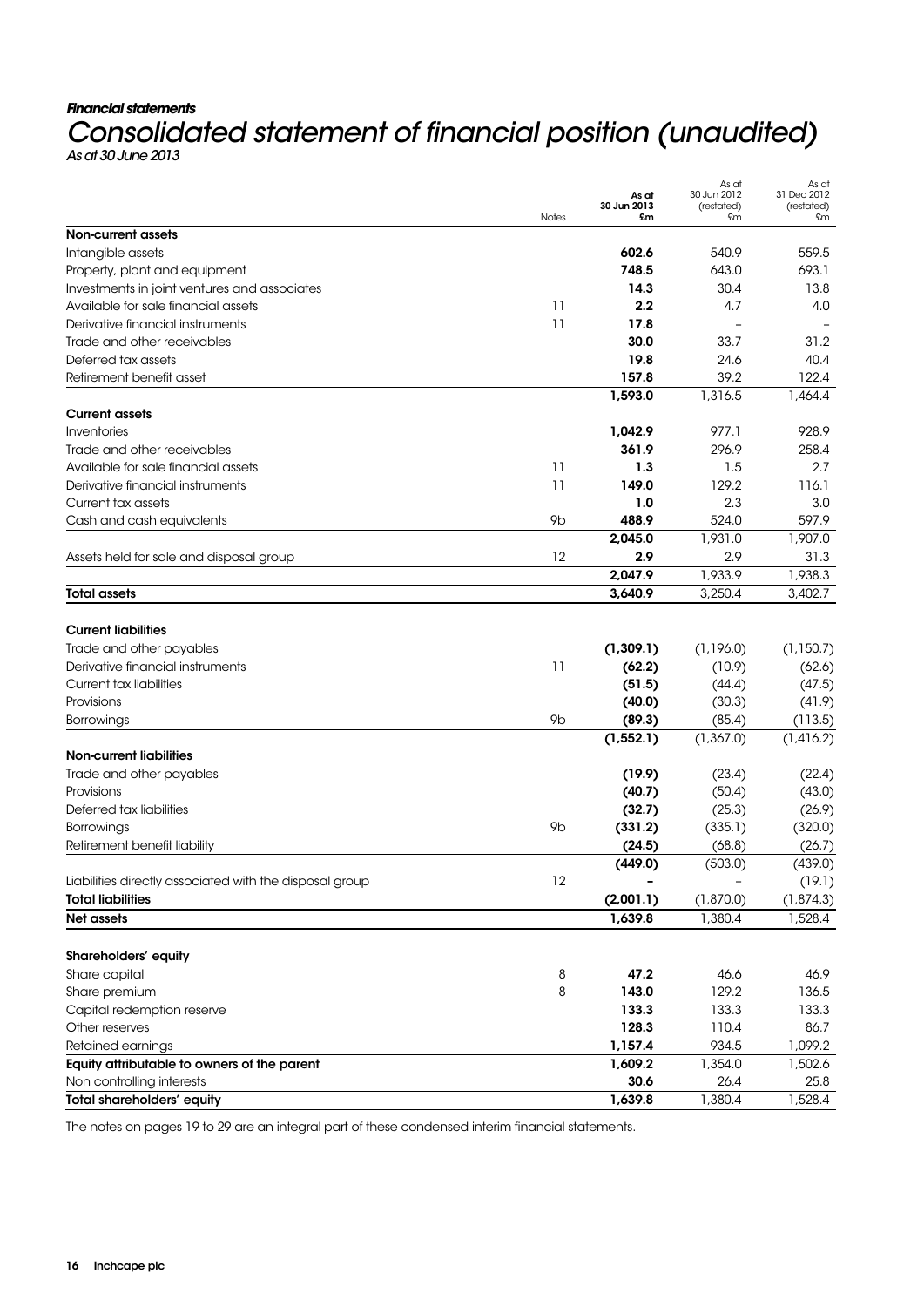# **Financial statements**  Consolidated statement of changes in equity (unaudited)

For the six months ended 30 June 2013

|                                                                   |       |                          |               |                       |                          |                   | Equity<br>attributable           |                          |                             |
|-------------------------------------------------------------------|-------|--------------------------|---------------|-----------------------|--------------------------|-------------------|----------------------------------|--------------------------|-----------------------------|
|                                                                   |       |                          |               |                       |                          |                   | to equity                        |                          | Total                       |
|                                                                   |       | Share                    | Share         | Capital<br>redemption | Other                    | earnings          | Retained owners of the<br>parent | controlling              | Non shareholders'<br>equity |
|                                                                   | Notes | capital<br>£m            | premium<br>£m | reserve<br>£m         | reserves<br>£m           | (restated)<br>£m  | (restated)<br>£m                 | interests<br>£m          | (restated)<br>£m            |
| At 1 January 2012                                                 |       | 46.4                     | 126.9         | 133.3                 | 126.8                    | 895.7             | 1,329.1                          | 28.4                     | 1,357.5                     |
| Adjustment for IAS 19 (revised)                                   | 14    |                          |               |                       |                          | 8.0               | 8.0                              | $\qquad \qquad -$        | 8.0                         |
| At 1 January 2012 (restated)                                      |       | 46.4                     | 126.9         | 133.3                 | 126.8                    | 903.7             | 1,337.1                          | 28.4                     | 1,365.5                     |
|                                                                   |       |                          |               |                       |                          |                   |                                  |                          |                             |
| Profit for the period ended<br>30 June 2012                       |       |                          |               |                       |                          | 95.1              | 95.1                             | 3.1                      | 98.2                        |
| Other comprehensive income                                        |       |                          |               |                       |                          |                   |                                  |                          |                             |
| for the period ended 30 June 2012                                 |       |                          |               |                       | (16.4)                   | (33.2)            | (49.6)                           | (0.3)                    | (49.9)                      |
| Total comprehensive income<br>for the period ended 30 June 2012   |       |                          |               |                       | (16.4)                   | 61.9              | 45.5                             | 2.8                      | 48.3                        |
|                                                                   |       |                          |               |                       |                          |                   |                                  |                          |                             |
| Share-based payments, net of tax<br>Net purchase of own shares by |       |                          |               |                       |                          | 4.5               | 4.5                              | -                        | 4.5                         |
| <b>ESOP Trust</b>                                                 |       |                          |               |                       |                          | (1.6)             | (1.6)                            |                          | (1.6)                       |
| Issue of ordinary share capital<br>Dividends:                     | 8     | 0.2                      | 2.3           |                       |                          |                   | 2.5                              |                          | 2.5                         |
| - Owners of the parent                                            | 8     |                          |               |                       |                          | (34.0)            | (34.0)                           | $\overline{\phantom{a}}$ | (34.0)                      |
| - Non controlling interests                                       |       |                          |               |                       |                          |                   |                                  | (3.0)                    | (3.0)                       |
| Disposal of businesses                                            |       | -                        |               |                       | -                        | $\qquad \qquad -$ | $\qquad \qquad -$                | (1.8)                    | (1.8)                       |
| At 30 June 2012                                                   |       | 46.6                     | 129.2         | 133.3                 | 110.4                    | 934.5             | 1,354.0                          | 26.4                     | 1.380.4                     |
| At 1 January 2012                                                 |       | 46.4                     | 126.9         | 133.3                 | 126.8                    | 895.7             | 1,329.1                          | 28.4                     | 1,357.5                     |
| Adjustment for IAS 19 (revised)                                   | 14    | $\overline{\phantom{0}}$ |               |                       | $\overline{\phantom{a}}$ | 8.0               | 8.0                              | $\qquad \qquad -$        | 8.0                         |
| At 1 January 2012 (restated)                                      |       | 46.4                     | 126.9         | 133.3                 | 126.8                    | 903.7             | 1,337.1                          | 28.4                     | 1,365.5                     |
|                                                                   |       |                          |               |                       |                          |                   |                                  |                          |                             |
| Profit for the year                                               |       |                          |               |                       |                          | 181.5             | 181.5                            | 5.9                      | 187.4                       |
| Other comprehensive income                                        |       |                          |               |                       |                          |                   |                                  |                          |                             |
| for the year                                                      |       |                          |               |                       | (40.1)                   | 58.4              | 18.3                             | (3.4)                    | 14.9                        |
| Total comprehensive income<br>for the year                        |       |                          |               |                       | (40.1)                   | 239.9             | 199.8                            | 2.5                      | 202.3                       |
|                                                                   |       |                          |               |                       |                          |                   |                                  |                          |                             |
| Share-based payments, net of tax                                  |       |                          |               |                       |                          | 10.4              | 10.4                             | $\overline{\phantom{0}}$ | 10.4                        |
| Net purchase of own shares by<br><b>ESOP Trust</b>                |       |                          |               |                       |                          | (2.3)             | (2.3)                            |                          | (2.3)                       |
| Issue of ordinary share capital                                   | 8     | 0.5                      | 9.6           |                       |                          | ۳                 | 10.1                             | $\overline{\phantom{a}}$ | 10.1                        |
| Dividends:                                                        |       |                          |               |                       |                          |                   |                                  |                          |                             |
| - Owners of the parent                                            | 8     |                          |               |                       |                          | (52.5)            | (52.5)                           |                          | (52.5)                      |
| - Non controlling interests                                       |       |                          |               |                       |                          |                   | -                                | (3.3)                    | (3.3)                       |
| Disposal of businesses                                            |       |                          |               |                       |                          |                   |                                  | (1.8)                    | (1.8)                       |
| At 1 January 2013                                                 |       | 46.9                     | 136.5         | 133.3                 | 86.7                     | 1,099.2           | 1,502.6                          | 25.8                     | 1,528.4                     |
|                                                                   |       |                          |               |                       |                          |                   |                                  |                          |                             |
| Profit for the period ended<br>30 June 2013                       |       |                          |               |                       |                          | 98.7              | 98.7                             | 3.7                      | 102.4                       |
| Other comprehensive income                                        |       |                          |               |                       |                          |                   |                                  |                          |                             |
| for the period ended 30 June 2013                                 |       |                          |               |                       | 41.6                     | 6.0               | 47.6                             | 4.7                      | 52.3                        |
| Total comprehensive income for the<br>period ended 30 June 2013   |       |                          |               |                       | 41.6                     | 104.7             | 146.3                            | 8.4                      | 154.7                       |
| Share-based payments, net of tax                                  |       |                          |               |                       |                          | 4.0               | 4.0                              | -                        | 4.0                         |
| Net purchase of own shares                                        |       |                          |               |                       |                          |                   |                                  |                          |                             |
| by ESOP Trust                                                     |       |                          |               |                       |                          | (1.6)             | (1.6)                            |                          | (1.6)                       |
| Issue of ordinary share capital                                   | 8     | 0.3                      | 6.5           |                       |                          |                   | 6.8                              |                          | 6.8                         |
| Dividends:                                                        |       |                          |               |                       |                          |                   |                                  |                          |                             |
| - Owners of the parent                                            | 8     |                          |               |                       |                          | (48.9)            | (48.9)                           |                          | (48.9)                      |
| - Non controlling interests                                       |       |                          |               |                       |                          |                   |                                  | (3.6)                    | (3.6)                       |
| At 30 June 2013                                                   |       | 47.2                     | 143.0         | 133.3                 | 128.3                    | 1,157.4           | 1,609.2                          | 30.6                     | 1,639.8                     |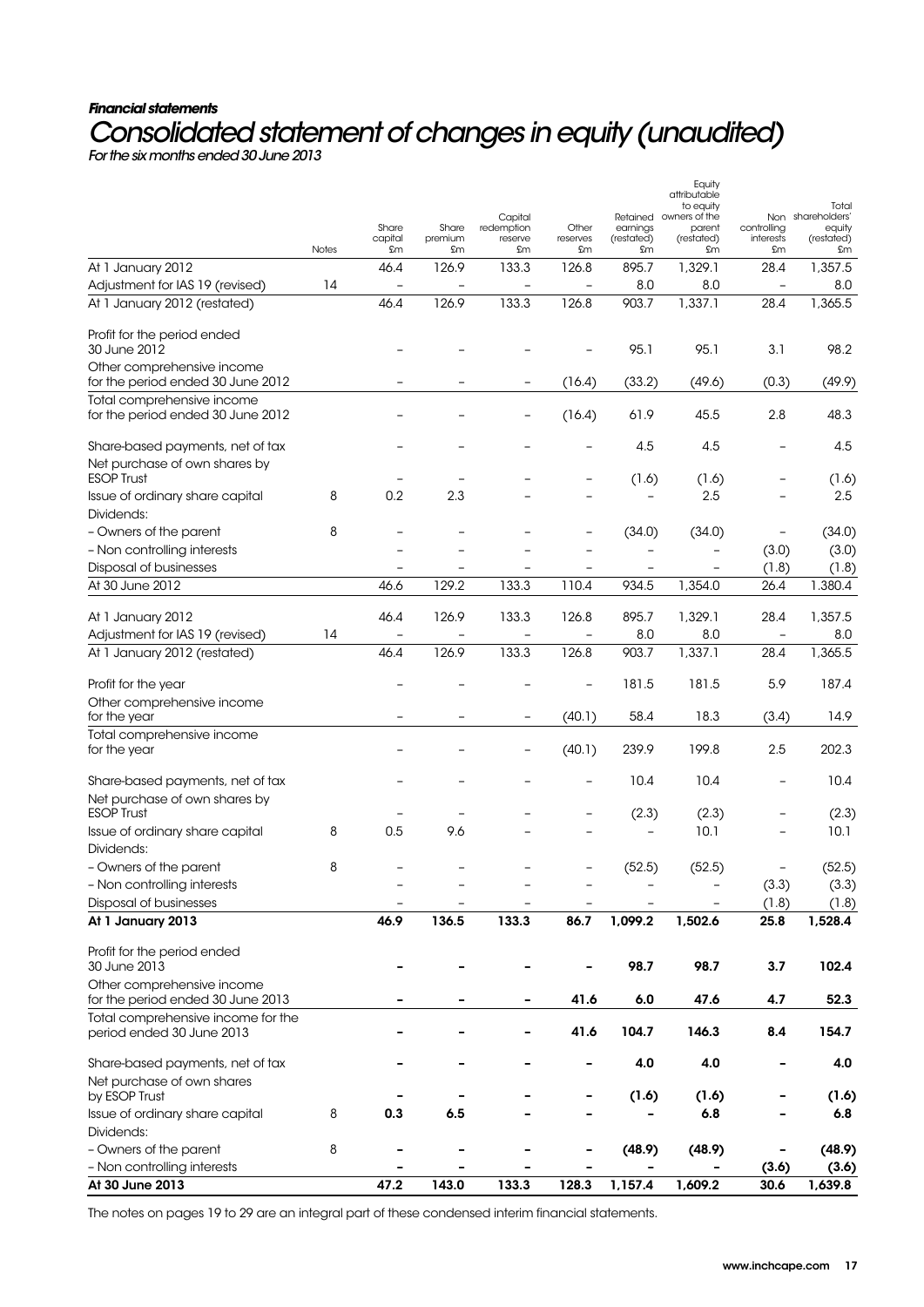# **Financial statements**  Consolidated statement of cash flows (unaudited)

|                                                                | <b>Notes</b>   | Six months to<br>30 Jun 2013<br>£m | Six months to<br>30 Jun 2012<br>£m | Year to<br>31 Dec 2012<br>£m |
|----------------------------------------------------------------|----------------|------------------------------------|------------------------------------|------------------------------|
| Cash generated from operating activities                       |                |                                    |                                    |                              |
| Cash generated from operations                                 | 9 <sub>G</sub> | 87.7                               | 77.2                               | 249.2                        |
| Tax paid                                                       |                | (26.0)                             | (26.0)                             | (47.2)                       |
| Interest received                                              |                | 6.1                                | 5.8                                | 14.7                         |
| Interest paid                                                  |                | (12.0)                             | (15.5)                             | (32.3)                       |
| Net cash generated from operating activities                   |                | 55.8                               | 41.5                               | 184.4                        |
| Cash flows from investing activities                           |                |                                    |                                    |                              |
| Acquisition of businesses, net of cash and overdrafts acquired | 10             | (75.1)                             |                                    | (15.8)                       |
| Net cash inflow from sale of businesses                        | 10             | 14.9                               | 2.9                                | 2.9                          |
| Purchase of property, plant and equipment                      |                | (54.6)                             | (26.4)                             | (83.8)                       |
| Purchase of intangible assets                                  |                | (9.0)                              | (6.0)                              | (13.9)                       |
| Proceeds from disposal of property, plant and equipment        |                | 18.1                               | 5.9                                | 10.4                         |
| Net sale/(purchase) of available for sale financial assets     |                | 3.5                                | (1.0)                              | (0.8)                        |
| Net cash used in investing activities                          |                | (102.2)                            | (24.6)                             | (101.0)                      |
| Cash flows from financing activities                           |                |                                    |                                    |                              |
| Proceeds from issue of ordinary shares                         | 8 <sub>G</sub> | 6.8                                | 2.5                                | 10.1                         |
| Net purchase of own shares by ESOP Trust                       |                | (1.6)                              | (1.6)                              | (2.3)                        |
| Net cash inflow/(outflow) from borrowings                      | 9b             | 0.1                                | (3.3)                              | (3.5)                        |
| Payment of capital element of finance leases                   | 9b             | (1.2)                              | (0.2)                              | (0.4)                        |
| Loans advanced to joint ventures                               |                |                                    | (1.6)                              | (3.2)                        |
| Settlement of derivatives                                      |                | 10.2                               | 3.1                                | (0.8)                        |
| Equity dividends paid                                          | 8 <sub>b</sub> | (48.9)                             | (34.0)                             | (52.5)                       |
| Dividends paid to non controlling interests                    |                | (3.6)                              | (3.0)                              | (3.3)                        |
| Net cash from financing activities                             |                | (38.2)                             | (38.1)                             | (55.9)                       |
| Net (decrease)/increase in cash and cash equivalents           | 9b             | (84.6)                             | (21.2)                             | 27.5                         |
| Cash and cash equivalents at beginning of the period           |                | 484.9                              | 461.3                              | 461.3                        |
| Effect of foreign exchange rate changes                        |                | 0.7                                | (0.8)                              | (3.9)                        |
| Cash and cash equivalents at end of the period                 |                | 401.0                              | 439.3                              | 484.9                        |
| Cash and cash equivalents consist of:                          |                |                                    |                                    |                              |
| - Cash at bank and in hand                                     |                | 327.8                              | 336.3                              | 324.4                        |
| - Short term bank deposits                                     |                | 161.1                              | 187.7                              | 273.5                        |
| - Bank overdrafts                                              |                | (87.9)                             | (84.7)                             | (113.0)                      |
|                                                                |                | 401.0                              | 439.3                              | 484.9                        |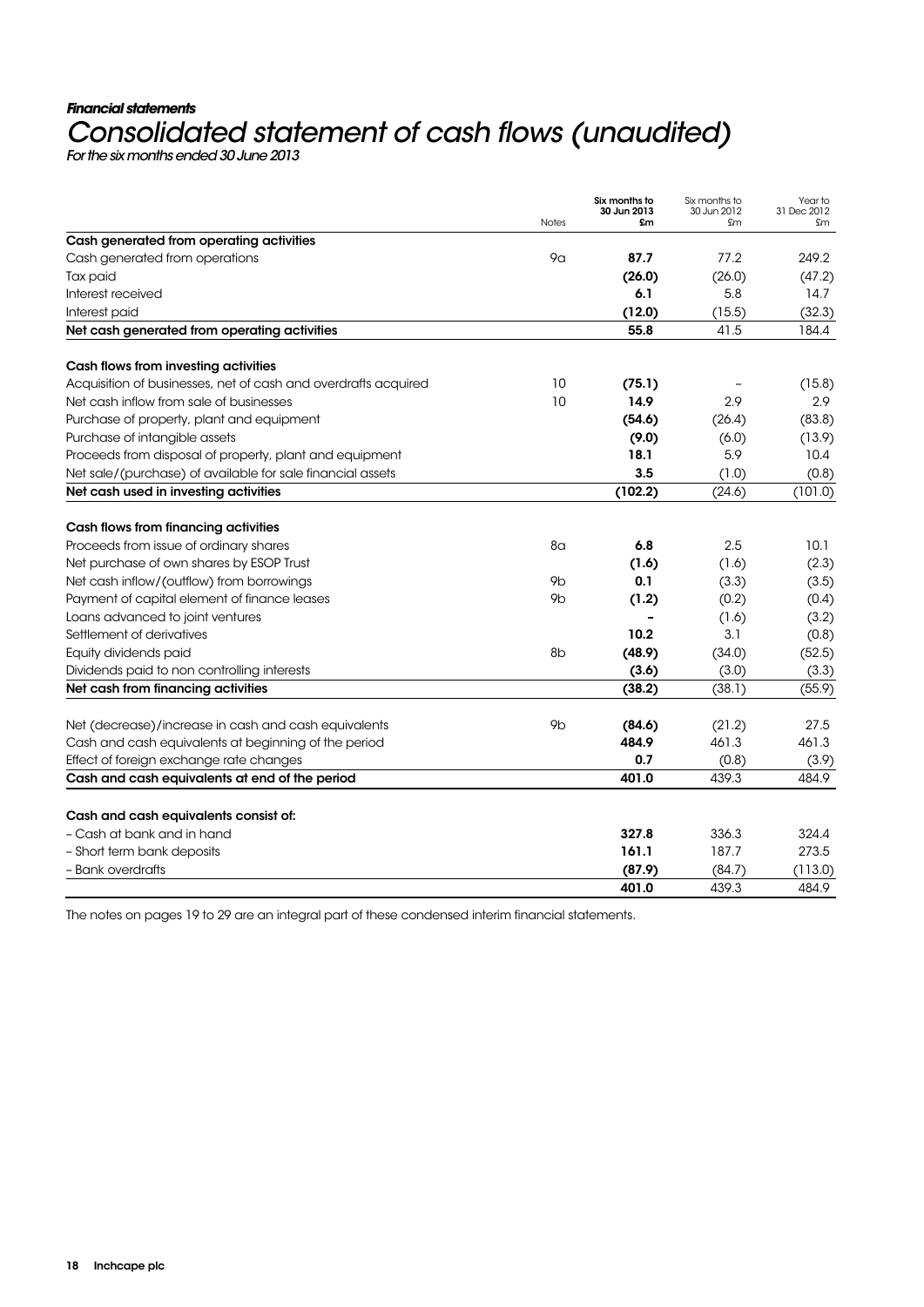# **Financial statements**  Notes (unaudited)

### 1 BASIS OF PREPARATION AND ACCOUNTING POLICIES

Basis of preparation

The condensed set of consolidated financial statements for the period ended 30 June 2013 has been prepared on a going concern basis in accordance with International Accounting Standard 34 'Interim Financial Reporting' as adopted by the European Union, and the Disclosure and Transparency Rules of the Financial Conduct Authority. The interim report should be read in conjunction with the Annual Report and Accounts 2012, which have been prepared in accordance with IFRSs as adopted by the European Union, and International Financial Reporting Interpretation Committee (IFRIC) interpretations and with those parts of the Companies Act 2006 applicable to companies reporting under IFRS.

These condensed interim financial statements are unaudited, but have been reviewed by the external auditors. The condensed set of consolidated financial statements in the interim report does not constitute statutory accounts within the meaning of Section 434 of the Companies Act 2006. The Group's published consolidated financial statements for the year ended 31 December 2012 were approved by the Board of Directors on 11 March 2013 and delivered to the Registrar of Companies. The report of the auditors on those accounts was unqualified and did not contain an emphasis of matter paragraph or a statement under section 498 of the Companies Act 2006. The condensed set of consolidated financial statements on pages 14 to 29 was approved by the Board of Directors on 1 August 2013.

### SIGNIFICANT ACCOUNTING POLICIES

The accounting policies adopted in the preparation of the condensed set of consolidated financial statements are consistent with those of the Group's Annual Report and Accounts 2012 other than taxes on income which are accrued using the tax rate that is expected to be applicable for the full financial year and IAS 19 (revised), 'Employee benefits' as detailed below.

IAS 19 (revised), 'Employee benefits' has become effective and has been retrospectively applied by the Group for accounting periods starting 1 January 2013. The revised standard impacts the way the Group accounts for pensions and other post-retirement benefits as follows:

- the interest cost and expected return on plan assets are replaced with a net interest amount, calculated by applying the discount rate to the net defined benefit asset or liability. Under the previous standard, the expected return on plan assets represented the weighted average expected return on the assets held by the pension schemes; and
- expenses, other than investment management expenses, are recognised as period expenses when incurred. Under the previous standard, expenses incurred in connection with running the pension schemes formed part of the defined benefit obligation.

Under the previous accounting policy, the Group recognised actuarial gains and losses directly in other comprehensive income which is as required by the new standard.

The principal changes resulting from the adoption of IAS 19 (revised), 'Employee benefits' are set out in note 14.

The following new standards are effective for accounting periods beginning 1 January 2013 but have not had a material impact on the results or financial position of the Group:

- IAS 1, 'Amendment to IAS 1, Presentation of financial statements: Other comprehensive income'. The Group has included the disclosures required by IAS 34 para 8A
- IAS 32, 'Amendment to IAS 32 Financial Instruments: Presentation Offsetting financial assets and financial liabilities'
- IFRS 7, 'Amendment to IFRS 7 Financial instruments: Disclosures Offsetting financial assets and financial liabilities'
- IFRS 13, 'Fair value measurement'. The Group has included the disclosures required by IAS 34 para 16A(j) (see note 11).

The following standards were in issue but were not yet effective at the balance sheet date. These standards have not yet been early adopted by the Group, and will be applied for the Group's financial years commencing on or after 1 January 2014:

- IAS 27 (revised), 'Separate financial statements'
- IAS 28 (revised), 'Associates and joint ventures'
- IFRS 9, 'Financial instruments'
- IFRS 10, 'Consolidated financial statements'
- IFRS 11, 'Joint arrangements'
- IFRS 12, 'Disclosure of interests in other entities'.

### THE PRINCIPAL EXCHANGE RATES USED FOR TRANSLATION PURPOSES ARE AS FOLLOWS:

|                   |             |             | Average rates |             |             | Period end rates |
|-------------------|-------------|-------------|---------------|-------------|-------------|------------------|
|                   | 30 Jun 2013 | 30 Jun 2012 | 31 Dec 2012   | 30 Jun 2013 | 30 Jun 2012 | 31 Dec 2012      |
| Australian dollar | 1.53        | l.53        | 1.53          | 1.66        | 1.53        | .56              |
| Euro              | 1.18        | 22. ا       | 1.23          | 1.17        | 1.24        | 1.23             |
| Hong Kong dollar  | 11.99       | 12.28       | 12.33         | 11.80       | 12.18       | 12.59            |
| Singapore dollar  | 1.92        | 2.00        | 1.98          | 1.93        | 1.99        | 1.98             |
| Russian rouble    | 47.94       | 48.44       | 49.43         | 49.83       | 50.85       | 49.53            |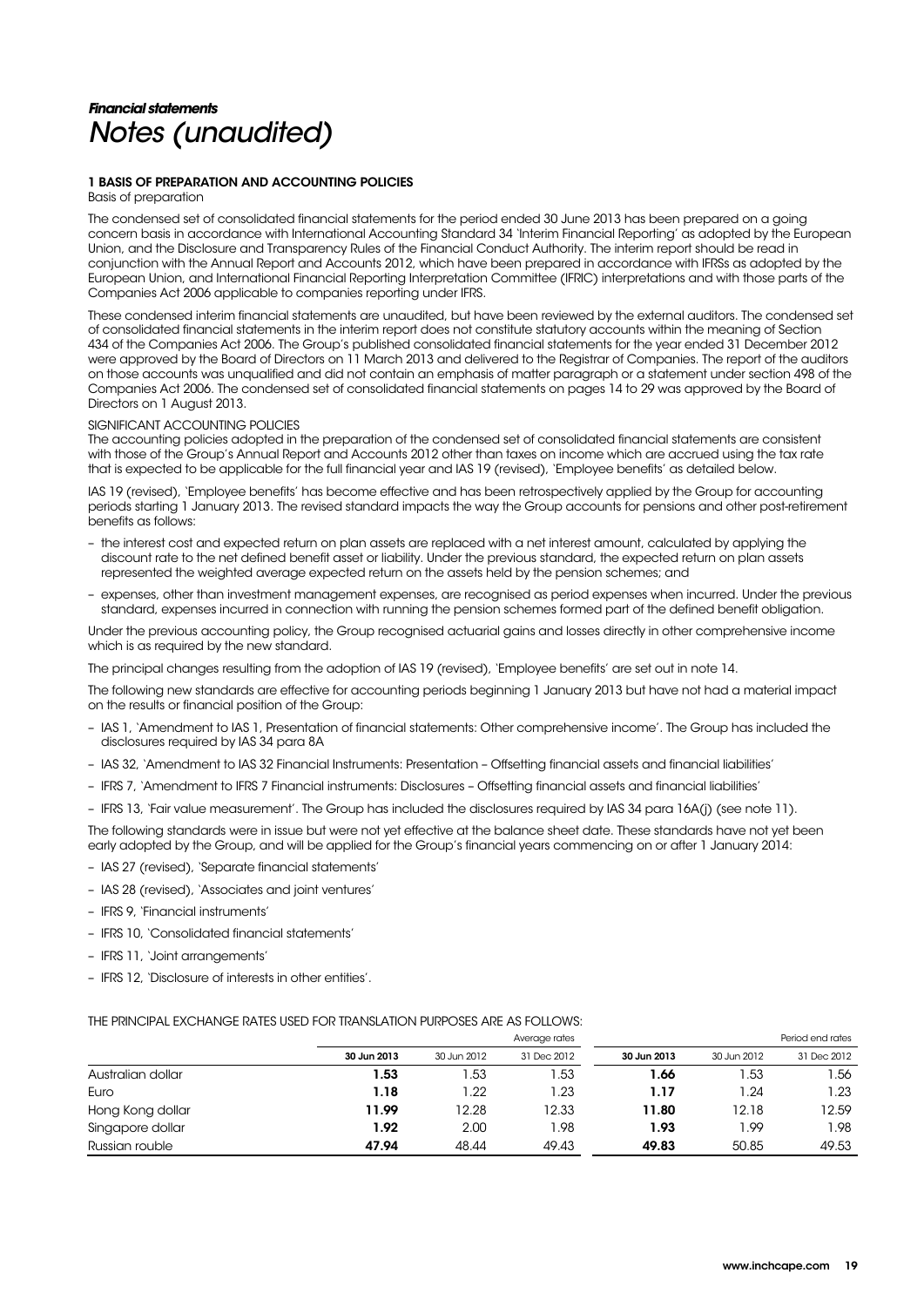### **Financial statements**  Notes (unaudited) continued

### 2 SEGMENTAL ANALYSIS

The Group has determined that the chief operating decision maker is the Executive Committee.

Emerging markets are those countries in which the Group operates that have started to grow but have yet to reach a mature stage of development and accordingly are in, or are expected to return to, the growth phase of the development cycle. These currently comprise China, the Balkans, the Baltics, Poland, South America and Africa.

The Group's reported segments are based on the location of the Group's assets. Revenue earned from sales is disclosed by origin and is not materially different from revenue by destination.

Distribution comprises Vertically Integrated Retail businesses as well as Financial Services and other businesses.

|                                                               |                   |                          |                  |                          |                          |                                                | <b>Distribution</b>                |
|---------------------------------------------------------------|-------------------|--------------------------|------------------|--------------------------|--------------------------|------------------------------------------------|------------------------------------|
| Six months to 30 June 2013                                    | Australasia<br>£m | Europe<br>£m             | North Asia<br>£m | South Asia<br>£m         | United<br>Kingdom<br>£m  | Russia and<br>Emerging<br><b>Markets</b><br>£m | Total<br><b>Distribution</b><br>£m |
| Revenue from third parties                                    | 383.4             | 265.4                    | 267.2            | 172.1                    | 21.9                     | 177.8                                          | 1,287.8                            |
| <b>Results</b>                                                |                   |                          |                  |                          |                          |                                                |                                    |
| Segment result                                                | 30.4              | 10.3                     | 28.0             | 15.4                     | 4.5                      | 27.0                                           | 115.6                              |
| Exceptional items                                             |                   | $\overline{\phantom{a}}$ | -                | $\overline{\phantom{0}}$ | -                        | -                                              |                                    |
| Operating profit after<br>exceptional items                   | 30.4              | 10.3                     | 28.0             | 15.4                     | 4.5                      | 27.0                                           | 115.6                              |
| Share of profit after tax<br>of joint ventures and associates |                   | $\overline{\phantom{0}}$ |                  |                          | $\overline{\phantom{0}}$ |                                                |                                    |
| Profit/(loss) before finance and tax                          | 30.4              | 10.3                     | 28.0             | 15.4                     | 4.5                      | 27.0                                           | 115.6                              |

The segment result in Russia and Emerging Markets includes a profit of £6.2m on a sale of a property.

|                                                             |                   |              |                  |                  |                          |                                                | Distribution                |
|-------------------------------------------------------------|-------------------|--------------|------------------|------------------|--------------------------|------------------------------------------------|-----------------------------|
| Six months to 30 June 2012                                  | Australasia<br>£m | Europe<br>£m | North Asia<br>£m | South Asia<br>£m | United<br>Kingdom<br>£m  | Russia and<br>Emerging<br><b>Markets</b><br>£m | Total<br>Distribution<br>£m |
| Revenue from third parties                                  | 400.1             | 271.5        | 251.1            | 172.2            | 17.6                     | 162.3                                          | 1,274.8                     |
| <b>Results</b>                                              |                   |              |                  |                  |                          |                                                |                             |
| Segment result                                              | 26.1              | 10.4         | 25.6             | 17.5             | 3.4                      | 15.7                                           | 98.7                        |
| <b>Exceptional items</b>                                    |                   |              |                  |                  | $\overline{\phantom{0}}$ |                                                |                             |
| Operating profit after<br>exceptional items                 | 26.1              | 10.4         | 25.6             | 17.5             | 3.4                      | 15.7                                           | 98.7                        |
| Share of loss after tax<br>of joint ventures and associates |                   | -            |                  |                  | $\overline{\phantom{0}}$ |                                                |                             |
| Profit/(loss) before finance and tax                        | 26.1              | 10.4         | 25.6             | 17.5             | 3.4                      | 15.7                                           | 98.7                        |

|                                                                      |                   |              |                  |                  |                         |                                                | Distribution                |
|----------------------------------------------------------------------|-------------------|--------------|------------------|------------------|-------------------------|------------------------------------------------|-----------------------------|
| Year to 31 December 2012                                             | Australasia<br>£m | Europe<br>£m | North Asia<br>£m | South Asia<br>£m | United<br>Kingdom<br>£m | Russia and<br>Emerging<br><b>Markets</b><br>£m | Total<br>Distribution<br>£m |
| Revenue from third parties                                           | 747.8             | 486.9        | 518.7            | 385.1            | 37.4                    | 335.6                                          | 2,511.5                     |
| <b>Results</b>                                                       |                   |              |                  |                  |                         |                                                |                             |
| Segment result                                                       | 51.3              | 17.3         | 52.8             | 35.1             | 7.2                     | 30.3                                           | 194.0                       |
| <b>Exceptional items</b>                                             | (0.8)             | (3.6)        | (0.1)            |                  | $\qquad \qquad -$       | (0.2)                                          | (4.7)                       |
| Operating profit after<br>exceptional items                          | 50.5              | 13.7         | 52.7             | 35.1             | 7.2                     | 30.1                                           | 189.3                       |
| Share of profit/(loss) after tax<br>of joint ventures and associates |                   | (0.1)        |                  |                  |                         |                                                | (0.1)                       |
| Profit/(loss) before finance and tax                                 | 50.5              | 13.6         | 52.7             | 35.1             | 7.2                     | 30.1                                           | 189.2                       |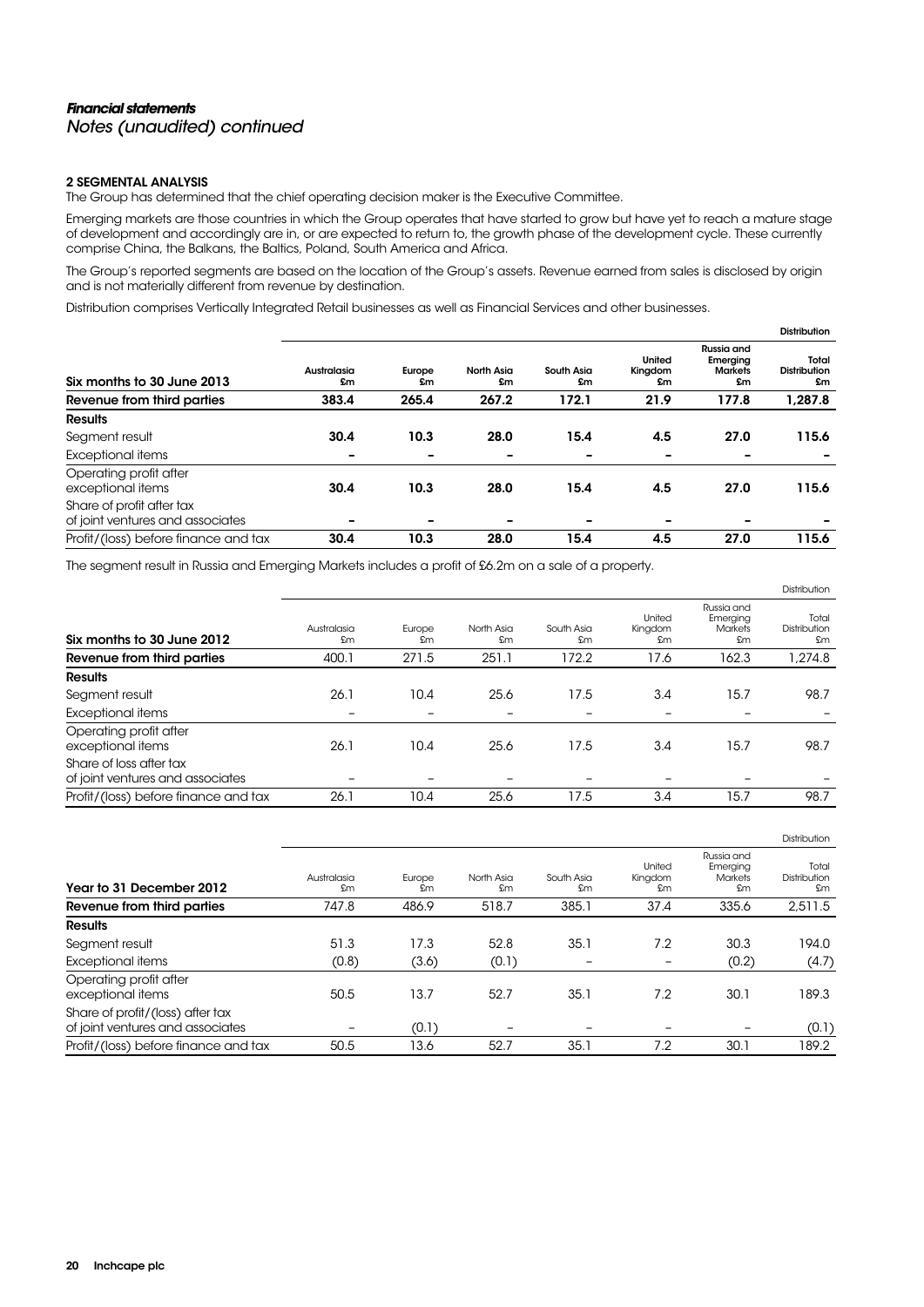### 2 SEGMENTAL ANALYSIS CONTINUED

|                                                               |                   |              |                         | Retail                                         |                       |                                   |               |             |
|---------------------------------------------------------------|-------------------|--------------|-------------------------|------------------------------------------------|-----------------------|-----------------------------------|---------------|-------------|
| Six months to 30 June 2013                                    | Australasia<br>£m | Europe<br>£m | United<br>Kingdom<br>£m | Russia and<br>Emerging<br><b>Markets</b><br>£m | Total<br>Retail<br>£m | <b>Total pre</b><br>Central<br>£m | Central<br>£m | Total<br>£m |
| Revenue from third parties                                    | 352.9             | 65.7         | 1,119.6                 | 486.9                                          | 2,025.1               | 3.312.9                           | ۰             | 3,312.9     |
| <b>Results</b>                                                |                   |              |                         |                                                |                       |                                   |               |             |
| Segment result                                                | 11.6              | 0.1          | 33.5                    | 6.3                                            | 51.5                  | 167.1                             | (13.4)        | 153.7       |
| <b>Exceptional items</b>                                      | (5.7)             | -            | (1.1)                   | (1.0)                                          | (7.8)                 | (7.8)                             | (0.7)         | (8.5)       |
| Operating profit after<br>exceptional items                   | 5.9               | 0.1          | 32.4                    | 5.3                                            | 43.7                  | 159.3                             | (14.1)        | 145.2       |
| Share of profit after tax<br>of joint ventures and associates |                   |              |                         | $\overline{\phantom{0}}$                       |                       |                                   |               |             |
| Profit/(loss) before finance and tax                          | 5.9               | 0.1          | 32.4                    | 5.3                                            | 43.7                  | 159.3                             | (14.1)        | 145.2       |

Net finance costs of £6.7m are not allocated to individual segments.

|                                                             |                   |              |                         | Retail                                         |                       |                            |                             |                           |
|-------------------------------------------------------------|-------------------|--------------|-------------------------|------------------------------------------------|-----------------------|----------------------------|-----------------------------|---------------------------|
| Six months to 30 June 2012                                  | Australasia<br>£m | Europe<br>£m | United<br>Kingdom<br>£m | Russia and<br>Emerging<br><b>Markets</b><br>£m | Total<br>Retail<br>£m | Total pre<br>Central<br>£m | Central<br>(restated)<br>£m | Total<br>(restated)<br>£m |
| Revenue from third parties                                  | 218.2             | 69.7         | .068.2                  | 477.8                                          | .833.9                | 3,108.7                    | $\qquad \qquad$             | 3,108.7                   |
| <b>Results</b>                                              |                   |              |                         |                                                |                       |                            |                             |                           |
| Segment result                                              | 9.0               | (0.1)        | 33.8                    | 8.9                                            | 51.6                  | 150.3                      | (12.7)                      | 137.6                     |
| Exceptional items                                           |                   | -            |                         | $\overline{\phantom{0}}$                       |                       |                            |                             |                           |
| Operating profit after<br>exceptional items                 | 9.0               | (0.1)        | 33.8                    | 8.9                                            | 51.6                  | 150.3                      | (12.7)                      | 137.6                     |
| Share of loss after tax<br>of joint ventures and associates |                   |              | -                       | (0.2)                                          | (0.2)                 | (0.2)                      | -                           | (0.2)                     |
| Profit/(loss) before finance and tax                        | 9.0               | (0.1)        | 33.8                    | 8.7                                            | 51.4                  | 150.1                      | (12.7)                      | 137.4                     |

Net finance costs of £4.6m are not allocated to individual segments.

|                                                                      |                   |              |                         | Retail                                         |                       |                            |                             |                           |
|----------------------------------------------------------------------|-------------------|--------------|-------------------------|------------------------------------------------|-----------------------|----------------------------|-----------------------------|---------------------------|
| Year to 31 December 2012                                             | Australasia<br>£m | Europe<br>£m | United<br>Kingdom<br>£m | Russia and<br>Emerging<br><b>Markets</b><br>£m | Total<br>Retail<br>£m | Total pre<br>Central<br>£m | Central<br>(restated)<br>£m | Total<br>(restated)<br>£m |
| Revenue from third parties                                           | 420.9             | 129.7        | 2.096.4                 | 926.9                                          | 3,573.9               | 6.085.4                    |                             | 6,085.4                   |
| <b>Results</b>                                                       |                   |              |                         |                                                |                       |                            |                             |                           |
| Segment result                                                       | 15.9              | (0.5)        | 58.0                    | 12.7                                           | 86.1                  | 280.1                      | (20.3)                      | 259.8                     |
| Exceptional items                                                    | (1.4)             | ר.ו׳         | (2.9)                   | (7.9)                                          | (13.3)                | (18.0)                     | 18.7                        | 0.7                       |
| Operating profit after<br>exceptional items                          | 14.5              | (1.6)        | 55.1                    | 4.8                                            | 72.8                  | 262.1                      | (1.6)                       | 260.5                     |
| Share of profit/(loss) after tax<br>of joint ventures and associates |                   |              |                         | 0.3                                            | 0.3                   | 0.2                        | -                           | 0.2                       |
| Profit/(loss) before finance and tax                                 | 14.5              | (1.6)        | 55.1                    | 5.1                                            | 73.1                  | 262.3                      | (1.6)                       | 260.7                     |
|                                                                      |                   |              |                         |                                                |                       |                            |                             |                           |

Net finance costs of £13.0m are not allocated to individual segments.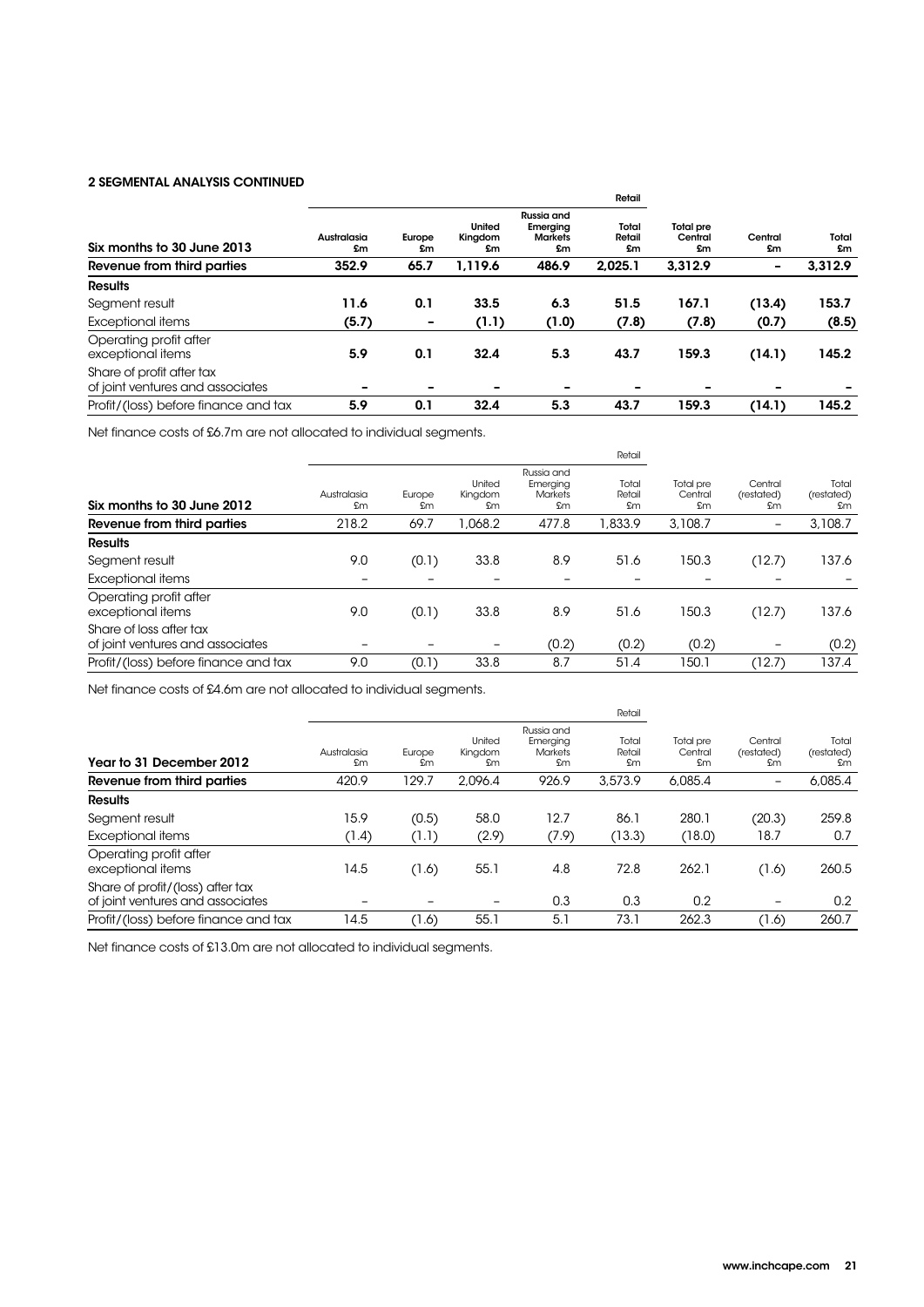### 3 EXCEPTIONAL ITEMS

|                                                              | Six months to<br>30 Jun 2013<br>£m | Six months to<br>30 Jun 2012<br>£m | Year to<br>31 Dec 2012<br>(restated)<br>£m |
|--------------------------------------------------------------|------------------------------------|------------------------------------|--------------------------------------------|
| Restructuring costs                                          | (4.6)                              |                                    | (17.3)                                     |
| Acquisition of business                                      | (3.9)                              |                                    |                                            |
| Closure of defined benefit pension schemes to future accrual |                                    |                                    | 19.2                                       |
| Loss on deemed disposal of joint venture                     |                                    |                                    | (1.2)                                      |
| Total exceptional items before tax                           | (8.5)                              |                                    | 0.7                                        |
| Exceptional tax credit                                       | 0.6                                |                                    | 0.5                                        |
| Total exceptional items                                      | (7.9)                              |                                    | 1.2                                        |

In 2013, exceptional costs of £8.5m relate to restructuring charges of £4.6m together with £3.9m costs associated with acquiring the Trivett business in Australia. The exceptional tax credit of £0.6m represents tax relief on restructuring costs.

In 2012, the restructuring costs of £17.3m represented the cost of headcount reduction across the Group together with the closure of less profitable sites. The restructuring was carried out to ensure that the Group maintains an organisational structure and efficient cost base across the Group. Included within this is an impairment charge of £0.8m in respect of property, plant and equipment and £2.1m in respect of goodwill and other intangible assets.

Also during 2012, the Group closed two of its UK defined benefit pension schemes to future accrual. The net gain<sup>1</sup> to the Group of £19.2m comprises a curtailment gain<sup>1</sup> of £25.5m net of costs of £6.3m associated with implementing the changes including the harmonisation of pension arrangements.

The Group had recognised a loss of £1.2m as a result of measuring at fair value its 51% equity interest in the Inchcape Independence group prior to the acquisition of the remaining 49%.

The exceptional tax credit of £0.5m represented relief on restructuring and property costs (£3.1m credit), the use of brought forward unprovided tax losses and other reliefs (£1.7m credit), offset by a charge<sup>1</sup> arising on pension scheme curtailment gains (£4.3m charge).

1 Amounts have been restated as a result of the adoption of IAS 19 (revised). 2012 reported amounts were: net gain of £19.7m, curtailment gain of £26.0m, tax charge of  $64.4m$ 

### 4 FINANCE INCOME

|                                                | Six months to<br>30 Jun 2013<br>£m | Six months to<br>30 Jun 2012<br>(restated)<br>£m | Year to<br>31 Dec 2012<br>(restated)<br>£m |
|------------------------------------------------|------------------------------------|--------------------------------------------------|--------------------------------------------|
| Bank and other interest receivable             | 1.6                                | 2.2                                              | 3.7                                        |
| Interest income on post-retirement plan assets | 2.7                                | 0.4                                              | 0.9                                        |
| Other finance income                           | 3.5                                | 8.1                                              | 11.9                                       |
| Total finance income                           | 7.8                                | 10.7                                             | 16.5                                       |

In 2012, the Group recognised £3.7m of interest relating to tax refunds which is included within Other finance income.

### 5 FINANCE COSTS

|                                                              | Six months to | Six months to | Year to     |
|--------------------------------------------------------------|---------------|---------------|-------------|
|                                                              |               | 30 Jun 2012   | 31 Dec 2012 |
|                                                              | 30 Jun 2013   | (restated)    | (restated)  |
|                                                              | £m            | £m            | £m          |
| Interest payable on bank borrowings                          | 0.4           | 0.8           | 0.6         |
| Interest payable on Private Placement                        | 1.4           | 2.3           | 4.4         |
| Interest payable on other borrowings                         | 0.1           | 0.1           | 0.2         |
| Fair value (gain)/loss on cross-currency interest rate swaps | (9.0)         | 0.9           | 13.2        |
| Fair value adjustment on Private Placement                   | 8.3           | (3.2)         | (18.0)      |
| Stock holding interest                                       | 10.4          | 8.0           | 18.0        |
| Loss on revaluation of available for sale financial assets   |               | 1.0           |             |
| Other finance costs                                          | 3.3           | 5.7           | 11.7        |
| Capitalised borrowing costs                                  | (0.4)         | (0.3)         | (0.6)       |
| Total finance costs                                          | 14.5          | 15.3          | 29.5        |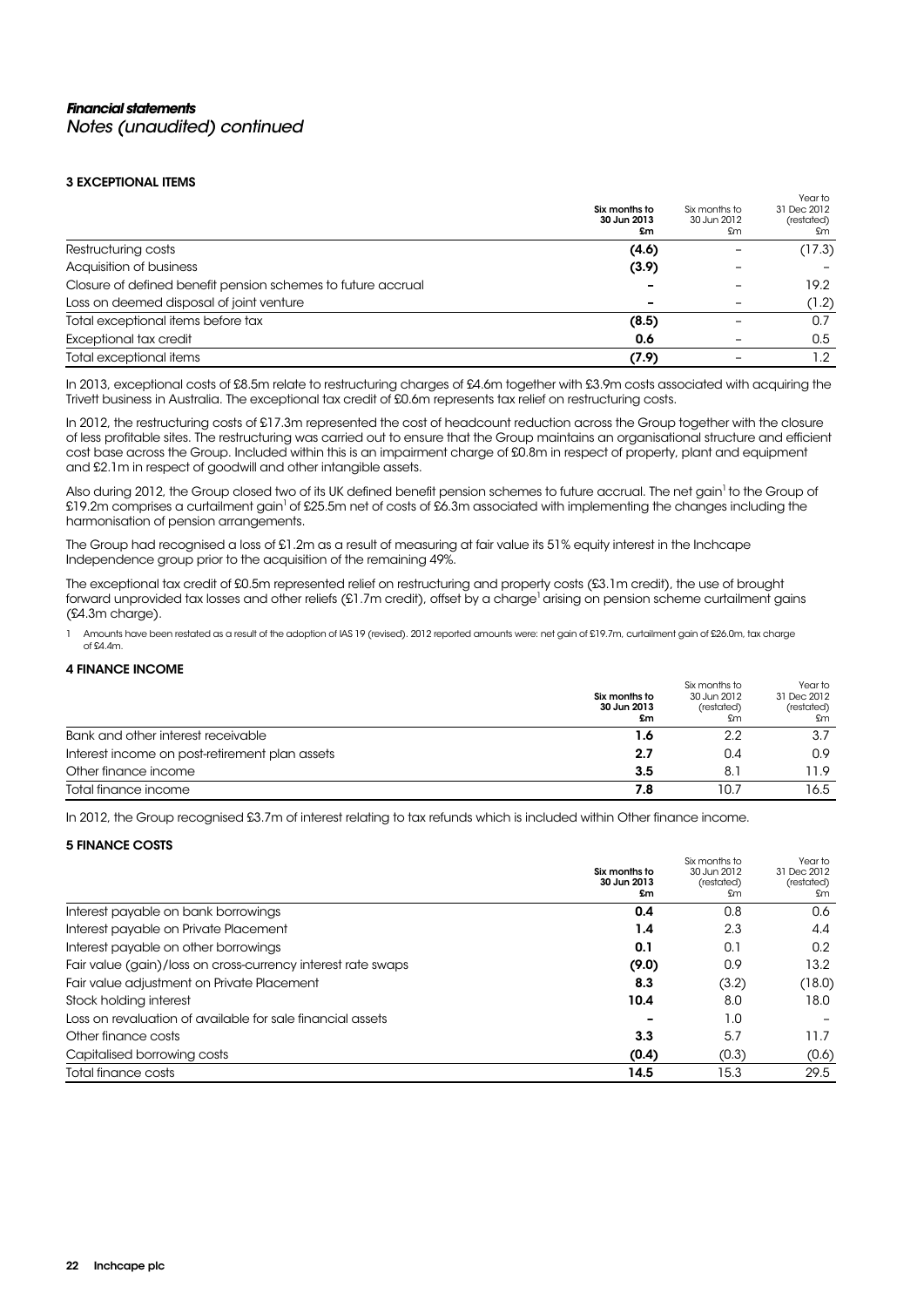#### 6 TAX

|                                       |            | Six months to<br>30 Jun 2013<br>£m | Six months to<br>30 Jun 2012<br>(restated)<br>£m | Year to<br>31 Dec 2012<br>(restated)<br>£m |
|---------------------------------------|------------|------------------------------------|--------------------------------------------------|--------------------------------------------|
| Current tax                           | $- UK$     | 0.2                                |                                                  | 2.4                                        |
|                                       | - Overseas | 31.0                               | 26.1                                             | 54.0                                       |
| Adjustments to prior year liabilities | – UK       |                                    |                                                  |                                            |
|                                       | - Overseas | 0.2                                | (0.4)                                            | (0.9)                                      |
|                                       |            | 31.4                               | 25.7                                             | 55.5                                       |
| Deferred tax                          | $- UK$     | 3.6                                | 9.0                                              | 5.2                                        |
|                                       | - Overseas | 1.7                                | (0.1)                                            | 0.1                                        |
| Tax before exceptional tax            |            | 36.7                               | 34.6                                             | 60.8                                       |
| Exceptional tax (note 3)              | - Current  | (0.6)                              |                                                  | (4.6)                                      |
|                                       | - Deferred |                                    |                                                  | 4.1                                        |
| Total tax                             |            | 36.1                               | 34.6                                             | 60.3                                       |

The taxation charge for the six months ended 30 June 2013 is based on an estimated full year effective tax rate before exceptional items of  $25% (2012 - 26%)$ .

The standard rate of Corporation Tax in the UK reduced from 24% to 23% with effect from 1 April 2013. The March 2013 Budget Announcement included a further proposal to reduce the main rate of Corporation Tax to 21% with effect from 1 April 2014 and to 20% with effect from 1 April 2015. As these proposed rate changes were not substantively enacted at 30 June 2013, the UK deferred tax liabilities and assets continue to be measured at the substantively enacted rate at the balance sheet date of 23%. The reduction in the main rate to 21% in 2014 and 20% in 2015 was substantively enacted in the Finance Bill 2013 on 3 July 2013, however the impact of these changes on the financial statements are not expected to be material.

### 7 EARNINGS PER SHARE

|                                     | Six months to<br>30 Jun 2013<br>£m | Six months to<br>30 Jun 2012<br>(restated)<br>£m | Year to<br>31 Dec 2012<br>(restated)<br>£m |
|-------------------------------------|------------------------------------|--------------------------------------------------|--------------------------------------------|
| Profit for the period               | 102.4                              | 98.2                                             | 187.4                                      |
| Non controlling interests           | (3.7)                              | (3.1)                                            | (5.9)                                      |
| <b>Basic earnings</b>               | 98.7                               | 95.1                                             | 181.5                                      |
| Exceptional items (net of tax)      | 7.9                                |                                                  | (1.2)                                      |
| <b>Adjusted earnings</b>            | 106.6                              | 95.1                                             | 180.3                                      |
| Basic earnings per share            | 21.2p                              | 20.7p                                            | 39.4p                                      |
| Diluted earnings per share          | 20.8 <sub>p</sub>                  | 20.2p                                            | 38.7p                                      |
| Basic Adjusted earnings per share   | 22.9 <sub>p</sub>                  | 20.7p                                            | 39.1 <sub>p</sub>                          |
| Diluted Adjusted earnings per share | 22.5p                              | 20.2p                                            | 38.5p                                      |

|                                                                                                                              | Six months to<br>30 Jun 2013<br>number | Six months to<br>30 Jun 2012<br>(restated)<br>number | Year to<br>31 Dec 2012<br>(restated)<br>number |
|------------------------------------------------------------------------------------------------------------------------------|----------------------------------------|------------------------------------------------------|------------------------------------------------|
| Weighted average number of fully paid ordinary shares in issue during the period                                             | 469,180,273                            | 464,047,111                                          | 465,120,309                                    |
| Weighted average number of fully paid ordinary shares in issue during the period:                                            |                                        |                                                      |                                                |
| - Held by the ESOP Trust                                                                                                     | (1,739,830)                            | (1, 393, 292)                                        | (1, 552, 107)                                  |
| - Repurchased as part of the share buyback programme                                                                         | (2,687,560)                            | (2,687,560)                                          | (2,687,560)                                    |
| Weighted average number of fully paid ordinary shares for the purposes of basic EPS                                          | 464,752,883                            | 459,966,259                                          | 460,880,642                                    |
| Dilutive effect of potential ordinary shares                                                                                 | 8,774,466                              | 9,694,216                                            | 7,580,557                                      |
| Adjusted weighted average number of fully paid ordinary shares in issue during the<br>period for the purposes of diluted EPS | 473.527.349                            | 469,660,475                                          | 468,461,199                                    |

Basic earnings per share is calculated by dividing the basic earnings for the period by the weighted average number of fully paid ordinary shares in issue during the period, less those shares held by the ESOP Trust and those repurchased as part of the share buyback programme.

Diluted earnings per share is calculated on the same basis as the basic earnings per share with a further adjustment to the weighted average number of fully paid ordinary shares to reflect the effect of all dilutive potential ordinary shares. Dilutive potential ordinary shares comprise share options and other share-based awards.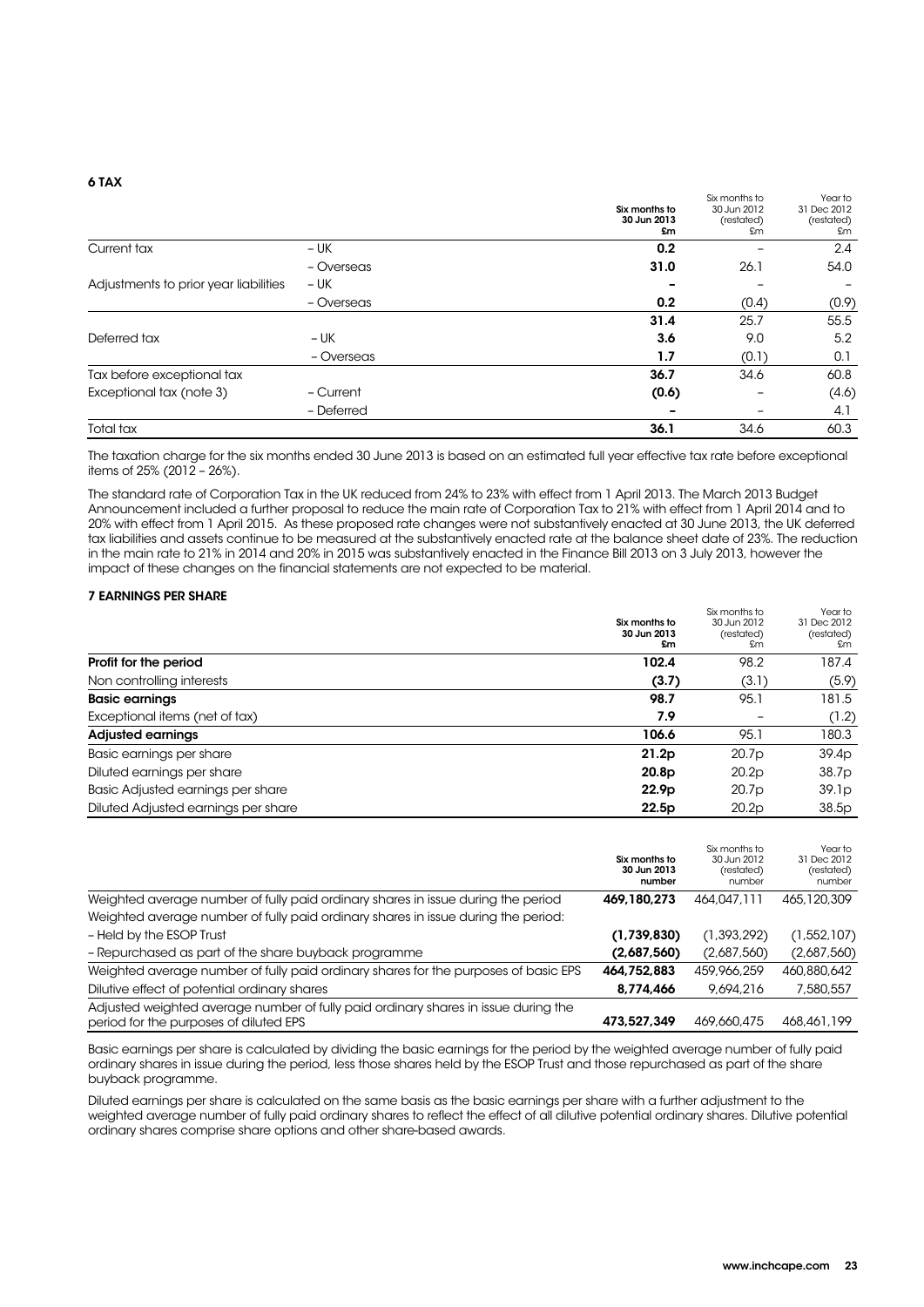### **Financial statements**  Notes (unaudited) continued

### 7 EARNINGS PER SHARE CONTINUED

Adjusted earnings (which excludes exceptional items) is adopted to assist the reader in understanding the underlying performance of the Group. Adjusted earnings per share is calculated by dividing the Adjusted earnings for the period by the weighted average number of fully paid ordinary shares in issue during the period, less those shares held by the ESOP Trust and those repurchased as part of the share buyback programme.

Diluted Adjusted earnings per share is calculated on the same basis as the basic Adjusted earnings per share with a further adjustment to the weighted average number of fully paid ordinary shares to reflect the effect of all dilutive potential ordinary shares. Dilutive potential ordinary shares comprise share options and other share-based awards.

### 8 SHAREHOLDERS' EQUITY A. ISSUE OF ORDINARY SHARES

|               | Six months to<br>30 Jun 2013<br>£m | Six months to<br>30 Jun 2012<br>£m | Year to<br>31 Dec 2012<br>£m |
|---------------|------------------------------------|------------------------------------|------------------------------|
| Share capital | 0.3                                | 0.2                                | 0.5                          |
| Share premium | 6.5                                | 2.3                                | 9.6                          |
|               | 6.8                                | 2.5                                | 10.1                         |

During the period, the Group issued £6.8m (2012 – £2.5m) of ordinary shares exercised under the Group's share options schemes. SHARE BUYBACK PROGRAMME

During the six months ended June 2013, the Company did not repurchase any of its own shares (June 2012 – nil). At 30 June 2013, the Company held 2,687,560 treasury shares (31 December 2012 – 2,687,560). The shares are held as treasury shares and may be either cancelled or used to satisfy share options at a later date.

### B. DIVIDENDS

The following dividends were paid by the Group:

|                                                                          | Six months to<br>30 Jun 2013<br>£m | Six months to<br>30 Jun 2012<br>£m | Year to<br>31 Dec 2012<br>£m |
|--------------------------------------------------------------------------|------------------------------------|------------------------------------|------------------------------|
| Final dividend for the year ended 31 December 2012 of 10.5p per share    | 48.9                               | 34.0                               | 34.0                         |
| $(2012 - 7.4p$ per share)                                                |                                    |                                    |                              |
| Interim dividend for the six months ended 30 June 2012 of 4.0p per share | -                                  | $\equiv$                           | 18.5                         |
|                                                                          | 48.9                               | 34.0                               | 52.5                         |

An interim dividend of 5.7p per share (£26.7m) for the period ending 30 June 2013 was approved by the Board on 1 August 2013 and will be paid on Thursday 12 September 2013 to shareholders who are on the register at close of business on Friday 16 August 2013.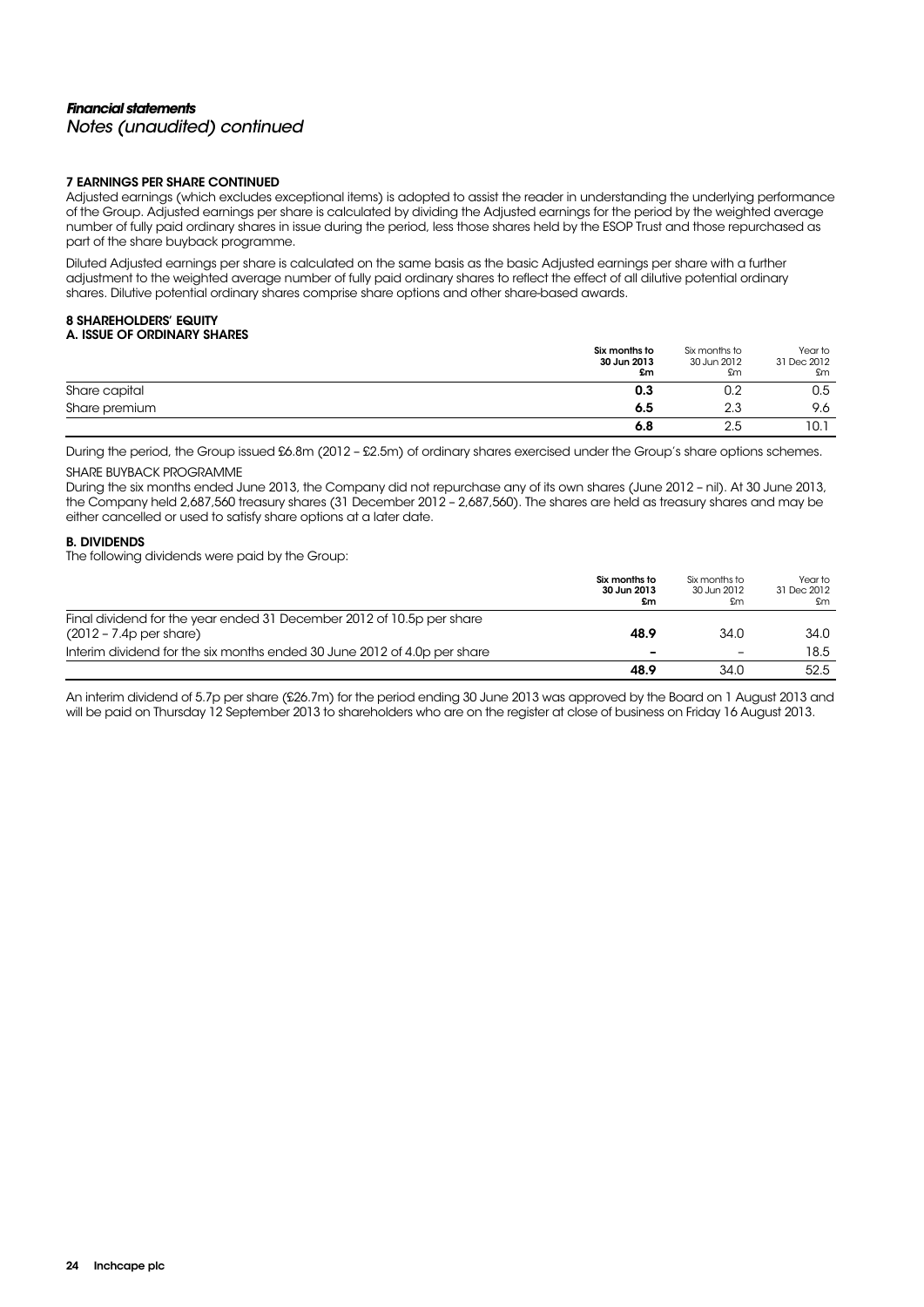#### 9 NOTES TO THE STATEMENT OF CASH FLOWS A. RECONCILIATION OF CASH GENERATED FROM OPERATIONS

|                                                                       | Six months to<br>30 Jun 2013<br>£m | Six months to<br>30 Jun 2012<br>(restated)<br>£m | Year to<br>31 Dec 2012<br>(restated)<br>£m |
|-----------------------------------------------------------------------|------------------------------------|--------------------------------------------------|--------------------------------------------|
| Cash flows from operating activities                                  |                                    |                                                  |                                            |
| Operating profit                                                      | 145.2                              | 137.6                                            | 260.5                                      |
| Operating exceptional items                                           | 8.5                                |                                                  | (0.7)                                      |
| Amortisation of intangible assets                                     | 2.9                                | 1.8                                              | 3.7                                        |
| Depreciation of property, plant and equipment                         | 17.3                               | 14.6                                             | 29.7                                       |
| Profit on disposal of property, plant and equipment                   | (6.4)                              | (0.1)                                            | (0.2)                                      |
| Profit on disposal of business                                        | (0.4)                              |                                                  |                                            |
| Share-based payments charge                                           | 4.0                                | 4.5                                              | 6.8                                        |
| Increase in inventories                                               | (29.6)                             | (78.5)                                           | (42.5)                                     |
| Increase in trade and other receivables                               | (82.1)                             | (46.0)                                           | (9.5)                                      |
| Increase in trade and other payables                                  | 74.3                               | 71.8                                             | 47.3                                       |
| Decrease in provisions                                                | (8.3)                              | (9.1)                                            | (16.5)                                     |
| Pension contributions in excess of the pension charge for the period* | (26.4)                             | (16.2)                                           | (23.3)                                     |
| (Decrease)/increase in interest in leased vehicles                    | (0.4)                              | 1.0                                              | 2.1                                        |
| Payment in respect of operating exceptional items                     | (10.1)                             | (4.2)                                            | (8.2)                                      |
| Other items                                                           | (0.8)                              |                                                  |                                            |
| Cash generated from operations                                        | 87.7                               | 77.2                                             | 249.2                                      |

\* Includes additional payments of £26.8m (June 2012 – £16.8m).

### B. RECONCILIATION OF NET CASH FLOW TO MOVEMENT IN NET FUNDS

|                                                                     | Six months to<br>30 Jun 2013<br>£m | Six months to<br>30 Jun 2012<br>£m | Year to<br>31 Dec 2012<br>£m |
|---------------------------------------------------------------------|------------------------------------|------------------------------------|------------------------------|
| Net (decrease)/increase in cash and cash equivalents                | (84.6)                             | (21.2)                             | 27.5                         |
| Net cash outflow from borrowings and lease financing                | 1.1                                | 3.5                                | 3.9                          |
| Change in net cash and debt resulting from cash flows               | (83.5)                             | (17.7)                             | 31.4                         |
| Effect of foreign exchange rate changes on net cash and debt        | 1.0                                | (0.7)                              | (3.8)                        |
| Net movement in fair value                                          | 0.7                                | 2.3                                | 4.8                          |
| Net loans and finance leases relating to acquisitions and disposals | (5.3)                              | 0.3                                | 0.3                          |
| Movement in net funds                                               | (87.1)                             | (15.8)                             | 32.7                         |
| Opening net funds                                                   | 276.2                              | 243.5                              | 243.5                        |
| Closing net funds                                                   | 189.1                              | 227.7                              | 276.2                        |

Net funds is analysed as follows:

|                                                 | Six months to<br>30 Jun 2013<br>£m | Six months to<br>30 Jun 2012<br>£m | Year to<br>31 Dec 2012<br>£m |
|-------------------------------------------------|------------------------------------|------------------------------------|------------------------------|
| Cash at bank and in hand                        | 327.8                              | 336.3                              | 324.4                        |
| Short term bank deposits                        | 161.1                              | 187.7                              | 273.5                        |
| <b>Bank overdrafts</b>                          | (87.9)                             | (84.7)                             | (113.0)                      |
| Cash and cash equivalents                       | 401.0                              | 439.3                              | 484.9                        |
| Bank loans                                      | (326.0)                            | (332.6)                            | (317.6)                      |
| Finance leases                                  | (6.6)                              | (3.2)                              | (2.9)                        |
|                                                 | 68.4                               | 103.5                              | 164.4                        |
| Fair value of cross-currency interest rate swap | 120.7                              | 124.2                              | 111.8                        |
| Net funds                                       | 189.1                              | 227.7                              | 276.2                        |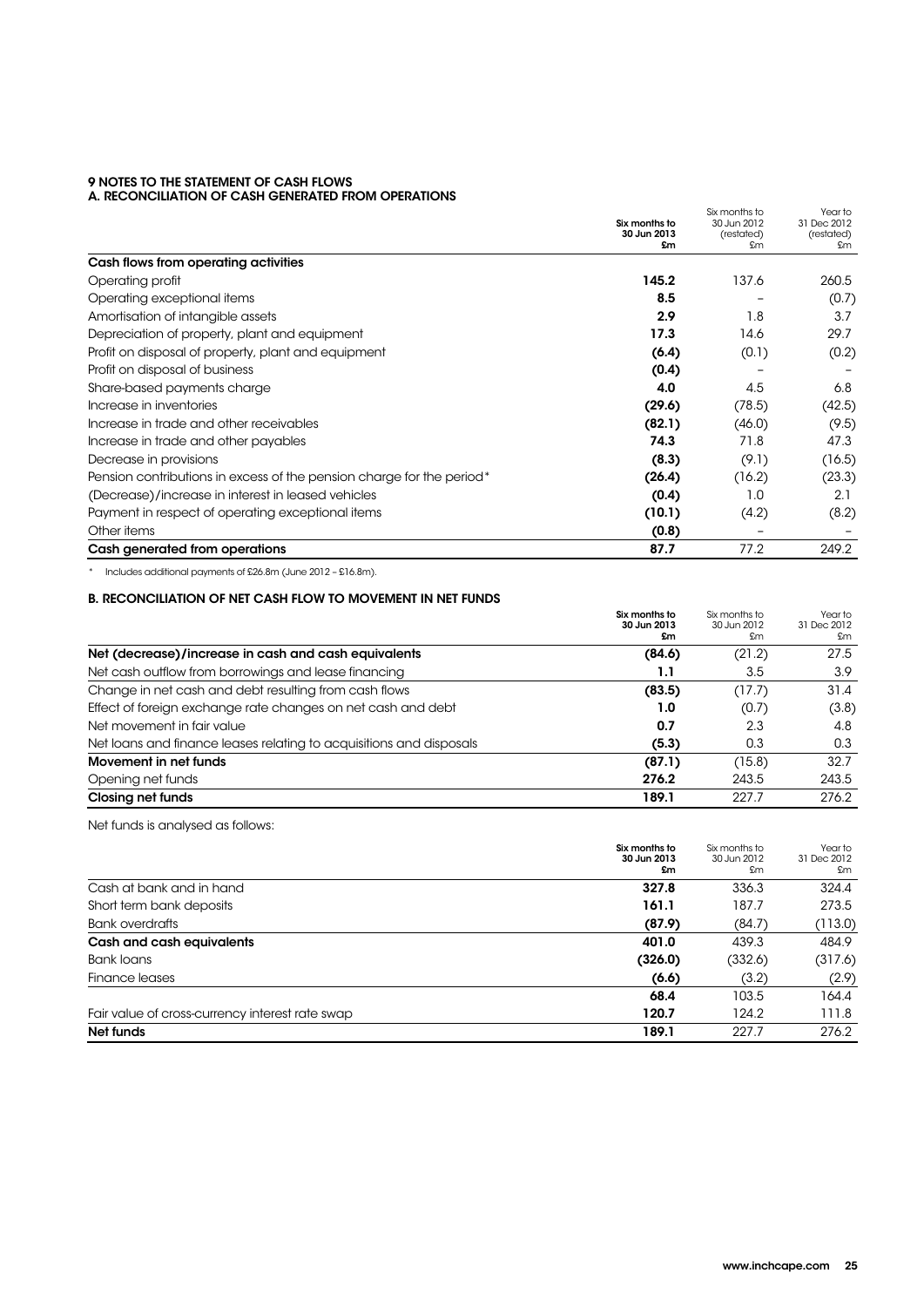### **Financial statements**  Notes (unaudited) continued

#### 10 ACQUISITIONS AND DISPOSALS A. ACQUISITIONS

On 1 March 2013, the Group acquired the Trivett Automotive group in Australia.

Details of the provisional fair values of the identifiable assets and liabilities as at the date of acquisition are set out below:

|                                                | As at<br>30 Jun 2013 |
|------------------------------------------------|----------------------|
|                                                | £m                   |
| Assets and liabilities acquired, at fair value |                      |
| Intangible assets                              | 0.1                  |
| Property, plant and equipment                  | 37.6                 |
| Tax assets                                     | $4.2^{\circ}$        |
| Inventory                                      | 76.5                 |
| Trade and other receivables <sup>1</sup>       | 15.5                 |
| Cash and cash equivalents                      | 4.8                  |
| Trade and other payables                       | (91.8)               |
| Provisions                                     | (3.2)                |
| <b>Borrowings</b>                              | (6.0)                |
| <b>Tax liabilities</b>                         | (4.3)                |
| Net assets acquired                            | 33.4                 |
| Provisional goodwill                           | 41.6                 |
| Purchase consideration                         | 75.0                 |

### Satisfied by

| Consideration - Cash paid                  | 79.9  |
|--------------------------------------------|-------|
| Consideration - Cash expected to be repaid | (4.9) |
| Purchase consideration                     | 75.0  |
| Net cash in business acquired              | (4.8) |
| Borrowings in business acquired            | 6.0   |
| Total consideration                        | 76.2  |

1 Included within Trade and other receivables are trade receivables with a fair value of £14.8m with the gross contractual amount being £14.9m.

The provisional values of assets and liabilities recognised on acquisition are their estimated fair values at the date of acquisition. The Group is in the process of finalising its review of the fair value of assets and liabilities recognised at the date of acquisition and such reviews may include third party valuations where appropriate. Accounting standards permit up to 12 months for provisional accounting to be finalised following the acquisition date if any subsequent information provides better evidence of the item's fair value at the acquisition date.

The provisional goodwill arising on acquisition is attributable to the anticipated future cash flows of the acquired business and synergies expected to arise following integration with the Group's existing business in Australia. Specifically, the provisional goodwill represents the premium paid to expand the Group's presence in this important market and achieve regional scale in the premium and luxury brand sector. This provides a platform to deliver growth and improved returns far quicker than would have been achievable through organic expansion.

### B. PROFORMA HALF YEAR INFORMATION

If the acquisition of the Trivett Group had occurred on 1 January 2013, the approximate revenue and operating profit before exceptional items for the six months ended June 2013 of the Group would have been £3,379.2m and £154.8m respectively. This information has been estimated based on the management information of the Trivett Group prior to acquisition. The acquired business contributed revenue of £133.9m and operating profit before exceptional items of £4.2m to the Group for the period 1 March 2013 to 30 June 2013.

### C. DISPOSALS

During the year, the Group disposed of Ford retail centers in the UK and a Toyota dealership in China, generating disposal proceeds of £14.9m.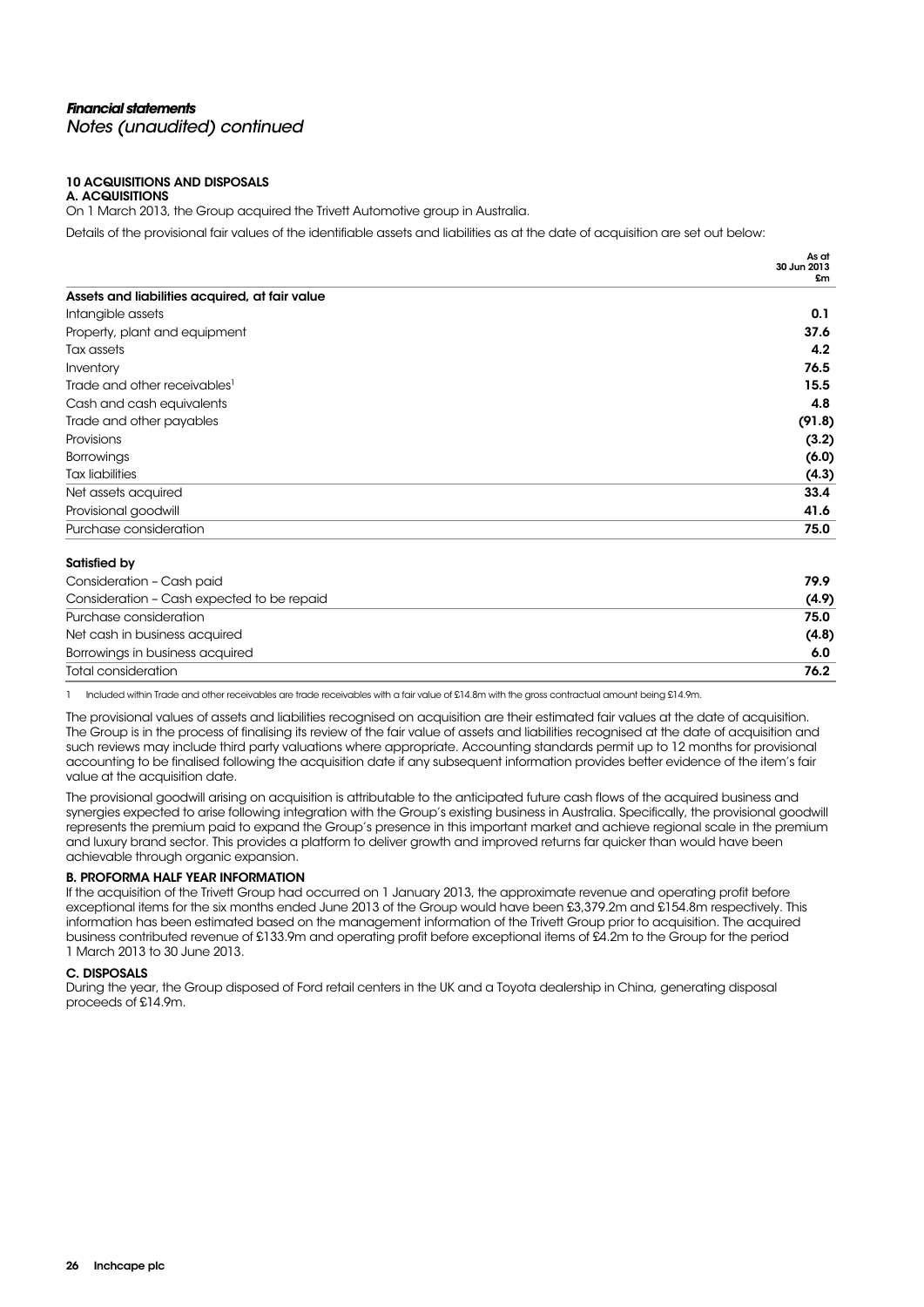### 11 FINANCIAL RISK MANAGEMENT

### A. FINANCIAL RISK FACTORS

Exposure to financial risks comprising market risks (currency risk and interest rate risk), funding and liquidity risk and counterparty risk arises in the normal course of the Group's business.

During the six months to 30 June 2013, the Group has continued to apply the financial risk management process and policies as detailed in the Group's principal risks and risk management process included in the Annual Report and Accounts 2012.

The interim condensed financial statements do not include all financial risk management information and disclosures required in the annual financial statements and further details can be found in the Annual Report and Accounts 2012.

#### B. LIQUIDITY RISK

There have been no material changes to the contractual undiscounted cash flows of the Group's liabilities during the six months to 30 June 2013.

#### C. FAIR VALUE MEASUREMENTS

In accordance with IFRS 7, disclosure is required for financial instruments that are measured in the consolidated statement of financial position at fair value. This requires disclosure of fair value measurements by level for the following fair value measurement hierarchy:

– quoted prices in active markets (level 1);

- inputs other than quoted prices that are observable for the asset or liability, either directly or indirectly (level 2); or
- inputs for the asset or liability that are not based on observable market data (level 3).

The following table presents the Group's assets and liabilities that are measured at fair value:

| Six months to 30 June 2013          | Level 1<br>£m     | Level <sub>2</sub><br>£m | Total<br>£m |
|-------------------------------------|-------------------|--------------------------|-------------|
| <b>Assets</b>                       |                   |                          |             |
| Derivatives used for hedging        |                   | 166.8                    | 166.8       |
| Available for sale financial assets | 3.5               |                          | 3.5         |
|                                     | 3.5               | 166.8                    | 170.3       |
| <b>Liabilities</b>                  |                   |                          |             |
| Derivatives used for hedging        |                   | (62.2)                   | (62.2)      |
|                                     | Level 1           | Level 2                  | Total       |
| Six months to 30 June 2012          | £m                | £m                       | £m          |
| <b>Assets</b>                       |                   |                          |             |
| Derivatives used for hedging        |                   | 129.2                    | 129.2       |
| Available for sale financial assets | 6.2               |                          | 6.2         |
|                                     | 6.2               | 129.2                    | 135.4       |
| <b>Liabilities</b>                  |                   |                          |             |
| Derivatives used for hedging        | $\qquad \qquad -$ | (10.9)                   | (10.9)      |
| Year to 31 December 2012            | Level 1<br>£m     | Level 2<br>£m            | Total<br>£m |
| <b>Assets</b>                       |                   |                          |             |
| Derivatives used for hedging        |                   | 116.1                    | 116.1       |
| Available for sale financial assets | 6.7               |                          | 6.7         |
|                                     | 6.7               | 116.1                    | 122.8       |
| <b>Liabilities</b>                  |                   |                          |             |
| Derivatives used for hedging        | -                 | (62.6)                   | (62.6)      |

Valuation techniques and assumptions applied in determining fair values of each class of asset or liability are consistent with those used as at 31 December 2012 and reflect the current economic environment.

Available for sale financial assets include £1.1m of Greek Government Bonds held by our business in Greece to back warranty liabilities. These bonds are held at fair value. The related mark to market gain/loss for the period was £nil (2012 – loss of £1.0m).

Level 2 hedging derivatives comprise forward foreign exchange contracts and foreign exchange swaps. The fair value of these derivatives represents the difference between the value of the outstanding contracts at their contracted rates and a valuation calculated using the spot rates of exchange prevailing at 30 June 2013. This valuation technique maximises the use of observable market data where it is available and relies as little as possible on entity-specific estimates.

There have been no transfers between any levels of the fair value hierarchy during the six months ended 30 June 2013.

During the six months ended June 2013, there were no reclassifications of financial assets as a result of a change in the purpose or use of these assets.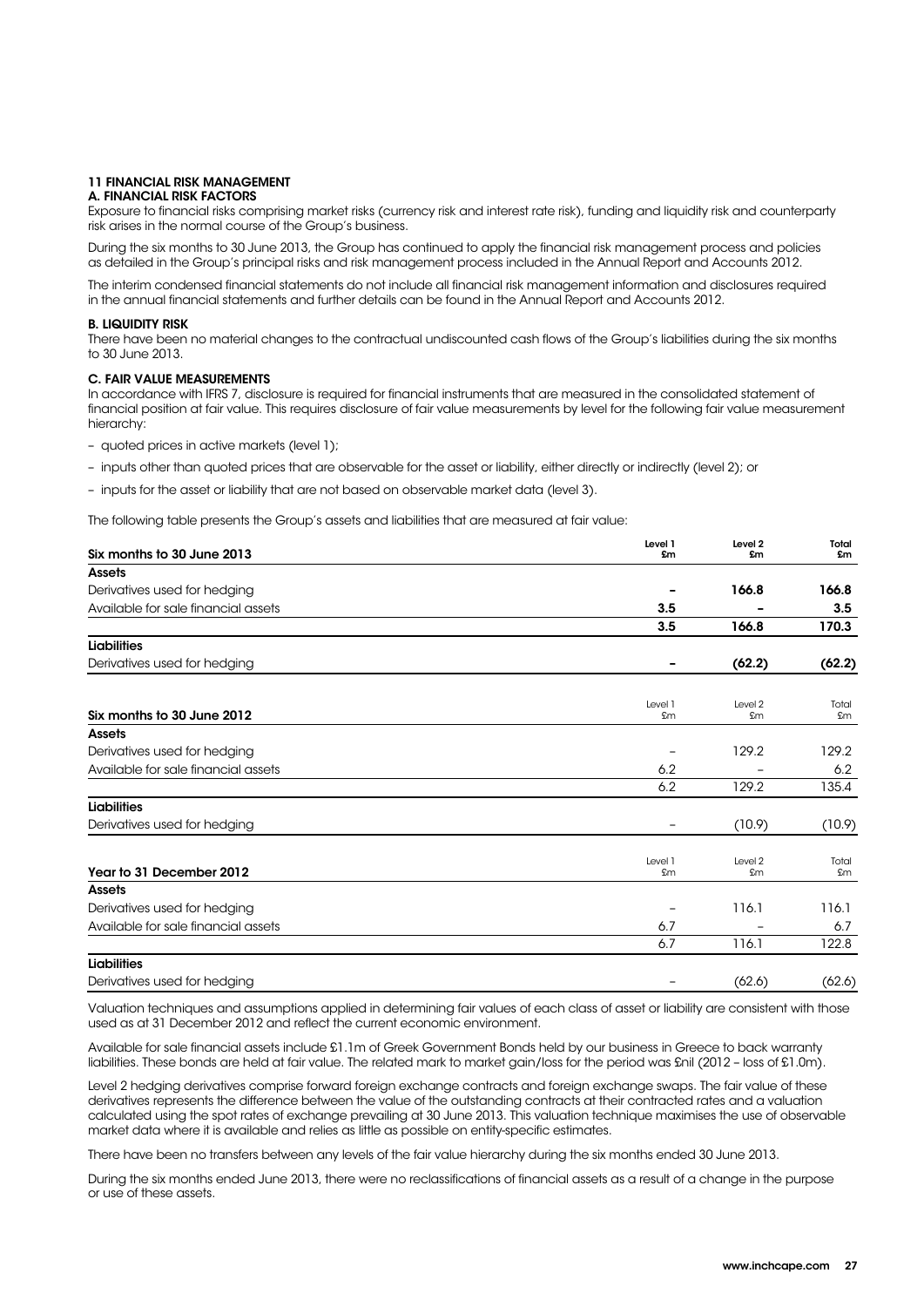### **Financial statements**  Notes (unaudited) continued

### 11 FINANCIAL RISK MANAGEMENT CONTINUED

The Group's derivative financial instruments comprise the following:

|                                    |                                    |                              |                                    |                                    | Liabilities                  |
|------------------------------------|------------------------------------|------------------------------|------------------------------------|------------------------------------|------------------------------|
| Six months to<br>30 Jun 2013<br>£m | Six months to<br>30 Jun 2012<br>£m | Year to<br>31 Dec 2012<br>£m | Six months to<br>30 Jun 2013<br>£m | Six months to<br>30 Jun 2012<br>£m | Year to<br>31 Dec 2012<br>£m |
| 120.7                              | 124.2                              | 11.8                         | $\overline{\phantom{0}}$           |                                    |                              |
| 46.1                               | 5.0                                | 4.3                          | (62.2)                             | (10.9)                             | (62.6)                       |
| 166.8                              | 129.2                              | 16.1                         | (62.2)                             | (10.9)                             | (62.6)                       |
|                                    |                                    |                              |                                    | Assets                             |                              |

### 12 ASSETS HELD FOR SALE AND DISPOSAL GROUP

|                                                                          | Six months to<br>30 Jun 2013<br>£m | Six months to<br>30 Jun 2012<br>£m | Year to<br>31 Dec 2012<br>£m |
|--------------------------------------------------------------------------|------------------------------------|------------------------------------|------------------------------|
|                                                                          |                                    |                                    |                              |
| Assets directly associated with the disposal group                       |                                    |                                    | 22.7                         |
| Assets held for sale                                                     | 2.9                                | 2.9                                | 8.6                          |
| Assets held for sale and disposal group                                  | 2.9                                | 2.9                                | 31.3                         |
| Liabilities directly associated with the disposal group                  |                                    |                                    | (19.1)                       |
| The assets and liabilities in the disposal group comprise the following: |                                    |                                    |                              |
| Property, plant & equipment                                              |                                    |                                    | 3.6                          |
| Inventories                                                              |                                    |                                    | 17.1                         |
| Trade and other receivables                                              |                                    |                                    | 2.0                          |
| Assets directly associated with the disposal group                       |                                    |                                    | 22.7                         |
| Trade and other payables                                                 |                                    |                                    | (19.1)                       |
| Liabilities directly associated with the disposal group                  |                                    |                                    | (19.1)                       |

As at June 2013, assets held for sale relate to surplus properties in the UK being actively marketed with a view to sale.

As at December 2012, the disposal group corresponded to assets and liabilities of the Group's Ford retail centres in the UK, which were disposed of in February 2013.

### 13 RELATED PARTY DISCLOSURES

There have been no material changes to the principal subsidiaries and joint ventures as listed in the Annual Report and Accounts for the year ended 31 December 2012.

All related party transactions arise during the ordinary course of business and are on an arm's length basis.

There were no material transactions or balances between the Group and its key management personnel during the six months to 30 June 2013.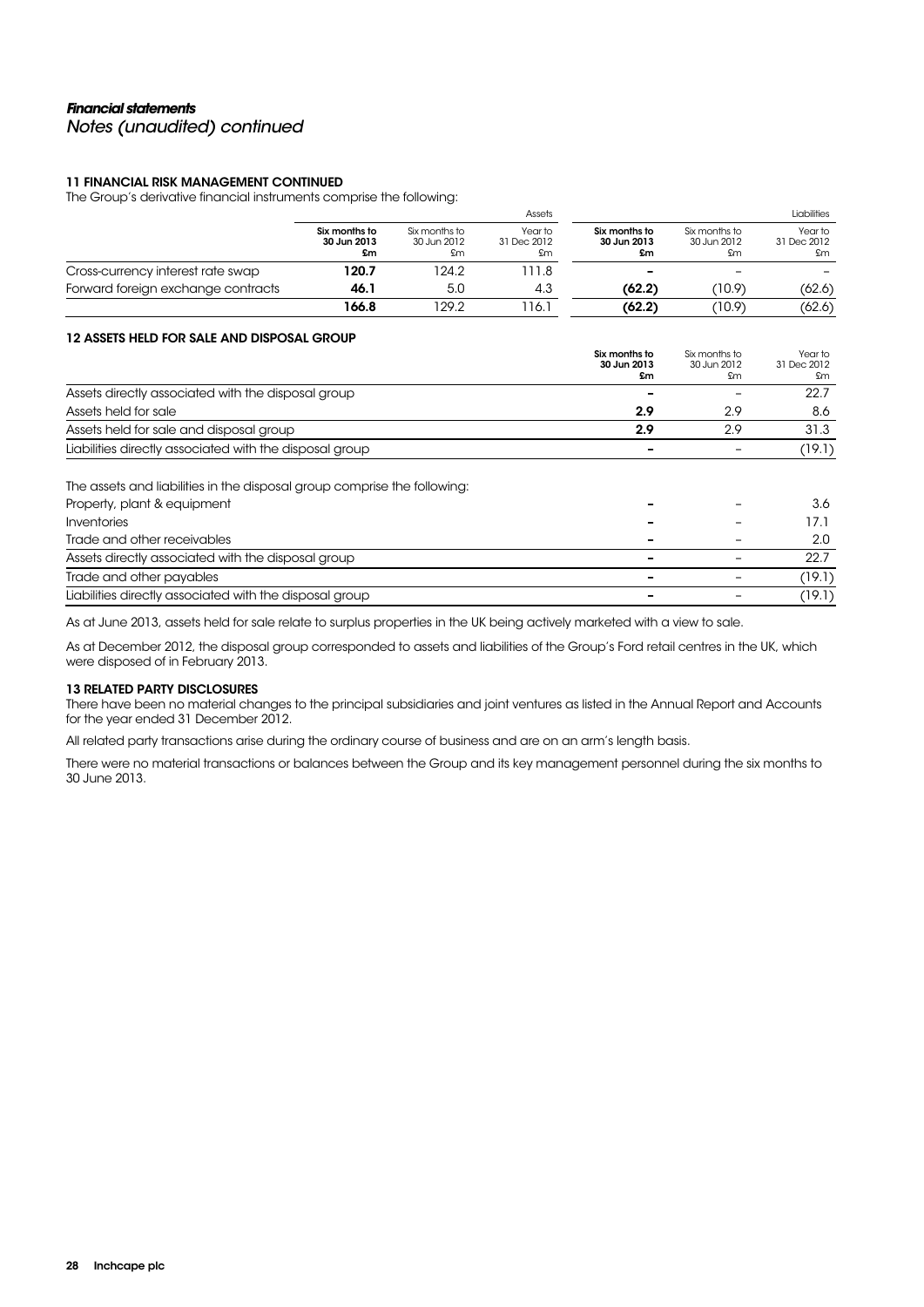### 14 ADOPTION OF IAS 19 (REVISED)

The principal changes as a result of the transition to IAS 19 (revised), 'Employee benefits' are set out in the following tables. The impacts on the total comprehensive income are detailed below:

|       | Year to<br>31 Dec 2012                                       |
|-------|--------------------------------------------------------------|
| £m    | £m                                                           |
| (0.8) | (2.1)                                                        |
|       | (0.5)                                                        |
| (0.8) | (2.6)                                                        |
| (0.6) | (1.2)                                                        |
| 0.3   | 0.8                                                          |
| (1.1) | (3.0)                                                        |
|       |                                                              |
| (1.1) | (3.0)                                                        |
|       |                                                              |
|       |                                                              |
|       | Year to<br>31 Dec 2012                                       |
| £m    | £m                                                           |
| 2.1   | 16.1                                                         |
| (0.2) | (0.1)                                                        |
| 1.9   | 16.0                                                         |
| 0.8   | 13.0                                                         |
|       |                                                              |
| 0.8   | 13.0                                                         |
|       |                                                              |
|       | Six months to<br>30 Jun 2012<br>Six months to<br>30 Jun 2012 |

The impacts on the consolidated statement of financial position are detailed below:

|                                          | As at<br>1 Jan 2012<br>£m | As at<br>30 Jun 2012<br>£m | As at<br>31 Dec 2012<br>£m |
|------------------------------------------|---------------------------|----------------------------|----------------------------|
| Increase in retirement benefit asset     | 9.3                       | 10.0                       | 21.8                       |
| Decrease in retirement benefit liability | 1.4                       | 1.4                        | 1.2                        |
| Decrease in deferred tax liability       | (2.7)                     | (2.6)                      | (2.0)                      |
| Net impact on shareholders' equity       | 8.0                       | 8.8                        | 21.0                       |
| Attributable to:                         |                           |                            |                            |
| Owners of the parent                     | 8.0                       | 8.8                        | 21.0                       |
| Non controlling interests                |                           |                            |                            |

There is no impact on the consolidated statement of cash flows.

In note 2 Segmental analysis, operating expenses of £0.8m for the period ended 30 June 2012 and £2.1m for the period ended December 2012 have been allocated to Central. This relates to scheme expenses (£2.0m – December 2012, £0.8m – June 2012) which, under the revised standard, are recognised in the period in which they are incurred, and to a decrease in the settlement gain recognised in 2012 (£0.1m – December 2012, £nil – June 2012).

A £0.5m decrease in the exceptional curtailment gain recognised by the Group in 2012 has also been allocated to Central in the segmental analysis.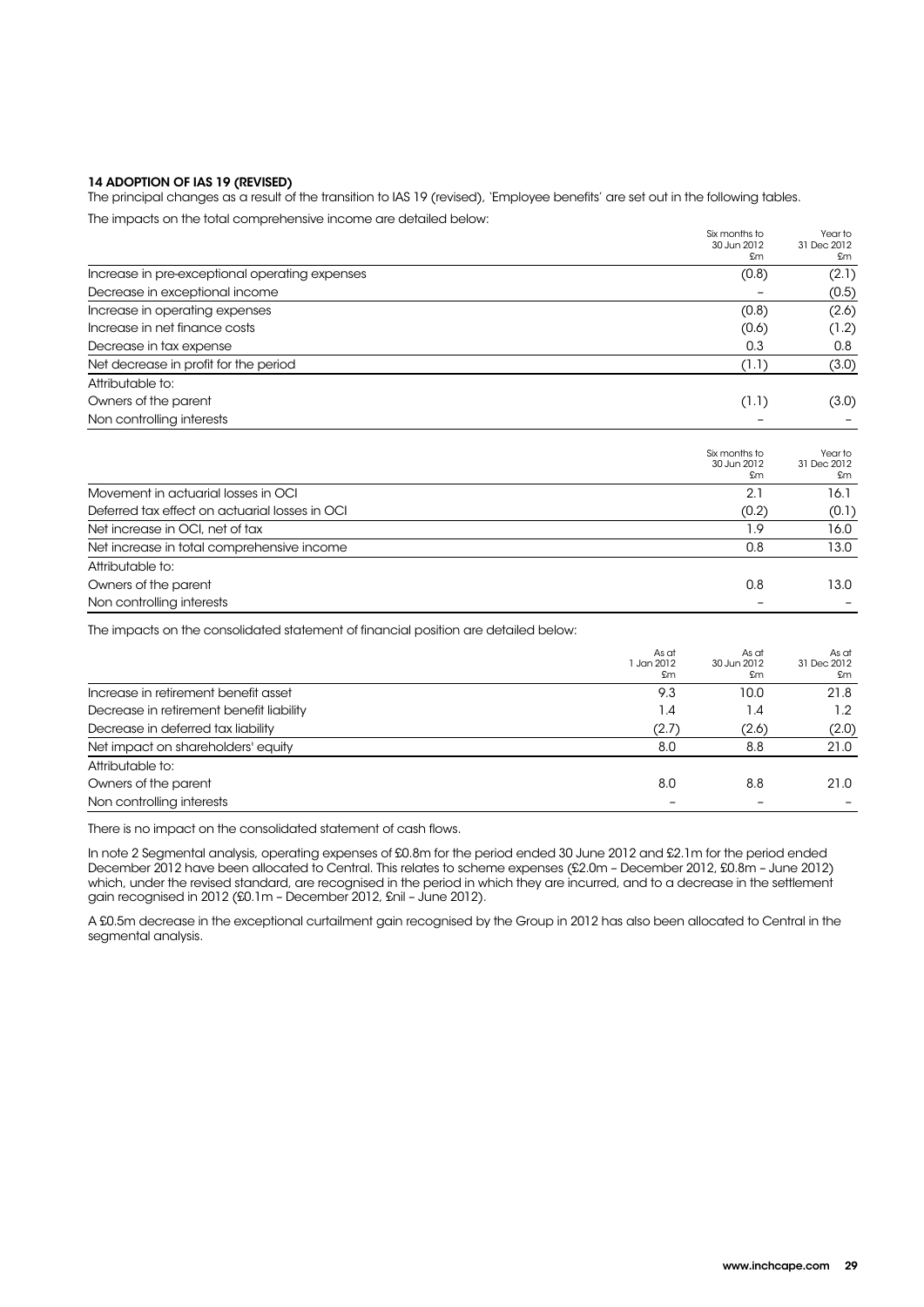# **Financial statements**  Independent review report to Inchcape plc

### **INTRODUCTION**

We have been engaged by the Company to review the condensed set of consolidated financial statements in the interim report for the six months ended 30 June 2013 which comprises the consolidated income statement, the consolidated statement of comprehensive income, the consolidated statement of financial position, the consolidated statement of changes in equity, the consolidated statement of cash flows and the related notes. We have read the other information contained in the interim report and considered whether it contains any apparent misstatements or material inconsistencies with the information in the condensed set of consolidated financial statements.

#### DIRECTORS' RESPONSIBILITIES

The interim report is the responsibility of, and has been approved by, the Directors. The Directors are responsible for preparing the interim report in accordance with the Disclosure and Transparency Rules of the United Kingdom's Financial Conduct Authority.

As disclosed in note 1, the annual financial statements of the Group are prepared in accordance with IFRSs as adopted by the European Union. The condensed set of consolidated financial statements included in this interim report has been prepared in accordance with International Accounting Standard 34, 'Interim Financial Reporting', as adopted by the European Union.

### OUR RESPONSIBILITY

Our responsibility is to express to the Company a conclusion on the condensed set of consolidated financial statements in the interim report based on our review. This report, including the conclusion, has been prepared for and only for the Company for the purpose of the Disclosure and Transparency Rules of the Financial Conduct Authority and for no other purpose. We do not, in producing this report, accept or assume responsibility for any other purpose or to any other person to whom this report is shown or into whose hands it may come save where expressly agreed by our prior consent in writing.

### SCOPE OF **DEVIEW**

We conducted our review in accordance with International Standard on Review Engagements (UK and Ireland) 2410, 'Review of Interim Financial Information Performed by the Independent Auditor of the Entity' issued by the Auditing Practices Board for use in the United Kingdom. A review of interim financial information consists of making enquiries, primarily of persons responsible for financial and accounting matters, and applying analytical and other review procedures. A review is substantially less in scope than an audit conducted in accordance with International Standards on Auditing (UK and Ireland) and consequently does not enable us to obtain assurance that we would become aware of all significant matters that might be identified in an audit. Accordingly, we do not express an audit opinion.

#### **CONCLUSION**

Based on our review, nothing has come to our attention that causes us to believe that the condensed set of consolidated financial statements in the interim report for the six months ended 30 June 2013 is not prepared, in all material respects, in accordance with International Accounting Standard 34 as adopted by the European Union and the Disclosure and Transparency Rules of the United Kingdom's Financial Conduct Authority.

PricewaterhouseCoopers LLP Chartered Accountants London 1 August 2013

#### NOTES:

- (a) The maintenance and integrity of the Inchcape website is the responsibility of the Directors; the work carried out by PricewaterhouseCoopers LLP does not involve consideration of these matters and, accordingly, PricewaterhouseCoopers LLP accept no responsibility for any changes that may have occurred to the interim report since it was initially presented on the website.
- (b) Legislation in the United Kingdom governing the preparation and dissemination of the condensed set of consolidated financial statements may differ from legislation in other jurisdictions.